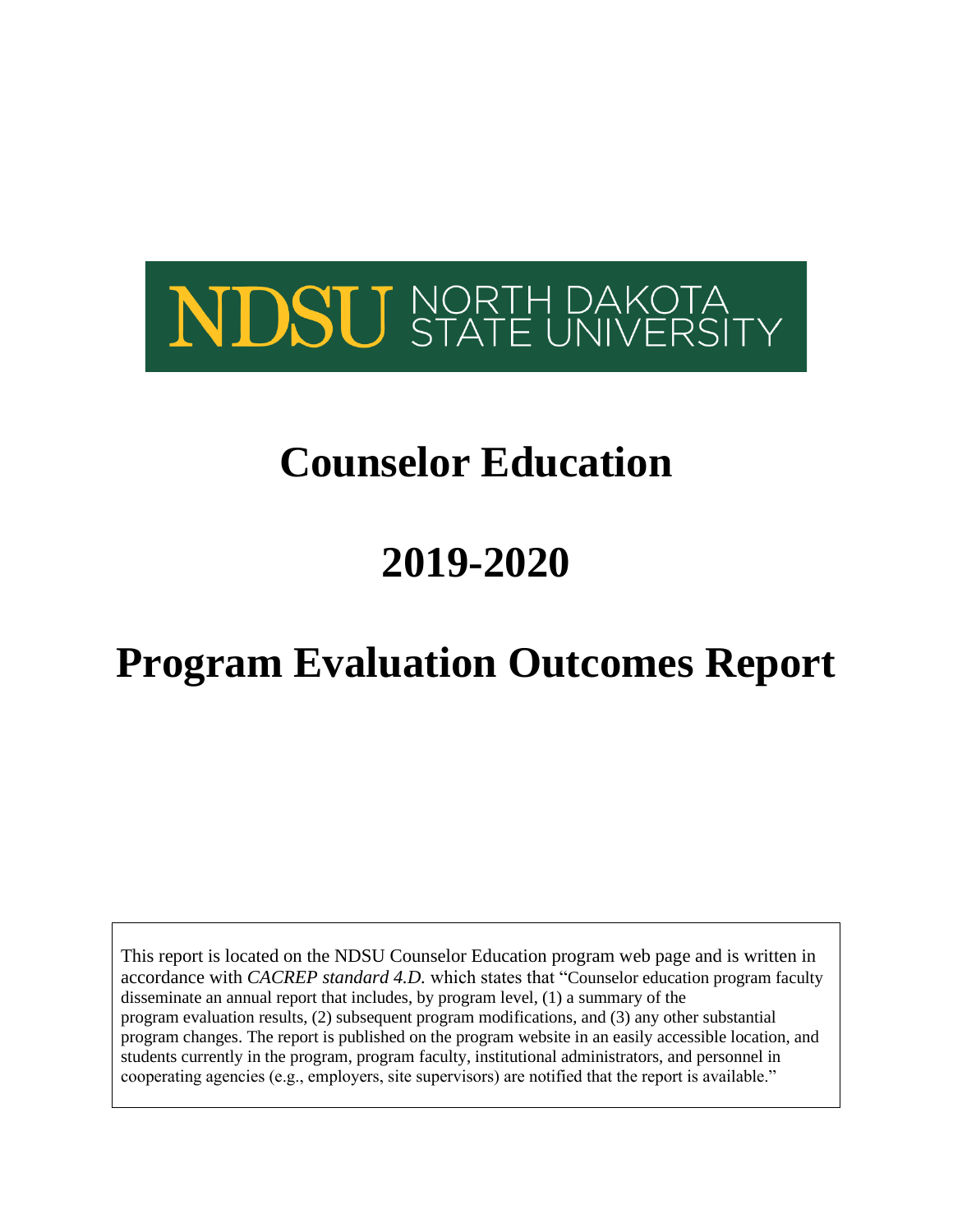| <b>TABLE OF CONTENTS</b>                                                                                                   |                          |  |
|----------------------------------------------------------------------------------------------------------------------------|--------------------------|--|
| <b>SECTION:</b>                                                                                                            | <b>PAGE</b>              |  |
| PURPOSE OF THIS REPORT                                                                                                     | $\overline{\mathbf{3}}$  |  |
| <b>DATA INCLUDED IN THIS REPORT</b>                                                                                        | $\overline{\mathbf{3}}$  |  |
| <b>NDSU COUNSELOR EDUCATION PROGRAM'S MISSION STATEMENT</b>                                                                | $\overline{\mathbf{3}}$  |  |
| <b>CURRENT CACREP PROGRAMS</b>                                                                                             | $\overline{\mathbf{4}}$  |  |
| <b>DEMOGRAPHICS</b>                                                                                                        | $\overline{\mathbf{4}}$  |  |
| <b>Applicant Data</b>                                                                                                      | $\overline{\mathbf{4}}$  |  |
| <b>Enrolled Student Data</b>                                                                                               | 5                        |  |
| <b>Graduate Data</b>                                                                                                       | $\overline{\mathbf{6}}$  |  |
| PROGRAM EVALUATION DATA COLLECTION & PROCEDURES                                                                            | $\bf{8}$                 |  |
| <b>Program Evaluation Process</b>                                                                                          | $\bf{8}$                 |  |
| <b>Program Data Collection Schedule &amp; Procedures</b>                                                                   | $\overline{\mathbf{9}}$  |  |
| ASSESSMENT OF STUDENT LEARNING DATA                                                                                        | <b>13</b>                |  |
| <b>Key Performance Indicators of Student Learning</b>                                                                      | <b>13</b>                |  |
| <b>Student Learning Outcome Data</b>                                                                                       | <u>19</u>                |  |
| <b>NDSU Counselor Education Master's Degree Students' Counselor Preparation</b><br><b>Comprehensive Exam (CPCE) Scores</b> | <u>29</u>                |  |
| PROGRAM EVALUATION DATA                                                                                                    | $\overline{\mathbf{30}}$ |  |
| <b>Alumni Survey Results</b>                                                                                               | <b>30</b>                |  |
| <b>Site Supervisor Survey Results</b>                                                                                      | <u>33</u>                |  |
| <b>Employers of Program Graduates Survey Results</b>                                                                       |                          |  |
| SUBSEQUENT PROGRAM MODIFICATIONS                                                                                           | $\overline{\mathbf{37}}$ |  |
| <b>Use of Findings to Inform Program Modifications</b>                                                                     | $\overline{\mathbf{37}}$ |  |
| SUBSTANTIAL PROGRAM CHANGES                                                                                                | <u>43</u>                |  |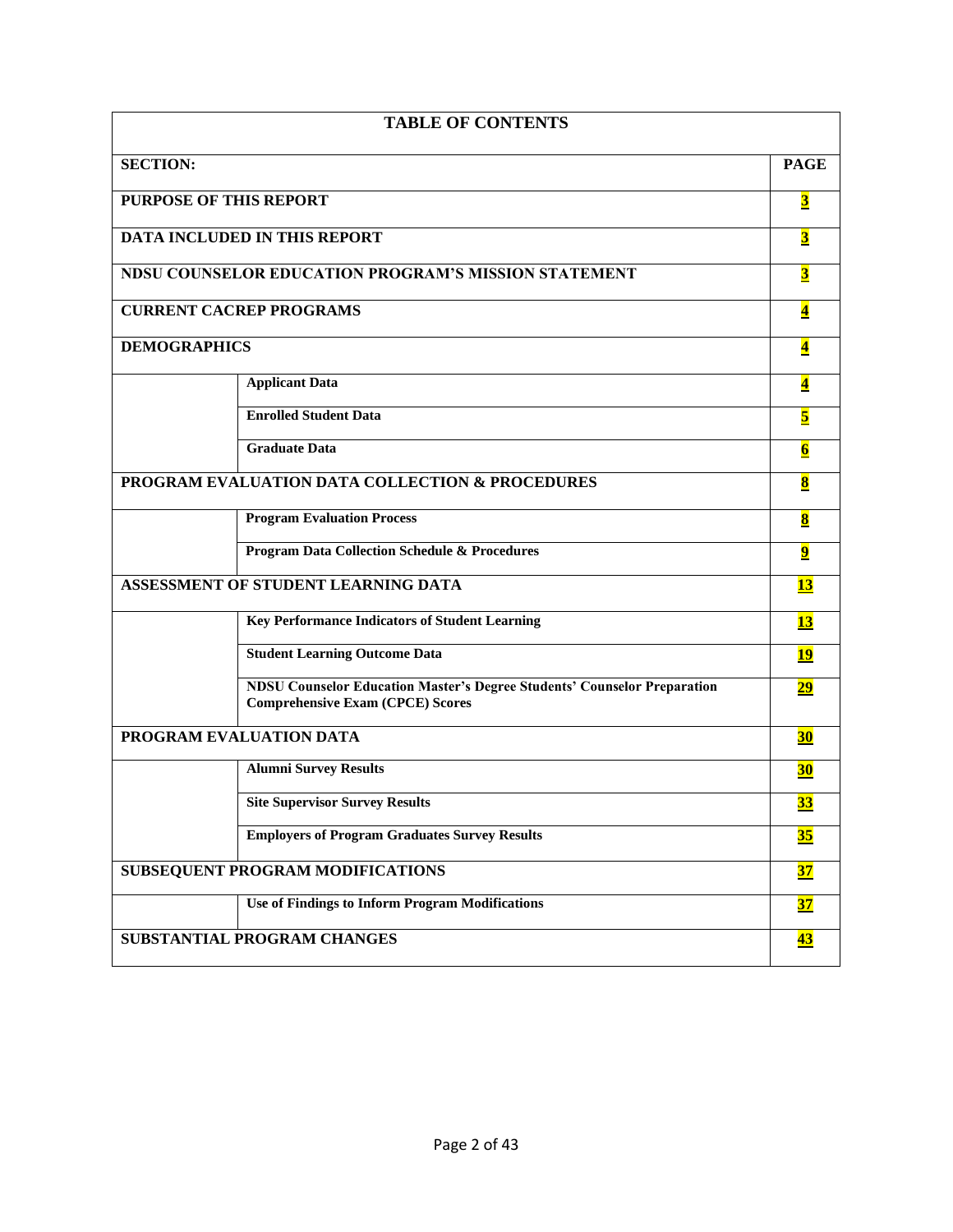### **NDSU Counselor Education 2019-2020 Program Evaluation Outcomes Report**

### <span id="page-2-0"></span>**PURPOSE OF THIS REPORT**

- The 2019-2020 annual program evaluation report is a summary of program data gathered for the purpose of program evaluation and development. This report is based on the 2016 CACREP standards.
- This report provides results of continuous, systematic evaluation of our program and its objectives (*CACREP Standard 4.D.).*
- This report identifies program modifications and substantial program changes.
- This report is emailed to stakeholders including students currently in the program, program faculty, institutional administrators, advisory council members, and personnel in cooperating agencies (e.g., employers, sites supervisors). In addition, the report is accessible on the program's web page.

# **DATA INCLUDED IN THIS REPORT**

- Applicant demographic data
- Student demographic data
- Graduate demographic data
- Student outcome data
- Survey data from alumni, internship site supervisors, and employers of graduates
- Data-based curricular changes
- Program modifications
- Substantial program changes (*none to report this year*)

# **NDSU COUNSELOR EDUCATION PROGRAM'S MISSION STATEMENT**

The NDSU Counselor Education Program's (CNED) mission is to provide state, national, and international students who represent a multicultural and diverse society with the appropriate academic preparation, clinical experiences, and personal growth opportunities that can be applied to their work as professional master's and doctoral degree level counselors and counselor educators. Faculty members strive to graduate students who are caring, compassionate, capable professional counselors and counselor educators who are aware of the importance of theory, research, and practice.

The NDSU CNED faculty members' priorities are teaching, research/scholarly activities, and service. The goal of the Counselor Education Program is to facilitate student learning. Although expectations for each faculty member vary, as a group, the faculty members expect that faculty and students are committed to learning as a life-long process that involves intellectual, affective, and experiential components. NDSU Counselor Education Program graduates possess the appropriate knowledge, dispositions, and skills for their chosen career field and understand the importance of theory, research, diversity, technology, and ethical practice.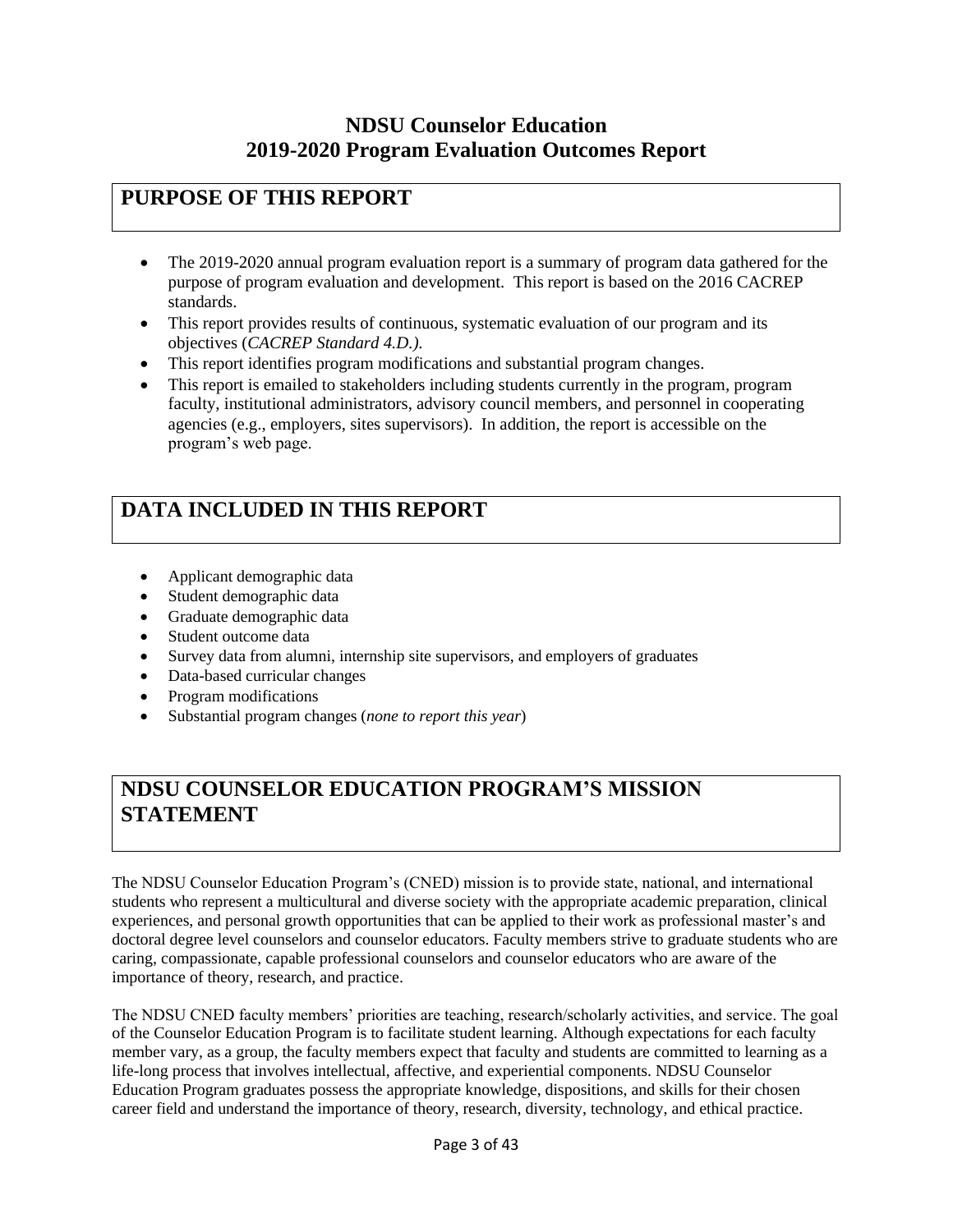# <span id="page-3-0"></span>**CURRENT CACREP PROGRAMS**

- Clinical Mental Health Counseling (60 semester credit hours)
	- o M.Ed.
	- o M.S.
- School Counseling (48 semester credit hours)
	- o M.Ed.
	- o M.S
- Counselor Education and Supervision (71 semester credit hours) o Ph.D.

### **DEMOGRAPHICS**

The NDSU Counselor Education program admits students once per year for the Clinical Mental Health Counseling (CMHC) and School Counseling tracks, and the Counselor Education & Supervision doctoral program. Applications are reviewed after the February 1<sup>st</sup> deadline. After the initial review of applications, selected applicants are invited to face-to-face campus interviews which are held in the spring of each year.

### **Applicant Data**

Demographic data for NDSU Counselor Education program applicants in 2019-2020 are provided below in Table 1 and Table 2:

| 2019-2020 APPLICANTS, ADMITTED STUDENTS, & ENROLLED STUDENTS |                |                 |                                              |
|--------------------------------------------------------------|----------------|-----------------|----------------------------------------------|
|                                                              | <b>Applied</b> | <b>Admitted</b> | Accepted<br><b>Admission</b><br><b>Offer</b> |
| Clinical Mental Health Counseling (M.Ed. & M.S.)             | $***$          | 10              | 10                                           |
| School Counseling (M.Ed. & M.S.)                             | $***$          |                 | 6                                            |
| <b>Counselor Education &amp; Supervision (Ph.D.)</b>         |                |                 |                                              |

*Table 1. 2019-2020 Applicants, Admitted Students, & Enrolled Students*

\*\* Incomplete data due to change in application system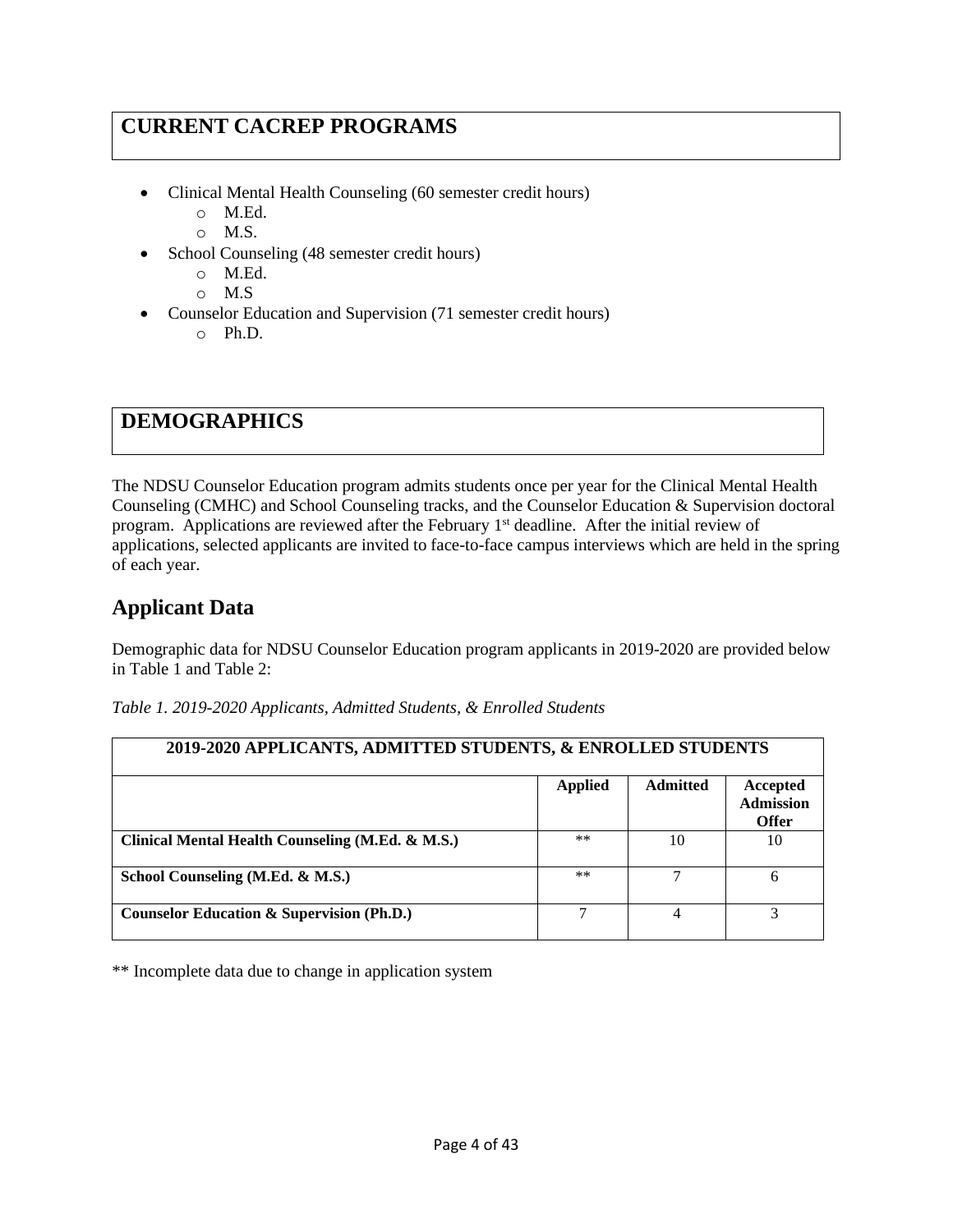| 2019-2020 GENDER & ETHNICITY OF PROGRAM APPLICANTS<br><b>&amp; ACCEPTED STUDENTS</b> |                                  |                               |                                 |
|--------------------------------------------------------------------------------------|----------------------------------|-------------------------------|---------------------------------|
|                                                                                      |                                  | <b>MASTER'S</b><br>(accepted) | <b>DOCTORAL</b><br>(applicants) |
| <b>GENDER</b>                                                                        | Female                           | 19 (79.17 %)                  | 5(71.42%)                       |
|                                                                                      | Male                             | 4(16.67%)                     | 2(28.57%)                       |
|                                                                                      | Transgender                      | 1(4.17%)                      | $\boldsymbol{0}$                |
| <b>ETHNICITY</b>                                                                     | African American                 | $\overline{0}$                | $\overline{0}$                  |
|                                                                                      | American Indian/Native Alaskan   | $\Omega$                      | $\overline{0}$                  |
|                                                                                      | Asian American                   | $\overline{0}$                | $\overline{0}$                  |
|                                                                                      | Caucasian/White                  | 20 (83.33 %)                  | 5(71.42%)                       |
|                                                                                      | Hispanic/Latino/Spanish American | 1(4.17%)                      | $1(14.29\%)$                    |
|                                                                                      | Multiracial                      | 1(4.17%)                      | $1(14.29\%)$                    |
|                                                                                      | Other/Undisclosed                | $2(8.33\%)$                   | $\Omega$                        |

### <span id="page-4-0"></span>*Table 2. 2019-2020 Gender & Ethnicity of Program Accepted Students*

### **Enrolled Student Data**

Demographic data for NDSU Counselor Education students enrolled in 2019-2020 are provided below in Table 3 and Table 4:

*Table 3. 2019-2020 Enrolled Students by Degree & Track*

|                 | 2019-2020 ENROLLED STUDENTS BY DEGREE & TRACK                                                |    |
|-----------------|----------------------------------------------------------------------------------------------|----|
| <b>MASTER'S</b> | Clinical Mental Health Counseling (CMHC) - M.Ed. & M.S.                                      | 28 |
|                 | School Counseling - M.Ed. & M.S.                                                             |    |
|                 | "Dual track" (completed both CMHC & School Counseling degree<br>requirements) - M.Ed. & M.S. |    |
|                 |                                                                                              |    |
| <b>DOCTORAL</b> | Counselor Education & Supervision                                                            | 20 |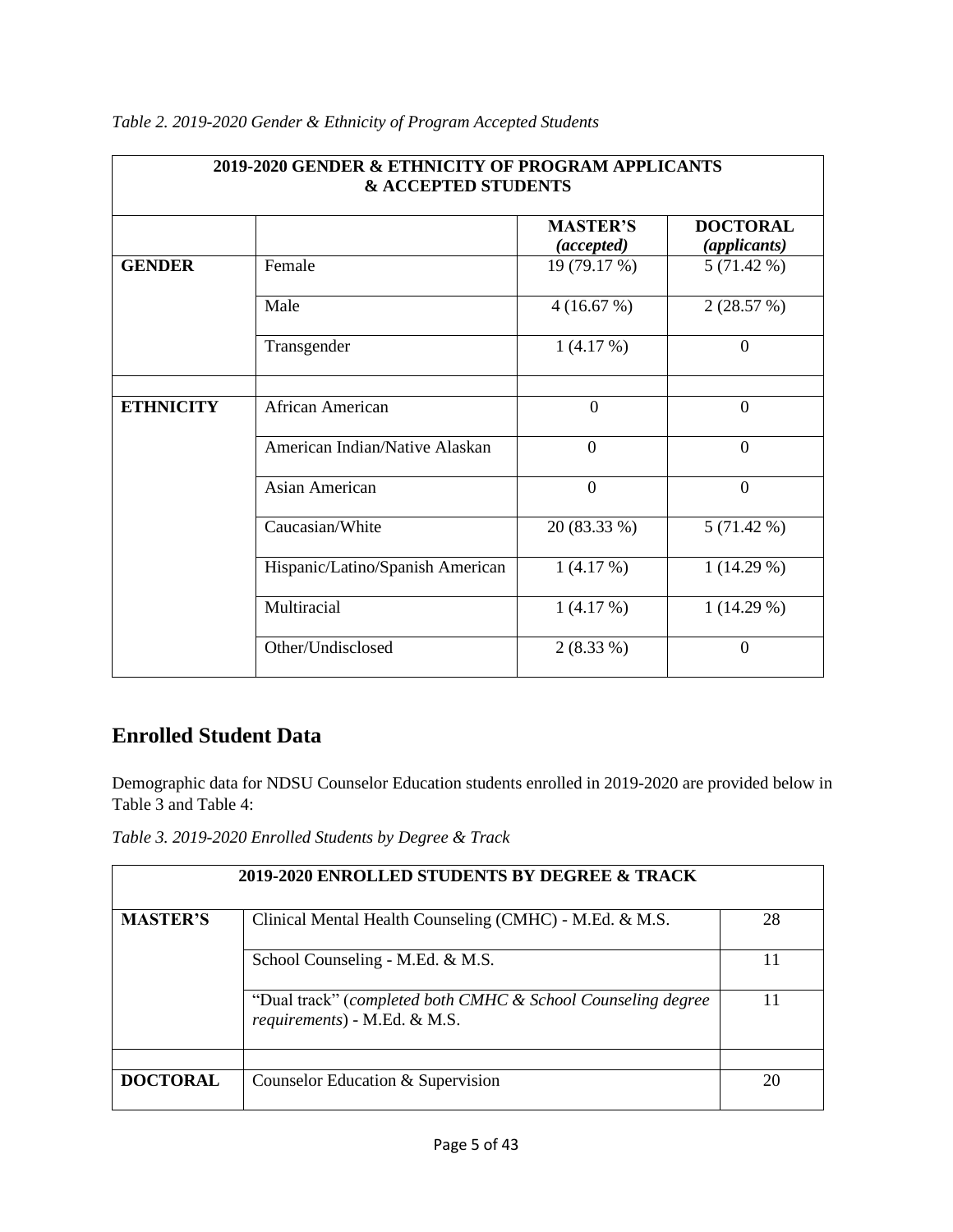|                  | 2019-2020 GENDER & ETHNICITY OF ENROLLED STUDENTS |                 |                 |
|------------------|---------------------------------------------------|-----------------|-----------------|
|                  |                                                   | <b>MASTER'S</b> | <b>DOCTORAL</b> |
| <b>GENDER</b>    | Female                                            | 44 (88.0 %)     | $15(75.0\%)$    |
|                  | Male                                              | $6(12.0\%)$     | $5(25.0\%)$     |
|                  | Transgender                                       | $\overline{0}$  | $\overline{0}$  |
| <b>ETHNICITY</b> | African American                                  | $\overline{0}$  | $2(10.0\%)$     |
|                  | American Indian/Native Alaskan                    | $\overline{0}$  | $2(10.0\%)$     |
|                  | Asian American                                    | $1(2.0\%)$      | $\overline{0}$  |
|                  | Caucasian/White                                   | 43 (86.0 %)     | 13 (65.0 %)     |
|                  | Hispanic/Latino/Spanish American                  | $1(2.0\%)$      | $1(5.0\%)$      |
|                  | Multiracial                                       | $1(2.0\%)$      | $2(10.0\%)$     |
|                  | Other/Undisclosed                                 | $4(8.0\%)$      | $2(10.0\%)$     |

<span id="page-5-0"></span>*Table 4. 2019-2020 Gender & Ethnicity of Enrolled Students*

### **Graduate Data**

Demographic data for NDSU Counselor Education students who graduated in 2019-2020 are provided below in Table 5 and Table 6:

*Table 5. Degrees Awarded in 2019-2020*

| <b>DEGREES AWARDED IN 2019-2020</b>                |                                      |                                 |  |
|----------------------------------------------------|--------------------------------------|---------------------------------|--|
|                                                    | <b>Fall 2019</b><br><b>Graduates</b> | Spring 2020<br><b>Graduates</b> |  |
| <b>Clinical Mental Health Counseling</b>           |                                      | 6                               |  |
| <b>School Counseling</b>                           |                                      |                                 |  |
| Dual track (CMHC & School Counseling)              | $\theta$                             |                                 |  |
| <b>Counselor Education &amp; Supervision Ph.D.</b> |                                      |                                 |  |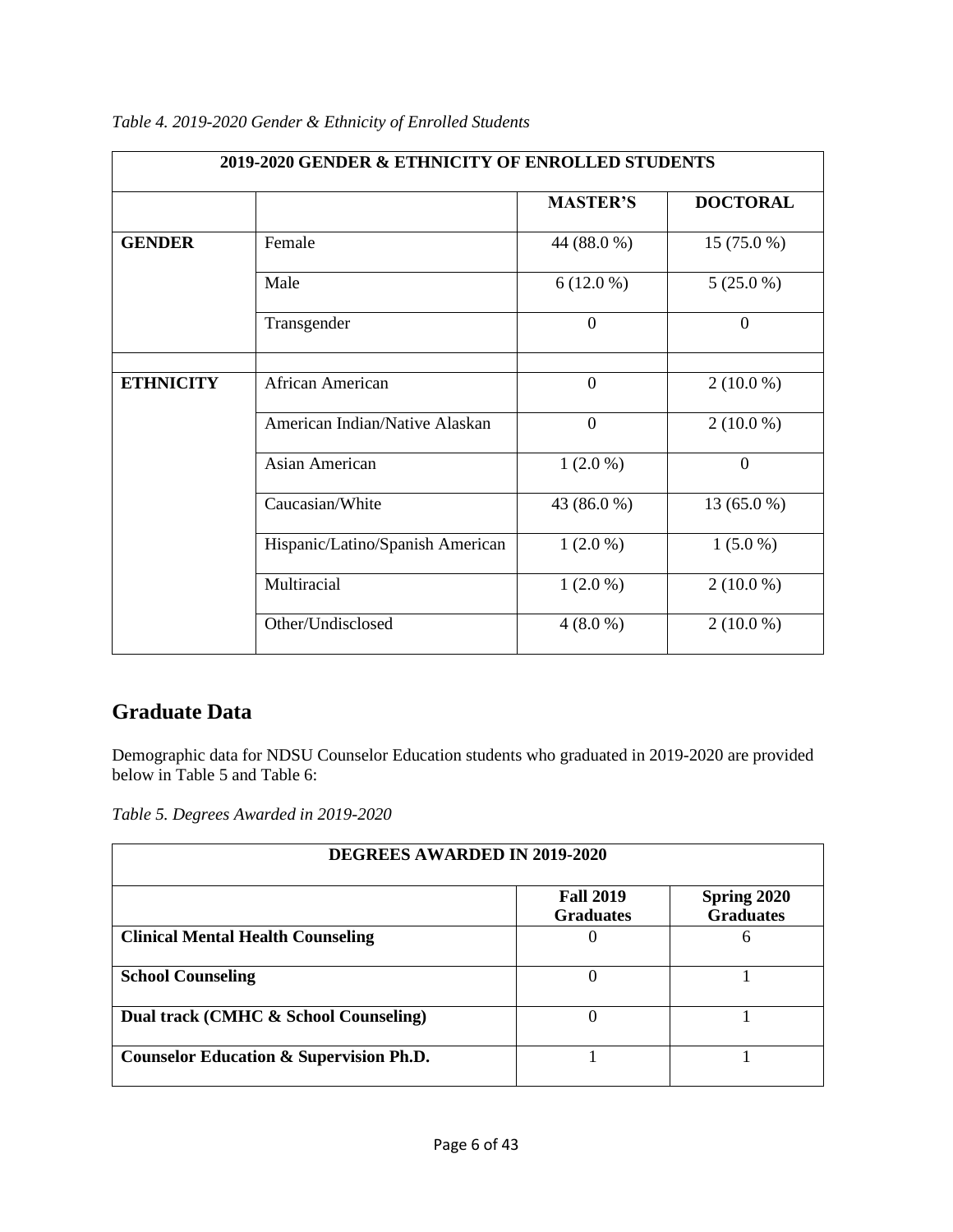|                  | 2019-2020 GENDER & ETHNICITY OF PROGRAM GRADUATES |                 |                 |
|------------------|---------------------------------------------------|-----------------|-----------------|
|                  |                                                   | <b>MASTER'S</b> | <b>DOCTORAL</b> |
| <b>GENDER</b>    | Female                                            | 7(87.5%)        | $2(100\%)$      |
|                  | Male                                              | 1(12.5%)        | $\overline{0}$  |
| <b>ETHNICITY</b> | African American                                  | $\mathbf{0}$    | $\overline{0}$  |
|                  | American Indian/Native Alaskan                    | $\overline{0}$  | $1(50.0\%)$     |
|                  | <b>Asian American</b>                             | $\theta$        | $\Omega$        |
|                  | Caucasian/White                                   | $8(100\%)$      | $\Omega$        |
|                  | Hispanic/Latino/Spanish American                  | $\overline{0}$  | $\overline{0}$  |
|                  | Multiracial                                       | $\theta$        | $1(50.0\%)$     |
|                  | Other/Undisclosed                                 | $\theta$        | $\theta$        |

*Table 6. 2019-2020 Gender & Ethnicity of Program Graduates*

Job placement data for NDSU Counselor Education students who graduated in 2017-2018, 2018-2019, & 2019-2020 are provided below in Table 7.

| Table 7. 2017-2018, 2018-2019, & 2019-2020 Job Placement Rates for Program Graduates |  |  |
|--------------------------------------------------------------------------------------|--|--|
|--------------------------------------------------------------------------------------|--|--|

| 2017-2018, 2018-2019, & 2019-2020<br><b>JOB PLACEMENT RATES FOR PROGRAM GRADUATES</b>                             |       |      |       |  |
|-------------------------------------------------------------------------------------------------------------------|-------|------|-------|--|
| 2017-2018<br>2018-2019<br>2019-2020<br><b>Program</b><br><b>Graduates</b><br><b>Graduates</b><br><b>Graduates</b> |       |      |       |  |
| <b>Clinical Mental Health</b><br><b>Counseling</b>                                                                | 100%  | 100% | 100%  |  |
| <b>School Counseling</b>                                                                                          | 100\% | 100% | 100%  |  |
| <b>Counselor Education &amp;</b><br><b>Supervision Ph.D.</b>                                                      | 100\% | 100% | 100\% |  |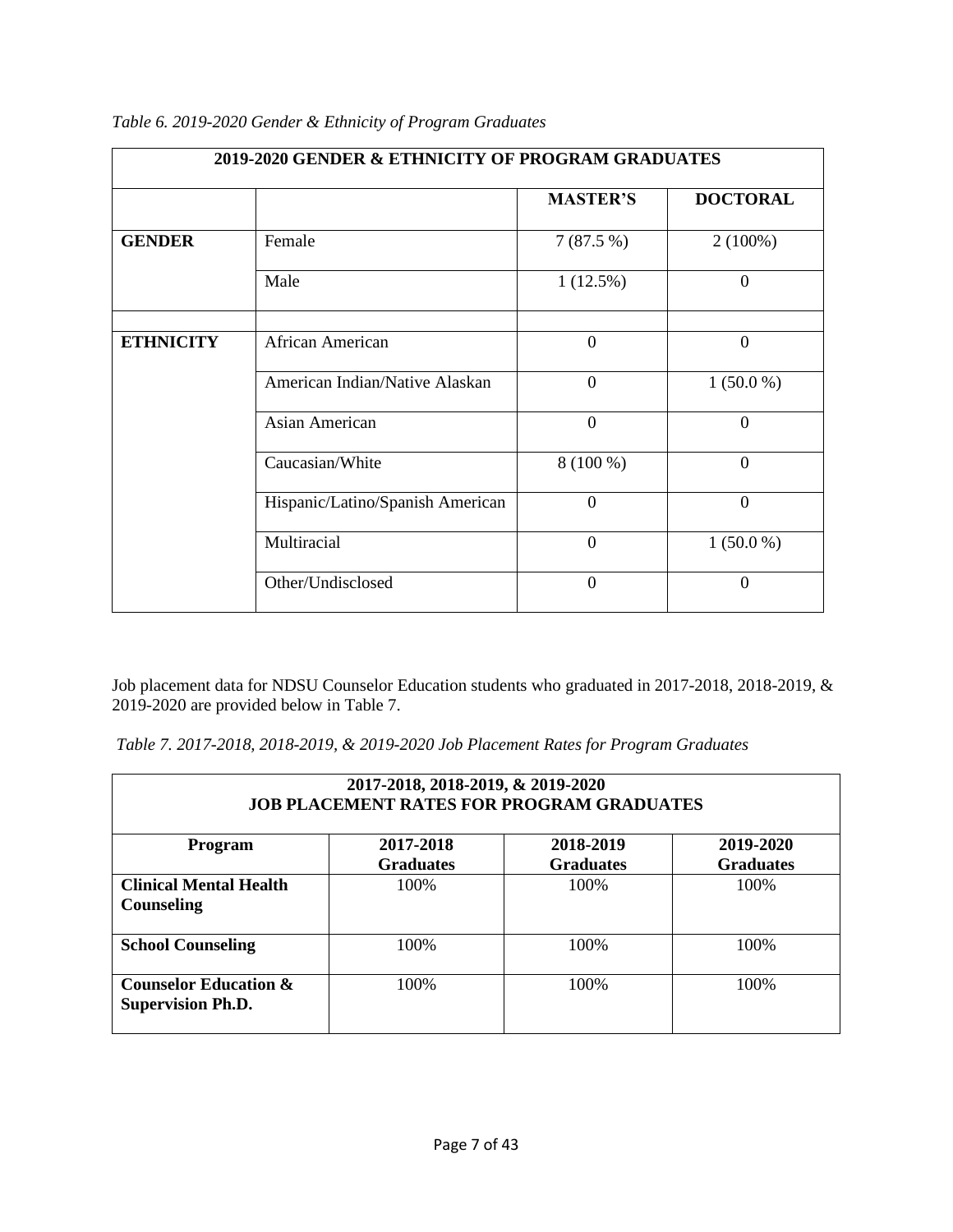# <span id="page-7-0"></span>**PROGRAM EVALUATION DATA COLLECTION & PROCEDURES**

### **Program Evaluation Process**

Below is Figure 1. *NDSU Counselor Education Program Evaluation Process Diagram* which provides a visual representation of the multiple components and data sources in the NDSU Counselor Education program's continuous and systematic evaluation process.

Figure 1. *NDSU Counselor Education Program Evaluation Process Diagram*

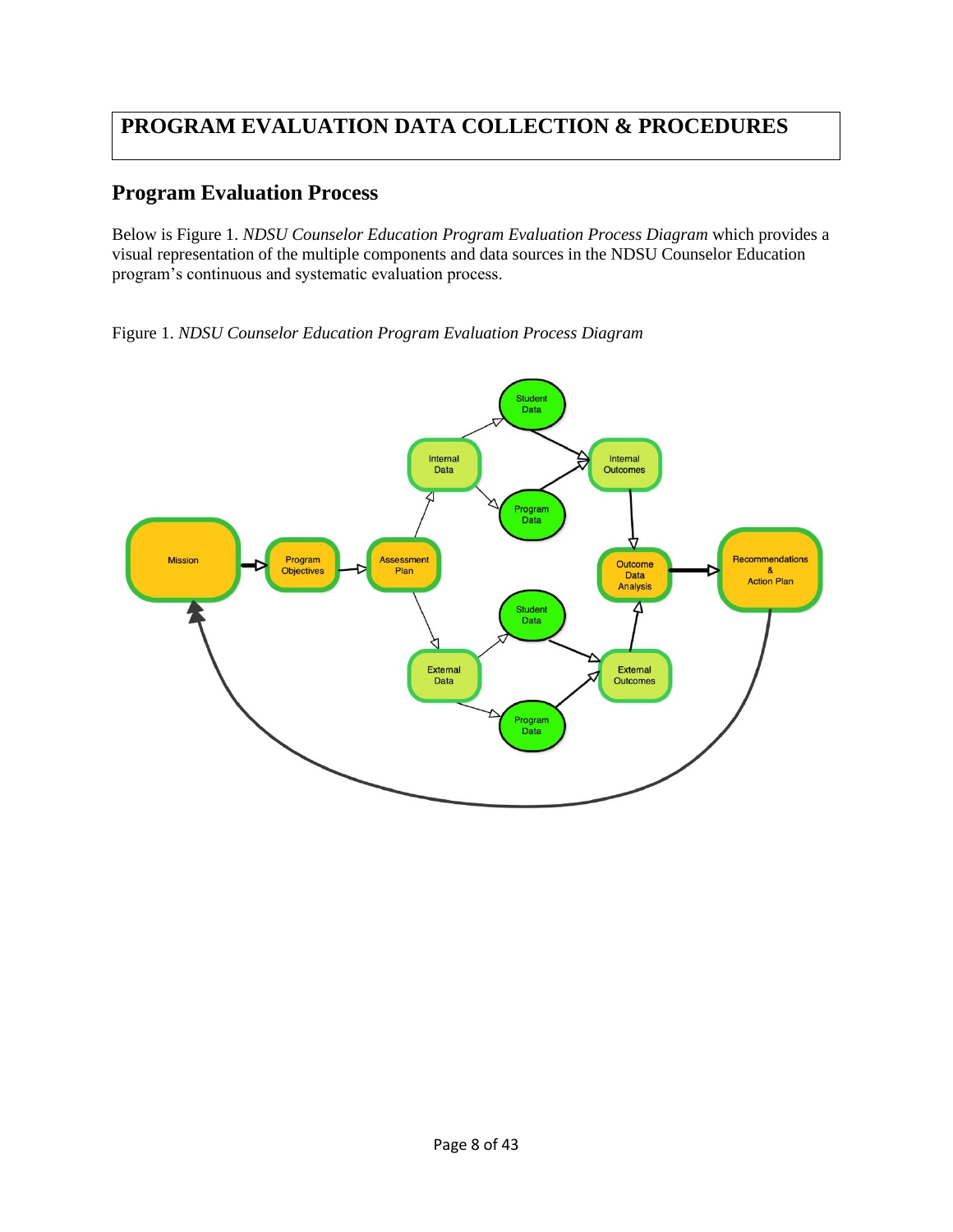### <span id="page-8-0"></span>**Program Data Collection Schedule & Procedures**

Stakeholders, including students currently in the program, program faculty, institutional administrators, advisory council members, and personnel in cooperating agencies (e.g., employers, sites supervisors), are involved in the program evaluation process. The following data collection schedule is designed for continuous and systematic evaluations from multiple measures of the NDSU Counselor Education program. Table 8 provides information about the program data collection and procedures.

| Table 8. Program Data Collection Schedule & Procedures |  |  |
|--------------------------------------------------------|--|--|
|--------------------------------------------------------|--|--|

| PROGRAM DATA COLLECTION SCHEDULE & PROCEDURES<br>$(Standard 4.A.1-2)$                                                                                                                                                                                                                      |                                                                                                                                 |                                                                                                                                   |                                                        |
|--------------------------------------------------------------------------------------------------------------------------------------------------------------------------------------------------------------------------------------------------------------------------------------------|---------------------------------------------------------------------------------------------------------------------------------|-----------------------------------------------------------------------------------------------------------------------------------|--------------------------------------------------------|
| Data Gathered in Master's and Doctoral Programs                                                                                                                                                                                                                                            |                                                                                                                                 |                                                                                                                                   |                                                        |
| <b>Data Source</b>                                                                                                                                                                                                                                                                         | <b>Data Collection</b><br>Frequency                                                                                             | <b>Procedure For</b><br><b>Collecting Data</b>                                                                                    | <b>Responsible Party</b><br><b>For Collecting Data</b> |
|                                                                                                                                                                                                                                                                                            |                                                                                                                                 |                                                                                                                                   | $&$ providing data to<br>program's CACREP<br>liaison)  |
| Aggregate student assessment data of<br>student knowledge and skills including<br>KPIs based on CACREP standards                                                                                                                                                                           | Every semester                                                                                                                  | LiveText is used to<br>collect data                                                                                               | All program faculty                                    |
| Aggregate student professional<br>dispositions data                                                                                                                                                                                                                                        | Every semester<br>(More data on<br><i>individual students</i><br>may be collected if<br>dispositions concerns<br><i>arise</i> ) | <b>NDSU</b> Counselor<br><b>Education</b> faculty<br>complete<br>disposition forms<br>for their advisees                          | All program faculty                                    |
| Student demographics:<br>Number of applicants<br>1.<br><b>Student GPAs</b><br>2.<br>3.<br>Number of accepted students<br>Number of matriculated<br>4.<br>students<br>Applicant and student<br>5.<br>ethnicity data<br>Applicant and student gender<br>6.<br>data<br>Completion rates<br>7. | Once a year                                                                                                                     | <b>NDSU</b> Counselor<br>Education<br>academic assistant<br>collects this data<br>from admission<br>and graduation<br>information | <b>Counselor Education</b><br>academic assistant       |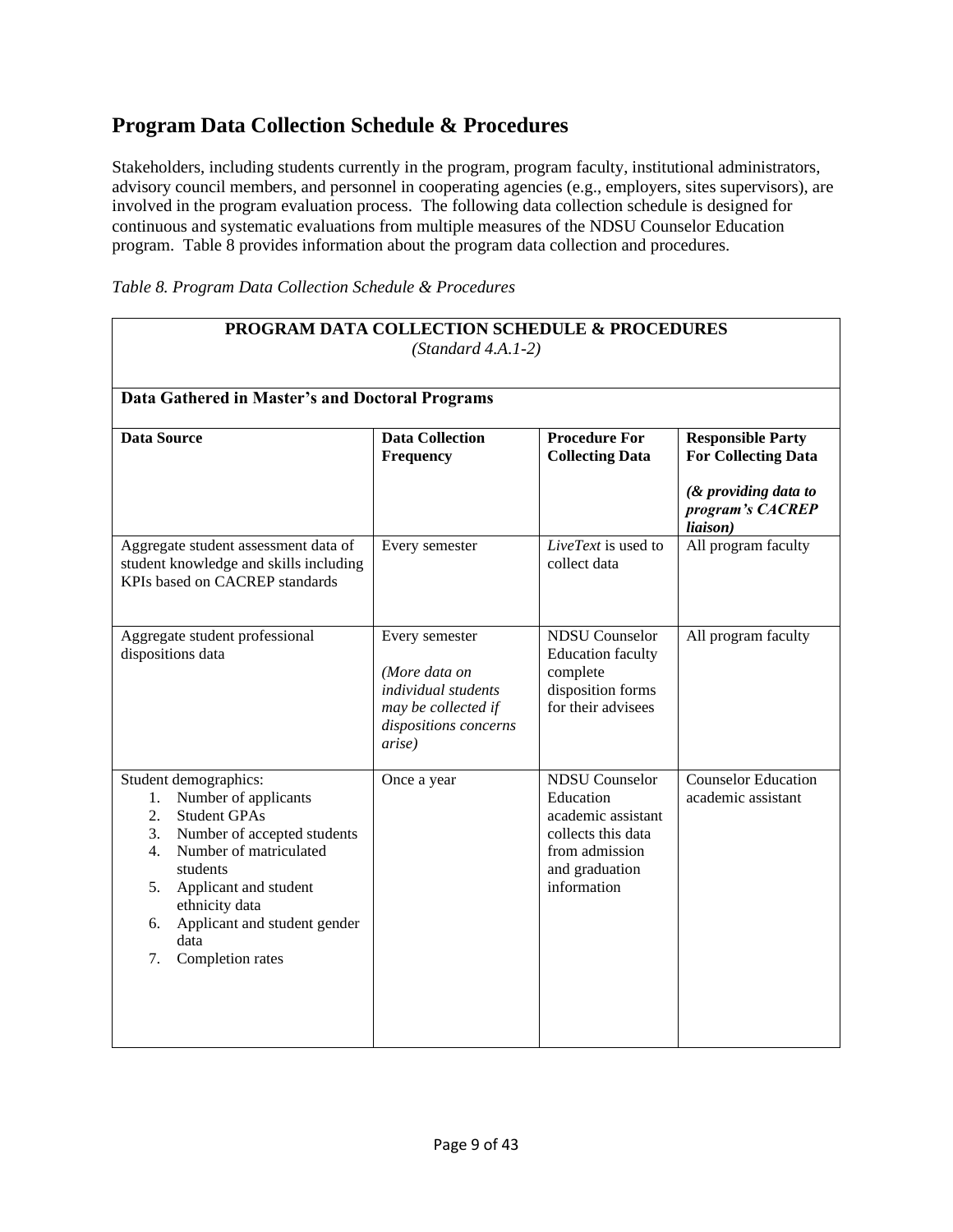| Graduate placement rates                                                                                        | Once a year                                                                                                                                         | Email recent<br>graduates for<br>placement<br>information                                                                | <b>CACREP</b> liaison                                            |
|-----------------------------------------------------------------------------------------------------------------|-----------------------------------------------------------------------------------------------------------------------------------------------------|--------------------------------------------------------------------------------------------------------------------------|------------------------------------------------------------------|
| Licensure rates                                                                                                 | Once a year                                                                                                                                         | Email students &<br>recent graduates<br>for licensure<br>information                                                     | <b>CACREP</b> liaison                                            |
| Data from systematic follow-up<br>studies of graduates, site supervisors,<br>and employers of program graduates | Surveys sent every<br>three years to:<br>1. program alumni<br>(master's & doctorate)<br>2. site supervisors<br>3. employers of<br>program graduates | Qualtrics is used<br>as online survey<br>tool                                                                            | <b>CACREP</b> liaison                                            |
| Faculty SROI (Student Rating of<br>Instruction)                                                                 | Every semester                                                                                                                                      | <b>NDSU</b> Group<br><b>Decision Center</b><br>(GDC) sends an<br>electronic course<br>evaluation to<br>enrolled students | NDSU School of<br>Education<br>administrative<br>assistant & GDC |
| Practicum supervisors' evaluations of<br>practicum students                                                     | Every semester<br>** Will be added to<br>LiveText for 2019-2020                                                                                     | Practicum<br>supervisors<br>complete written<br>evaluations of<br>practicum students                                     | Practicum coordinator                                            |
| Internship site supervisors' evaluations<br>of student interns                                                  | Every semester                                                                                                                                      | Internship site<br>supervisors<br>complete an<br>evaluation on<br>LiveText                                               | CMHC, School, &<br>Doctoral internship<br>coordinators           |
| NDSU internship supervisors'<br>evaluations of student interns                                                  | Every semester<br>** Will be added to<br>LiveText for 2019-2020                                                                                     | NDSU internship<br>supervisors<br>complete written<br>evaluations of<br>student interns                                  | CMHC, School, &<br>Doctoral internship<br>coordinators           |
| Students' evaluations of practicum<br>supervisors                                                               | Every semester                                                                                                                                      | Practicum<br>students complete<br>written evaluations                                                                    | Practicum instructor                                             |
| Students' evaluations of internship site<br>supervisors                                                         | Every semester                                                                                                                                      | Internship students<br>complete written<br>evaluations                                                                   | Internship course<br>instructors                                 |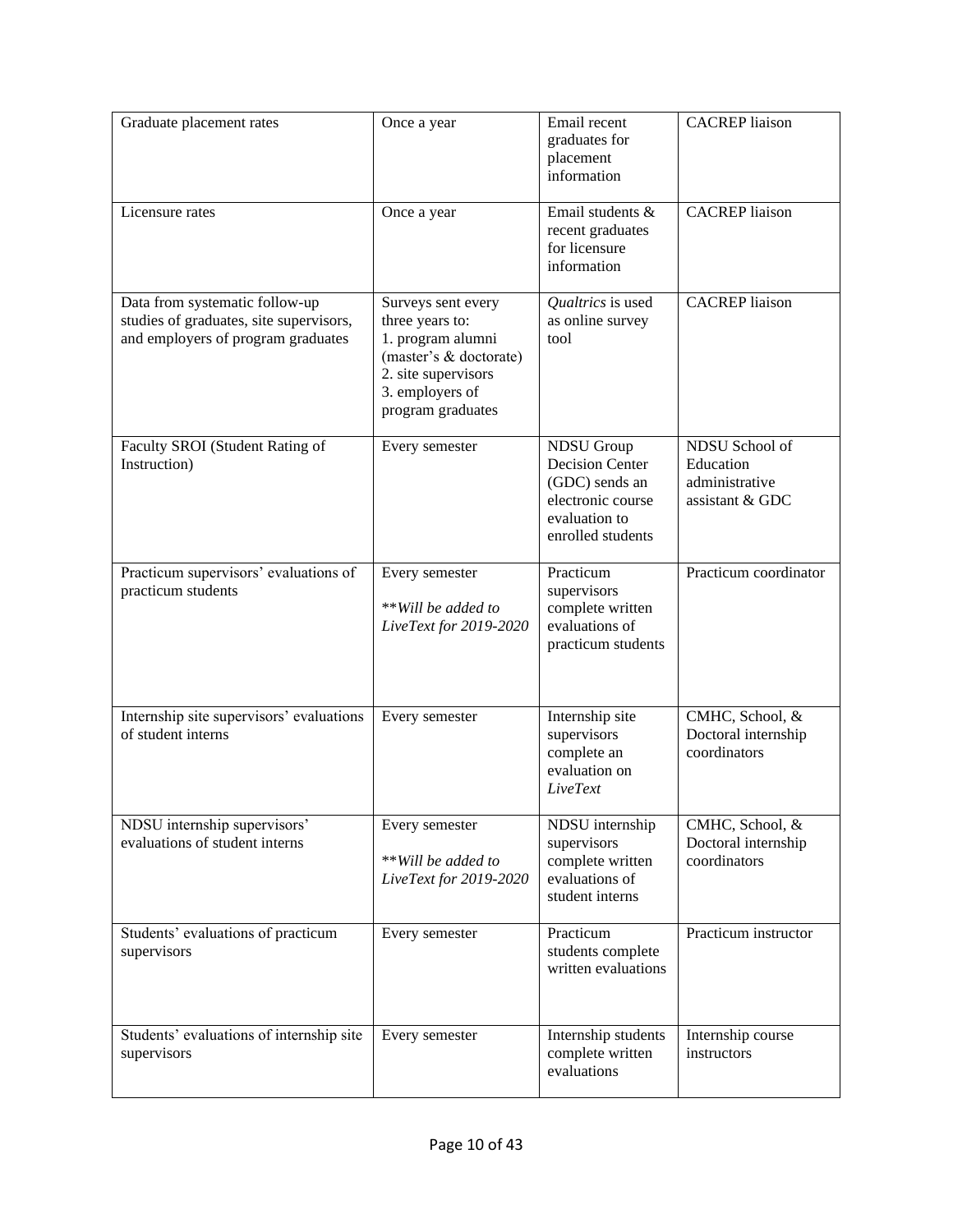| Students' evaluations of NDSU<br>internship supervisors                                                                                                                                  | Every semester                      | Internship students<br>complete written<br>evaluations                                                                       | Internship course<br>instructors                          |  |
|------------------------------------------------------------------------------------------------------------------------------------------------------------------------------------------|-------------------------------------|------------------------------------------------------------------------------------------------------------------------------|-----------------------------------------------------------|--|
| Students' professional activities<br>Publications<br>$1_{\cdot}$<br>2.<br>Presentations<br>3.<br>Professional leadership<br>position<br>Professional activities and<br>4.<br>involvement | Once a year                         | E-mail request sent<br>to students for<br>updated<br>information                                                             | <b>CACREP</b> liaison                                     |  |
| Student theses and dissertations                                                                                                                                                         | Every semester                      | Academic advisors<br>submit completion<br>rates to CACREP<br>liaison                                                         | Student's<br>academic advisor                             |  |
| <b>NDSU Counselor Education Advisory</b><br>Board feedback                                                                                                                               | Once a year                         | Feedback from<br>advisory board<br>members is<br>collected during<br>annual board<br>meeting                                 | <b>NDSU</b> Counselor<br>Education program<br>coordinator |  |
| Data Only Collected in Master's Program                                                                                                                                                  |                                     |                                                                                                                              |                                                           |  |
|                                                                                                                                                                                          |                                     |                                                                                                                              |                                                           |  |
| <b>Data Source</b>                                                                                                                                                                       | <b>Data Collection</b><br>Frequency | <b>Procedure For</b><br><b>Collecting Data</b>                                                                               | <b>Responsible Party</b><br><b>For Collecting Data</b>    |  |
|                                                                                                                                                                                          |                                     |                                                                                                                              | $&$ providing data to<br>program's CACREP<br>liaison)     |  |
| Internship site visit feedback                                                                                                                                                           | Every fall & spring<br>semester     | Informal feedback<br>from internship site<br>supervisors is<br>solicited during<br>site visits                               | Internship course<br>instructors                          |  |
| Praxis I & Praxis II results                                                                                                                                                             | Every spring semester               | <b>School Counseling</b><br>internship<br>coordinator sends<br>school interns an<br>e-mail requesting<br>Praxis test results | <b>School Counseling</b><br>internship coordinator        |  |
| <b>CPCE</b> results                                                                                                                                                                      | Twice a year                        | Receive results<br>from Center for<br>Credentialing and<br>Education                                                         | <b>NDSU CPCE testing</b><br>coordinator                   |  |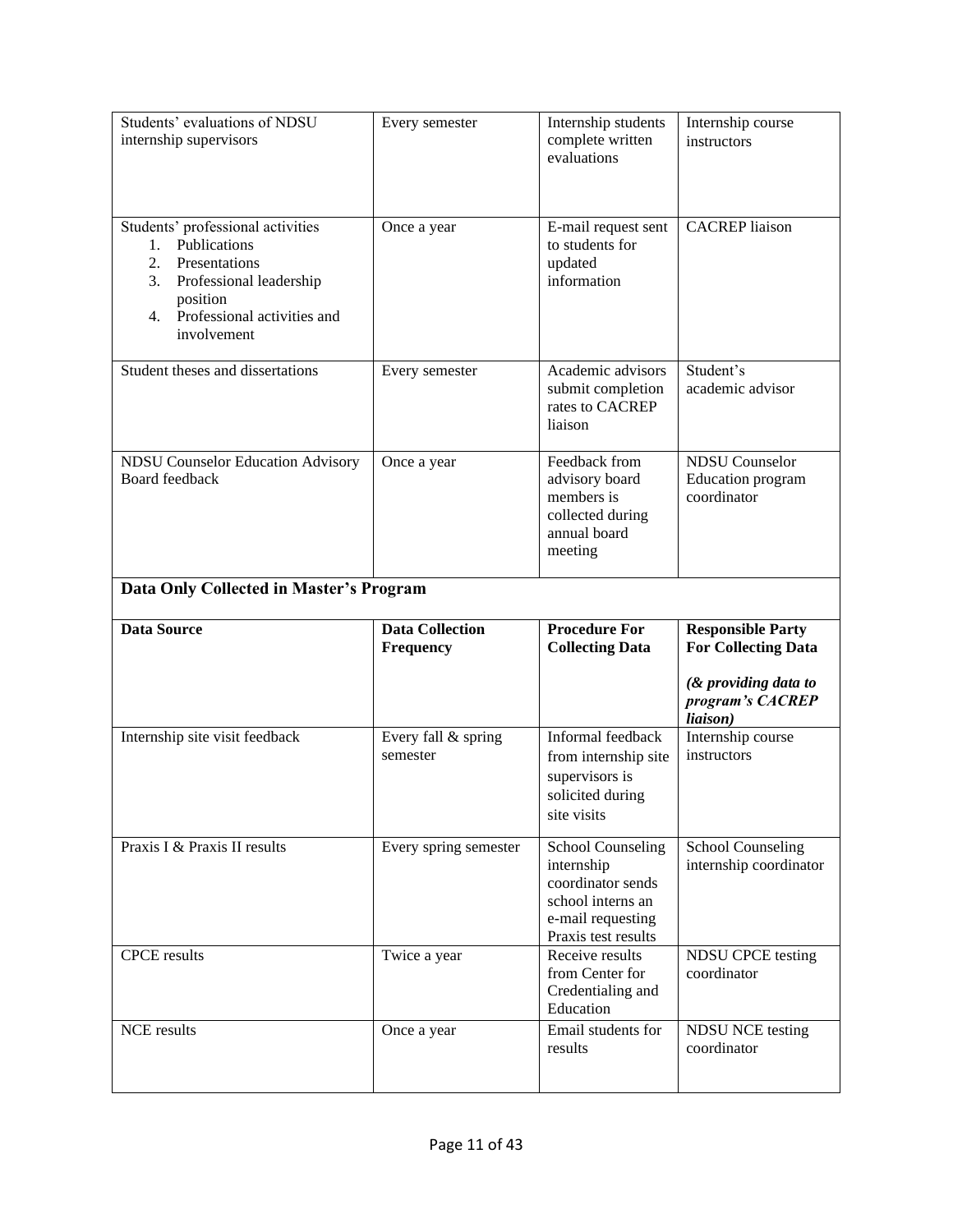| Data Only Collected in Doctoral Program |                                            |                                                |                                                               |  |
|-----------------------------------------|--------------------------------------------|------------------------------------------------|---------------------------------------------------------------|--|
| Data Source                             | <b>Data Collection</b><br><b>Frequency</b> | <b>Procedure For</b><br><b>Collecting Data</b> | <b>Responsible Party</b><br><b>For Collecting Data</b>        |  |
|                                         |                                            |                                                | $&$ providing data to<br>program's CACREP<br><i>liaison</i> ) |  |
| Doctoral comprehensive examinations     | Every semester                             | Pass rates of<br>comprehensive<br>examinations | Student's academic<br>advisor                                 |  |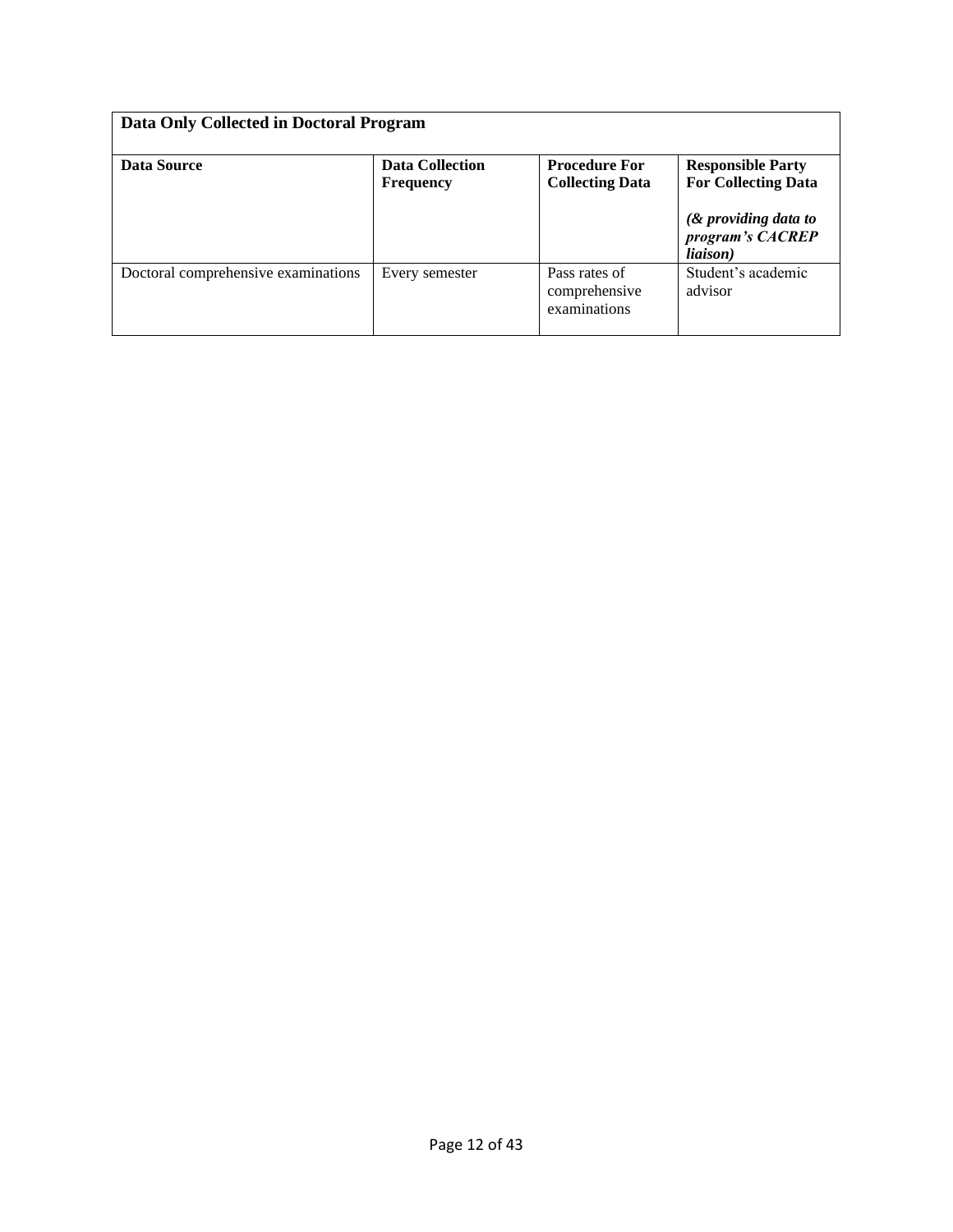# <span id="page-12-0"></span>**ASSESSMENT OF STUDENT LEARNING DATA**

## **Key Performance Indicators of Student Learning**

Key Performance Indicators (KPIs) identified by the NDSU Counselor Education program are assessed using multiple measures and over multiple points of time. Each KPI is assessed for both Knowledge and Skill. Each Knowledge KPI and Skill KPI is assessed at least twice (formatively and summatively). Table 9 shown below includes program objectives, KPIs, CACREP standards, required courses that are measured, and signature assignments (*assessment measures*).

*Table 9. Key Performance Indicators, CACREP Standards, Courses Measured, & Signature Assignments*

| KEY PERFORMANCE INDICATORS, CACREP STANDARDS,                                                                   |                                                                  |                                                                                       |  |  |
|-----------------------------------------------------------------------------------------------------------------|------------------------------------------------------------------|---------------------------------------------------------------------------------------|--|--|
| <b>COURSES MEASURED, &amp; SIGNATURE ASSIGMENTS</b>                                                             |                                                                  |                                                                                       |  |  |
| (CACREP Standard 4.F. 1-2)                                                                                      |                                                                  |                                                                                       |  |  |
|                                                                                                                 |                                                                  |                                                                                       |  |  |
|                                                                                                                 |                                                                  |                                                                                       |  |  |
|                                                                                                                 |                                                                  | *Each Knowledge and Skill is assessed twice - formatively and summatively             |  |  |
|                                                                                                                 | 1. PROFESSIONAL COUNSELING ORIENTATION AND PROFESSIONAL PRACTICE |                                                                                       |  |  |
| <b>Key Performance Indicators</b><br><b>Related CACREP</b><br><b>Courses Measured and Signature Assignments</b> |                                                                  |                                                                                       |  |  |
|                                                                                                                 | <b>Standards</b>                                                 |                                                                                       |  |  |
| KPI 1.1. Knowledge:<br>$\bullet$                                                                                | 2.F.1.i. ethical<br>$\bullet$                                    | Knowledge:                                                                            |  |  |
| Students will describe                                                                                          | standards of                                                     | <b>CNED 715:</b><br>$\bullet$                                                         |  |  |
| their knowledge of ethical                                                                                      | professional counseling                                          | Professional Orientation and Ethics                                                   |  |  |
| standards and key legal                                                                                         | organizations and                                                | Reflection papers (formative & summative):                                            |  |  |
| issues in counseling.                                                                                           | credentialing bodies,                                            | Students will write reflection papers                                                 |  |  |
|                                                                                                                 | and applications of                                              | describing their knowledge of ethical and                                             |  |  |
| KPI 1.2. Skill: Students                                                                                        | ethical and legal                                                | legal issues in counseling.                                                           |  |  |
| will demonstrate                                                                                                | considerations in                                                | Skill:                                                                                |  |  |
| understanding by applying                                                                                       | professional counseling                                          |                                                                                       |  |  |
| ethical and legal<br>considerations to their                                                                    |                                                                  | <b>CNED 794B: (CMHC &amp; School)</b><br>$\bullet$                                    |  |  |
| work with clients/students.                                                                                     |                                                                  | Internship Evaluations (formative and<br>summative): Students will be evaluated using |  |  |
|                                                                                                                 |                                                                  | the Internship Evaluation, which includes a                                           |  |  |
|                                                                                                                 |                                                                  | section on ethical practice.                                                          |  |  |
|                                                                                                                 |                                                                  |                                                                                       |  |  |
|                                                                                                                 | 2. SOCIAL AND CULTURAL DIVERSITY                                 |                                                                                       |  |  |
| <b>Key Performance Indicators</b>                                                                               | <b>Related CACREP</b>                                            | <b>Courses Measured and Signature Assignments</b>                                     |  |  |
|                                                                                                                 | <b>Standards</b>                                                 |                                                                                       |  |  |
| KPI 2.1. Knowledge:<br>$\bullet$                                                                                | 2.F.2.b. theories and<br>$\bullet$                               | Knowledge:                                                                            |  |  |
| Students will describe                                                                                          | models of multicultural                                          | <b>CNED 716:</b><br>$\bullet$                                                         |  |  |
| their knowledge of                                                                                              | counseling, cultural                                             | Social and Cultural Diversity Reflection                                              |  |  |
| theories and models of                                                                                          | identity development,                                            | papers (formative and summative): Students                                            |  |  |
| multicultural counseling,                                                                                       | and social justice and                                           | will write reflection papers describing their                                         |  |  |
| social justice, and                                                                                             | advocacy                                                         | knowledge of theories and models of                                                   |  |  |
| advocacy.                                                                                                       |                                                                  | multicultural counseling.                                                             |  |  |
| KPI 2.2. Skill: Students<br>$\bullet$                                                                           |                                                                  | Skill:                                                                                |  |  |
| will demonstrate                                                                                                |                                                                  | <b>CNED 794B: (CMHC &amp; School)</b>                                                 |  |  |
| understanding by applying                                                                                       |                                                                  | Internship Evaluations (formative and                                                 |  |  |
| theories and models of                                                                                          |                                                                  | summative): Students will be evaluated using                                          |  |  |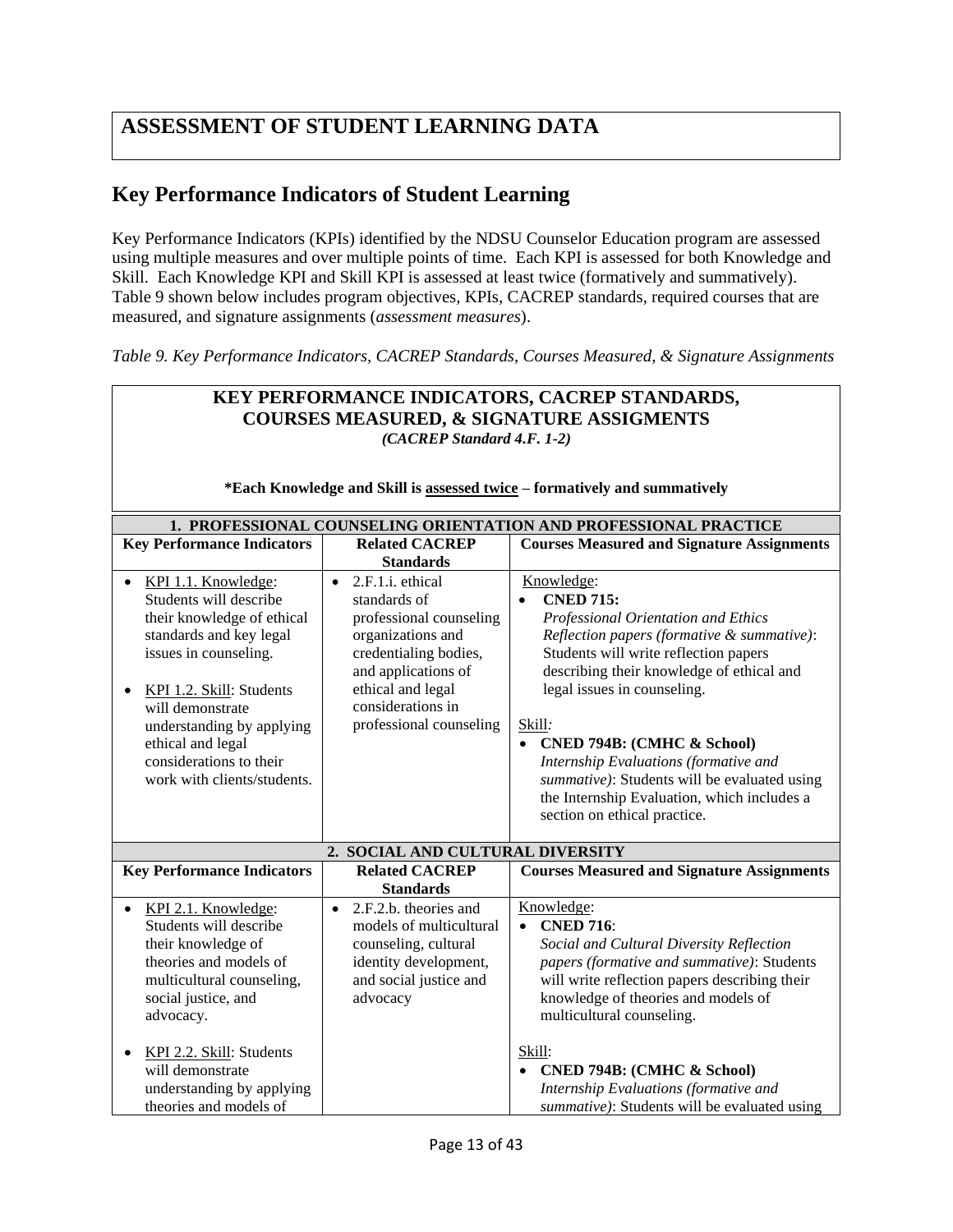| multicultural counseling,<br>social justice, and<br>advocacy to their work<br>with clients/students.                                                                                                                                                                                                                                                                                |                                                                                                                | the Internship Evaluation, which includes a<br>section on social and cultural diversity.                                                                                                                                                                                                                                                                                                                                                                                                                                                          |
|-------------------------------------------------------------------------------------------------------------------------------------------------------------------------------------------------------------------------------------------------------------------------------------------------------------------------------------------------------------------------------------|----------------------------------------------------------------------------------------------------------------|---------------------------------------------------------------------------------------------------------------------------------------------------------------------------------------------------------------------------------------------------------------------------------------------------------------------------------------------------------------------------------------------------------------------------------------------------------------------------------------------------------------------------------------------------|
|                                                                                                                                                                                                                                                                                                                                                                                     | 3. HUMAN GROWTH AND DEVELOPMENT                                                                                |                                                                                                                                                                                                                                                                                                                                                                                                                                                                                                                                                   |
| <b>Key Performance Indicators</b>                                                                                                                                                                                                                                                                                                                                                   | <b>Related CACREP</b><br><b>Standards</b>                                                                      | <b>Courses Measured and Signature Assignments</b>                                                                                                                                                                                                                                                                                                                                                                                                                                                                                                 |
| KPI 3.1. Knowledge:<br>Students will describe<br>their knowledge of<br>development across the<br>lifespan.<br>KPI 3.2. Skill: Students<br>$\bullet$<br>will demonstrate<br>understanding by applying<br>developmental theories to<br>their work with<br>clients/students.                                                                                                           | 2.F.3.a. theories of<br>$\bullet$<br>individual and family<br>development across the<br>lifespan               | Knowledge:<br><b>CNED 712:</b><br>Developmental Reflection papers (formative<br>and summative): Students will write reflection<br>papers describing their knowledge of<br>development across the lifespan.<br>Skill:<br><b>CNED 794B: (CMHC &amp; School)</b><br>$\bullet$<br>Internship Evaluations formative and<br>summative): Students will be evaluated using<br>the Internship Evaluation, which includes a                                                                                                                                 |
|                                                                                                                                                                                                                                                                                                                                                                                     |                                                                                                                | section on developmental applications.                                                                                                                                                                                                                                                                                                                                                                                                                                                                                                            |
|                                                                                                                                                                                                                                                                                                                                                                                     | <b>4. CAREER DEVELOPMENT</b>                                                                                   |                                                                                                                                                                                                                                                                                                                                                                                                                                                                                                                                                   |
| <b>Key Performance Indicators</b>                                                                                                                                                                                                                                                                                                                                                   | <b>Related CACREP</b><br><b>Standards</b>                                                                      | <b>Courses Measured and Signature Assignments</b>                                                                                                                                                                                                                                                                                                                                                                                                                                                                                                 |
| KPI 4.1. Knowledge:<br>$\bullet$<br>Students will describe<br>their knowledge of ethical<br>and culturally relevant<br>strategies for addressing<br>career development.<br>KPI 4.2. Skill: Students<br>$\bullet$<br>will demonstrate<br>understanding by applying<br>ethical and culturally<br>relevant career<br>development strategies to<br>their work with<br>clients/students. | 2.F.4.j. ethical and<br>$\bullet$<br>culturally relevant<br>strategies for<br>addressing career<br>development | Knowledge:<br><b>CNED 714:</b><br><b>Career Counseling Reflection papers</b><br>(formative and summative): Students will<br>write reflection papers describing their<br>knowledge of ethical and culturally relevant<br>strategies for addressing career development.<br>Skill:<br><b>CNED 794B: (CMHC &amp; School)</b><br>$\bullet$<br>Internship Evaluations (formative and<br>summative): Students will be evaluated using<br>the Internship Evaluation, which includes a<br>section on culturally-relevant career<br>development strategies. |
|                                                                                                                                                                                                                                                                                                                                                                                     | 5. COUNSELING AND HELPING RELATIONSHIPS                                                                        |                                                                                                                                                                                                                                                                                                                                                                                                                                                                                                                                                   |
| <b>Key Performance Indicators</b>                                                                                                                                                                                                                                                                                                                                                   | <b>Related CACREP</b><br><b>Standards</b>                                                                      | <b>Courses Measured and Signature Assignments</b>                                                                                                                                                                                                                                                                                                                                                                                                                                                                                                 |
| KPI 5.1. Knowledge:<br>$\bullet$<br>Students will describe their<br>knowledge of<br>interviewing, counseling,<br>and case conceptualization<br>skills.<br>KPI 5.2. Skill: Students<br>$\bullet$<br>will demonstrate their<br>understanding of<br>interviewing, counseling,                                                                                                          | 2.F.5.g. essential<br>$\bullet$<br>interviewing,<br>counseling, and case<br>conceptualization skills           | Knowledge:<br><b>CNED 710:</b><br>Counseling Reflection papers (formative and<br>summative): Students will write reflection<br>papers describing their knowledge of<br>interviewing, counseling, and case<br>conceptualization skills.<br>Skill:<br>• CNED 794B: (CMHC & School)                                                                                                                                                                                                                                                                  |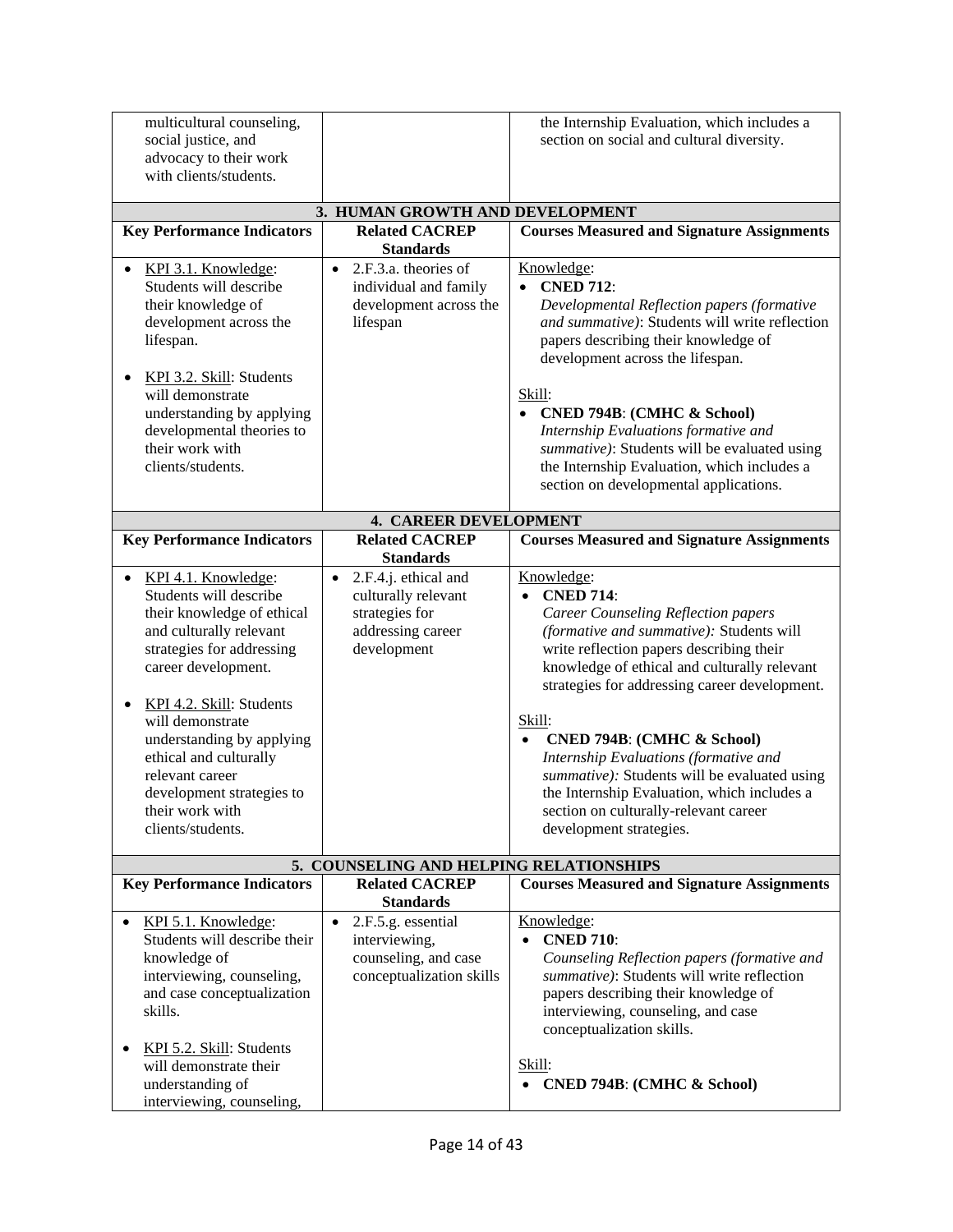| and case conceptualization<br>skills in their work with                                                                                         |                                                                                                                 | Internship Evaluations (formative and<br>summative): Students will be evaluated using                                                                                               |  |
|-------------------------------------------------------------------------------------------------------------------------------------------------|-----------------------------------------------------------------------------------------------------------------|-------------------------------------------------------------------------------------------------------------------------------------------------------------------------------------|--|
| clients/students.                                                                                                                               |                                                                                                                 | the Internship Evaluation, which includes a                                                                                                                                         |  |
|                                                                                                                                                 |                                                                                                                 | section on interviewing, counseling, and case<br>conceptualization skills.                                                                                                          |  |
|                                                                                                                                                 | <b>6. GROUP COUNSELING AND GROUP WORK</b>                                                                       |                                                                                                                                                                                     |  |
| <b>Key Performance Indicators</b>                                                                                                               | <b>Related CACREP</b>                                                                                           | <b>Courses Measured and Signature Assignments</b>                                                                                                                                   |  |
|                                                                                                                                                 | <b>Standards</b>                                                                                                |                                                                                                                                                                                     |  |
| KPI 6.1. Knowledge:<br>$\bullet$<br>Students will describe their<br>knowledge of ethical and<br>culturally relevant<br>strategies for designing | 2.F.6.g. ethical and<br>$\bullet$<br>culturally relevant<br>strategies for designing<br>and facilitating groups | Knowledge:<br><b>CNED 720:</b><br>$\bullet$<br>Group Reflection papers (formative and<br>summative): Students will write reflection<br>papers describing their knowledge of ethical |  |
| and facilitating groups.                                                                                                                        |                                                                                                                 | and culturally relevant strategies for designing<br>and facilitating groups.                                                                                                        |  |
| KPI 6.2. Skill: Students<br>$\bullet$<br>will demonstrate their                                                                                 |                                                                                                                 | Skill:                                                                                                                                                                              |  |
| understanding by                                                                                                                                |                                                                                                                 | • CNED 794B: (CMHC & School)                                                                                                                                                        |  |
| facilitating a group using<br>ethical and culturally<br>relevant strategies.                                                                    |                                                                                                                 | Internship Evaluations (formative and<br>summative): Students will be evaluated using<br>the Internship Evaluation, which includes a                                                |  |
|                                                                                                                                                 |                                                                                                                 | section on facilitating a group using ethical<br>and culturally relevant strategies.                                                                                                |  |
| 7. ASSESSMENT AND TESTING                                                                                                                       |                                                                                                                 |                                                                                                                                                                                     |  |
| <b>Key Performance Indicators</b>                                                                                                               | <b>Related CACREP</b><br><b>Standards</b>                                                                       | <b>Courses Measured and Signature Assignments</b>                                                                                                                                   |  |
| KPI 7.1. Knowledge:                                                                                                                             | 2.F.7.m. ethical and<br>$\bullet$                                                                               | Knowledge:                                                                                                                                                                          |  |
| Students will describe                                                                                                                          | culturally relevant                                                                                             | • CNED 713:                                                                                                                                                                         |  |
| their knowledge of ethical                                                                                                                      | strategies for selecting,                                                                                       | Assessment Reflection papers (formative and                                                                                                                                         |  |
| and culturally relevant                                                                                                                         | administering, and                                                                                              | summative): Students will write reflection                                                                                                                                          |  |
| strategies for selecting,                                                                                                                       | interpreting                                                                                                    | papers describing their knowledge of ethical                                                                                                                                        |  |
| administering, and                                                                                                                              | assessments and test                                                                                            | and culturally relevant strategies for selecting,                                                                                                                                   |  |
| interpreting assessments<br>and test results.                                                                                                   | results                                                                                                         | administering, and interpreting assessments<br>and test results.                                                                                                                    |  |
| KPI 7.2. Skill: Students                                                                                                                        |                                                                                                                 | Skill:                                                                                                                                                                              |  |
| will demonstrate their                                                                                                                          |                                                                                                                 | <b>CNED 794B: (CMHC &amp; School)</b>                                                                                                                                               |  |
| understanding by                                                                                                                                |                                                                                                                 | Internship Evaluations (formative and                                                                                                                                               |  |
| selecting, administering,                                                                                                                       |                                                                                                                 | summative): Students will be evaluated using                                                                                                                                        |  |
| and interpreting                                                                                                                                |                                                                                                                 | the Internship Evaluation, which includes a                                                                                                                                         |  |
| assessments and test                                                                                                                            |                                                                                                                 | section on selecting, administering, and                                                                                                                                            |  |
| results in an ethical and<br>culturally relevant manner                                                                                         |                                                                                                                 | interpreting assessments and test results in an<br>ethical and culturally relevant manner with                                                                                      |  |
| with clients/students.                                                                                                                          |                                                                                                                 | clients/students.                                                                                                                                                                   |  |
|                                                                                                                                                 |                                                                                                                 |                                                                                                                                                                                     |  |
|                                                                                                                                                 | 8. RESEARCH AND PROGRAM EVALUATION                                                                              |                                                                                                                                                                                     |  |
| <b>Key Performance Indicators</b>                                                                                                               | <b>Related CACREP</b><br><b>Standards</b>                                                                       | <b>Courses Measured and Signature Assignments</b>                                                                                                                                   |  |
| KPI 8.1. Knowledge:                                                                                                                             | 2.F.8.e. evaluation of<br>$\bullet$                                                                             | Knowledge:                                                                                                                                                                          |  |
| Students will describe                                                                                                                          | counseling                                                                                                      | <b>EDUC 703:</b><br>$\bullet$                                                                                                                                                       |  |
| knowledge of ways to                                                                                                                            | interventions and                                                                                               | Program Evaluation Reflection papers                                                                                                                                                |  |
| evaluate counseling                                                                                                                             | programs                                                                                                        | (formative and summative): Students will                                                                                                                                            |  |
|                                                                                                                                                 |                                                                                                                 | write reflection papers describing their                                                                                                                                            |  |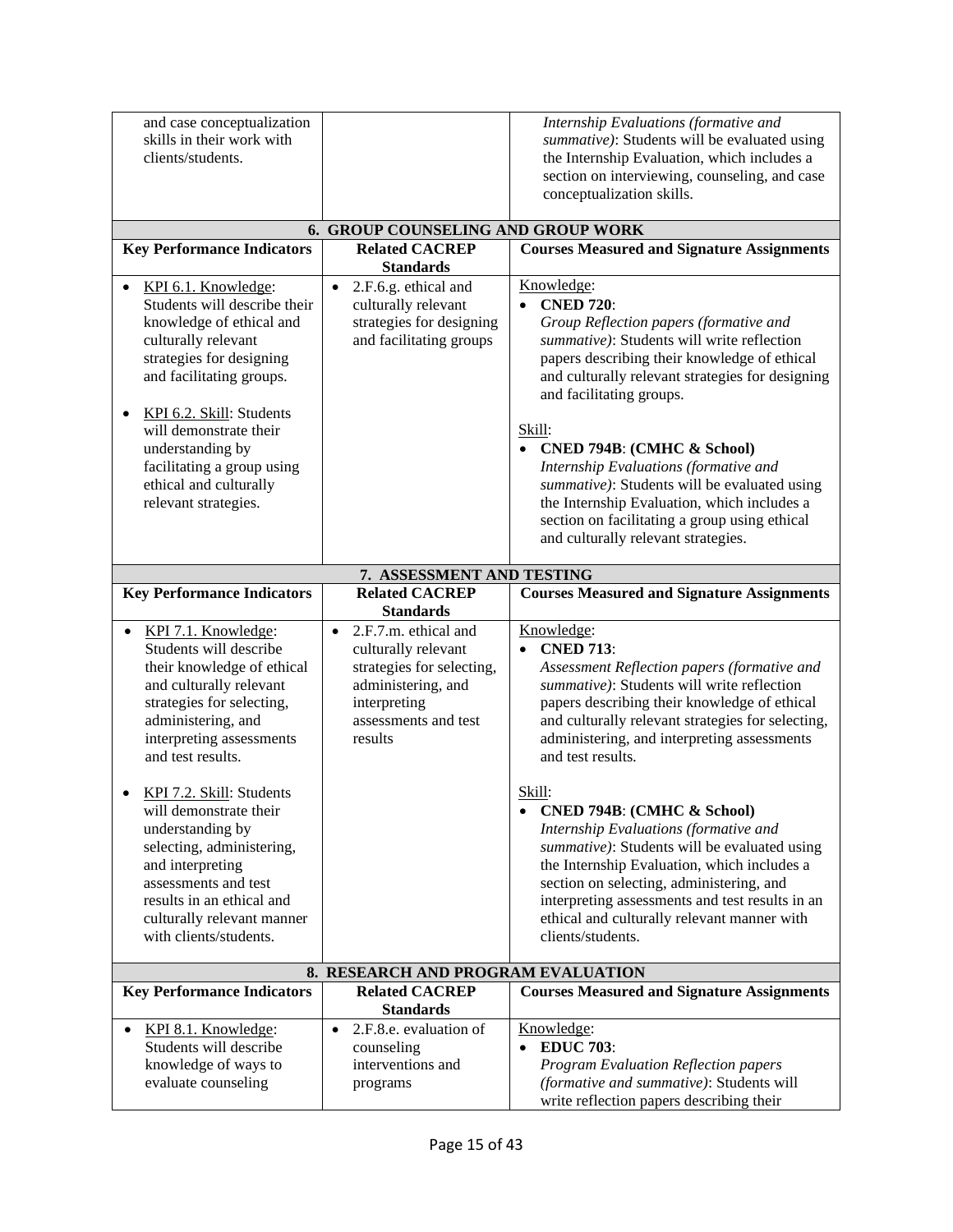| interventions and<br>programs.<br>KPI 8.2. Skill: Students<br>will demonstrate their<br>understanding by<br>evaluating counseling                                                                                                                                                                                                                                                                                             |                                                                                                                                          | knowledge of ways to evaluate counseling<br>interventions and programs.<br>Skill:<br>• CNED 794B: (CMHC & School)<br>Internship Evaluations (formative and<br>summative): Students will be evaluated using                                                                                                                                                                                                                                                                                                                                                                                                                                                                        |
|-------------------------------------------------------------------------------------------------------------------------------------------------------------------------------------------------------------------------------------------------------------------------------------------------------------------------------------------------------------------------------------------------------------------------------|------------------------------------------------------------------------------------------------------------------------------------------|-----------------------------------------------------------------------------------------------------------------------------------------------------------------------------------------------------------------------------------------------------------------------------------------------------------------------------------------------------------------------------------------------------------------------------------------------------------------------------------------------------------------------------------------------------------------------------------------------------------------------------------------------------------------------------------|
| interventions and<br>programs.                                                                                                                                                                                                                                                                                                                                                                                                |                                                                                                                                          | the Internship Evaluation, which includes a<br>section on evaluating counseling interventions<br>and programs.                                                                                                                                                                                                                                                                                                                                                                                                                                                                                                                                                                    |
|                                                                                                                                                                                                                                                                                                                                                                                                                               | CLINICAL MENTAL HEALTH COUNSELING                                                                                                        |                                                                                                                                                                                                                                                                                                                                                                                                                                                                                                                                                                                                                                                                                   |
| <b>Key Performance Indicators</b>                                                                                                                                                                                                                                                                                                                                                                                             | <b>Related CACREP</b><br><b>Standards</b>                                                                                                | <b>Courses Measured and Signature Assignments</b>                                                                                                                                                                                                                                                                                                                                                                                                                                                                                                                                                                                                                                 |
| KPI 9.1. Knowledge:<br>Students will describe<br>knowledge of principles,<br>models, and<br>documentation formats of<br>biopsychosocial case<br>conceptualization and<br>treatment planning.<br>KPI 9.2. Skill: Students<br>will demonstrate<br>understanding of<br>principles, models, and<br>documentation formats of<br>biopsychosocial case<br>conceptualization and<br>treatment planning in their<br>work with clients. | • 5-C.1.c. principles,<br>models, and<br>documentation formats<br>of biopsychosocial case<br>conceptualization and<br>treatment planning | Knowledge:<br><b>CNED 723:</b><br>$\bullet$<br>Clinical Mental Health Counseling Reflection<br>papers (formative and summative): Students<br>will write reflection papers describing their<br>knowledge of principles, models, and<br>documentation formats of biopsychosocial<br>case conceptualization and treatment<br>planning.<br>Skill:<br><b>CNED 794B: (CMHC &amp; School)</b><br><b>CMHC</b> Internship Evaluations (formative and<br>summative): Students will be evaluated using<br>the Internship Evaluation, which includes a<br>section on principles, models, and<br>documentation formats of biopsychosocial<br>case conceptualization and treatment<br>planning. |
|                                                                                                                                                                                                                                                                                                                                                                                                                               | <b>SCHOOL COUNSELING</b>                                                                                                                 |                                                                                                                                                                                                                                                                                                                                                                                                                                                                                                                                                                                                                                                                                   |
| <b>Key Performance Indicators</b>                                                                                                                                                                                                                                                                                                                                                                                             | <b>Related CACREP</b><br><b>Standards</b>                                                                                                | <b>Courses Measured and Signature Assignments</b>                                                                                                                                                                                                                                                                                                                                                                                                                                                                                                                                                                                                                                 |
| KPI 10.1. Knowledge:<br>Students will describe<br>knowledge of models of<br>school counseling<br>programs.<br>KPI 10.2. Skill: Students<br>will demonstrate their<br>understanding by applying<br>models of school<br>counseling programs to                                                                                                                                                                                  | $\bullet$ 5-G.1.b. models of<br>school counseling<br>programs                                                                            | Knowledge:<br><b>CNED 728:</b><br><b>School Counseling Program Reflection papers</b><br>(formative and summative): Students will<br>write reflection papers describing their<br>knowledge of models of school counseling<br>programs.<br>Skill:<br>• CNED 794B: (CMHC & School)<br><b>School Counseling Internship Evaluations</b>                                                                                                                                                                                                                                                                                                                                                |
| their work with students.                                                                                                                                                                                                                                                                                                                                                                                                     |                                                                                                                                          | (formative and summative): Students will be<br>evaluated using the Internship Evaluation,<br>which includes a section on applying models<br>of school counseling programs to their work<br>with students.                                                                                                                                                                                                                                                                                                                                                                                                                                                                         |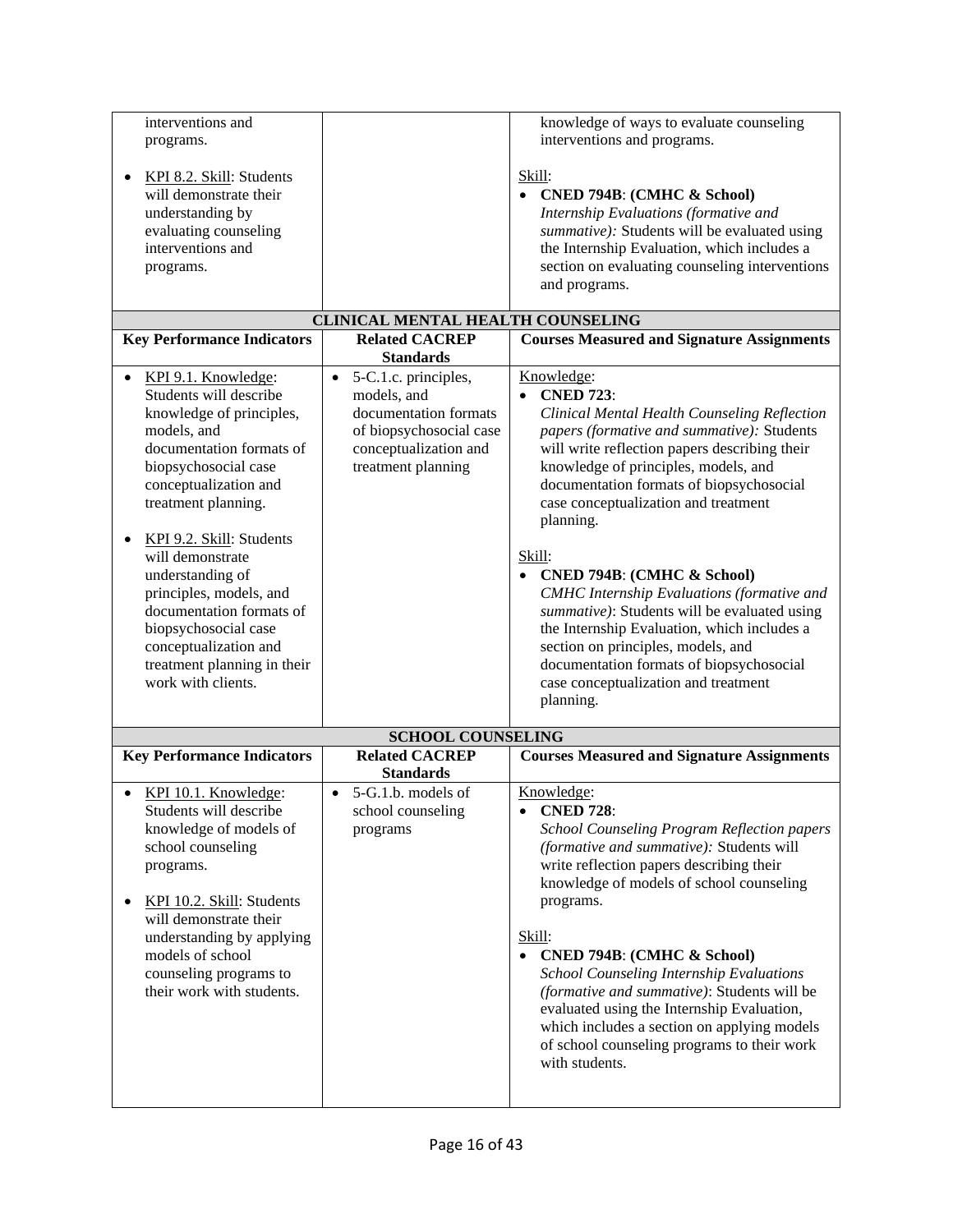| <b>DOCTORAL PROGRAM</b>                                                                                                                                                                                                         |                                                                                              |                                                                                                                                                                                                                                                            |  |
|---------------------------------------------------------------------------------------------------------------------------------------------------------------------------------------------------------------------------------|----------------------------------------------------------------------------------------------|------------------------------------------------------------------------------------------------------------------------------------------------------------------------------------------------------------------------------------------------------------|--|
| *Each Knowledge and Skill is assessed twice - formatively and summatively                                                                                                                                                       |                                                                                              |                                                                                                                                                                                                                                                            |  |
| <b>Key Performance Indicators</b>                                                                                                                                                                                               | <b>Related CACREP</b><br><b>Standards</b>                                                    | <b>Courses Measured and Signature Assignments</b>                                                                                                                                                                                                          |  |
| KPI 11.1. Knowledge:<br>Students will describe<br>their knowledge of ethical<br>and culturally relevant<br>counseling in multiple<br>settings.                                                                                  | 6.B1f. ethical and<br>$\bullet$<br>culturally relevant<br>counseling in multiple<br>settings | Knowledge:<br><b>CNED 894C:</b><br>$\bullet$<br>Counseling Reflection papers (formative and<br>summative): Students will write reflection<br>papers describing their knowledge of ethical<br>and culturally relevant counseling in multiple<br>settings.   |  |
| KPI 11.2. Skill: Students<br>$\bullet$<br>will demonstrate their<br>understanding by applying<br>ethical and culturally<br>relevant counseling<br>strategies to their work<br>with clients/students in at<br>least one setting. |                                                                                              | Skill:<br>• CNED 894D:<br>Internship Evaluations (formative and<br>summative): Students will be evaluated using<br>the Internship Evaluation, which includes a<br>section on applying ethical and culturally<br>relevant strategies.                       |  |
| KPI 12.1. Knowledge:<br>Students will describe<br>their knowledge of<br>theoretical frameworks<br>and models of clinical<br>supervision.<br>KPI 12.2. Skill: Students<br>$\bullet$<br>will demonstrate their                    | 6.B.2.b. theoretical<br>$\bullet$<br>frameworks and<br>models of clinical<br>supervision     | Knowledge:<br>• CNED 870:<br>Supervision Reflection papers (formative and<br>summative): Students will write reflection<br>papers describing their knowledge of<br>theoretical frameworks and models of clinical<br>supervision.<br>Skill:                 |  |
| understanding by applying<br>theoretical frameworks<br>and models of clinical<br>supervision in their work<br>with supervisees.                                                                                                 |                                                                                              | • CNED 894D:<br>Internship Evaluations (formative and<br>summative): Students will be evaluated using<br>the Internship Evaluation, which includes a<br>section on applying theoretical frameworks<br>and models of clinical supervision.                  |  |
| KPI 13.1. Knowledge:<br>Students will describe<br>their knowledge of<br>pedagogy and teaching<br>methods relevant to<br>counselor education.                                                                                    | 6.B.3.b. pedagogy and<br>$\bullet$<br>teaching methods<br>relevant to counselor<br>education | Knowledge:<br><b>CNED 869:</b><br>Teaching Reflection papers (formative and<br>summative): Students will write reflection<br>papers describing their knowledge of<br>pedagogy and teaching methods relevant to<br>counselor education.                     |  |
| KPI 13.2. Skill: Students<br>$\bullet$<br>will demonstrate their<br>understanding by applying<br>relevant pedagogical<br>methods to their work in<br>the classroom.                                                             |                                                                                              | Skill:<br><b>CNED 894D:</b><br>Internship Evaluations (formative and<br>summative): Students will be evaluated using<br>the Internship Evaluation, which includes a<br>section on applying relevant pedagogical<br>methods to their work in the classroom. |  |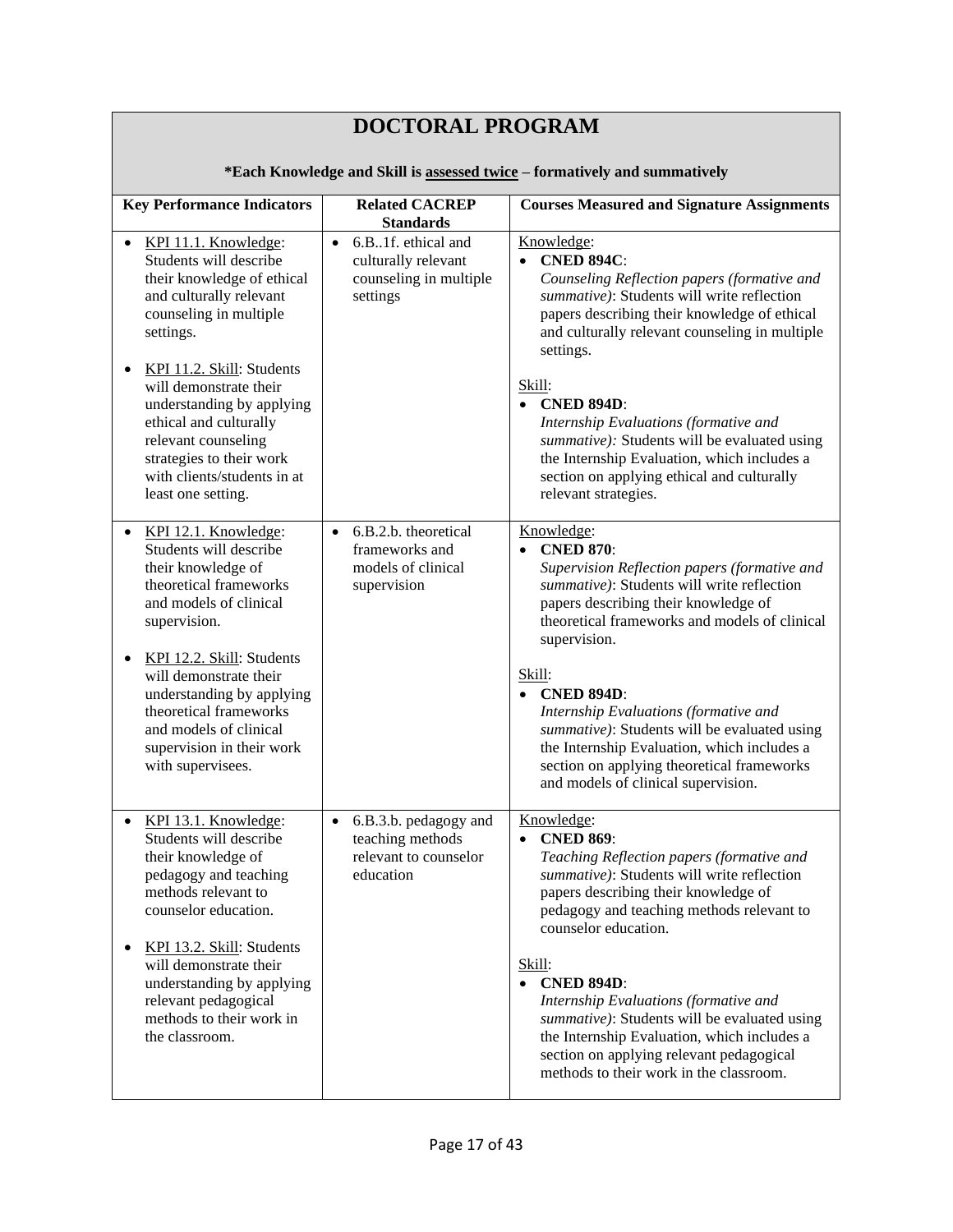| KPI 14.1. Knowledge:<br>Students will describe<br>their knowledge of types<br>of questions appropriate<br>for professional research<br>and publication.<br>KPI 14.2. Skill: Students<br>will demonstrate their<br>understanding by<br>designing appropriate<br>research questions and<br>utilizing them for research<br>and publication. | 6.B.4.g. research<br>$\bullet$<br>questions appropriate<br>for professional<br>research and<br>publication | Knowledge:<br>• CNED 876:<br>Qualitative Research Reflection papers<br>(formative and summative): Students will<br>write reflection papers describing their<br>knowledge of types of questions appropriate<br>for professional research and publication.<br>Skill:<br>$\bullet$ CNED 894D:<br>Internship Evaluations (formative and<br>summative): Students will be evaluated using<br>the Internship Evaluation, which includes a<br>section on designing appropriate research<br>questions and utilizing them for research and<br>publication. |
|------------------------------------------------------------------------------------------------------------------------------------------------------------------------------------------------------------------------------------------------------------------------------------------------------------------------------------------|------------------------------------------------------------------------------------------------------------|--------------------------------------------------------------------------------------------------------------------------------------------------------------------------------------------------------------------------------------------------------------------------------------------------------------------------------------------------------------------------------------------------------------------------------------------------------------------------------------------------------------------------------------------------|
| KPI 15.1. Knowledge:<br>$\bullet$<br>Students will describe<br>their knowledge of<br>theories and skills of<br>leadership.<br>KPI 15.2. Skill: Students<br>will demonstrate their<br>understanding by applying<br>theories and skills of<br>leadership to their<br>internship endeavors.                                                 | 6.B.5.a. theories and<br>$\bullet$<br>skills of leadership                                                 | Knowledge:<br><b>CNED 887:</b><br>$\bullet$<br>Leadership Reflection papers (formative and<br>summative): Students will write reflection<br>papers describing their knowledge of theories<br>and skills of leadership.<br>Skill:<br>$\bullet$ CNED 894D:<br>Internship Evaluations (formative and<br>summative): Students will be evaluated using<br>the Internship Evaluation, which includes a<br>section on applying theories and skills of<br>leadership.                                                                                    |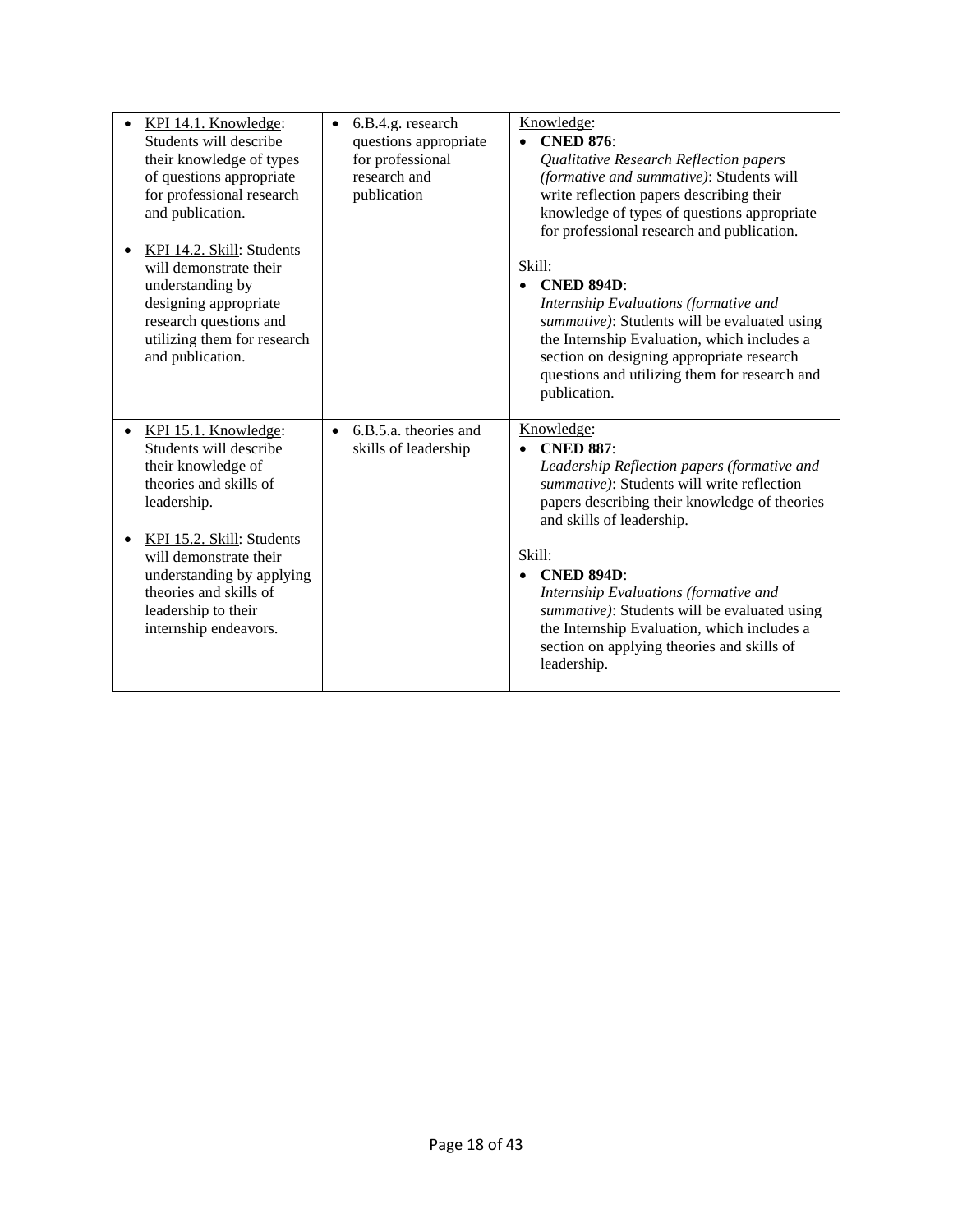# <span id="page-18-0"></span>**Student Learning Outcome Data**

Table 10 listed below shows the student learning outcome data as measure by Key Performance Indicators (KPIs) of student learning.

*Table 10: Summer 2019-Summer 2020 KPI Assessment of Student Learning Data Results*

| <b>SUMMER 2019-SUMMER 2020</b><br>KPI ASSESSMENT OF STUDENT LEARNING DATA RESULTS                                                                               |                                                             |                  |                                                                                                                           |                                                                                                                           |
|-----------------------------------------------------------------------------------------------------------------------------------------------------------------|-------------------------------------------------------------|------------------|---------------------------------------------------------------------------------------------------------------------------|---------------------------------------------------------------------------------------------------------------------------|
| (*** Also includes data from doctoral courses which are on a two-year rotation)                                                                                 |                                                             |                  |                                                                                                                           |                                                                                                                           |
| <b>MASTER'S STANDARDS &amp; KPIs</b>                                                                                                                            |                                                             |                  |                                                                                                                           |                                                                                                                           |
| <b>PROFESSIONAL</b><br><b>ORIENTATION AND</b><br><b>ETHICAL PRACTICE</b>                                                                                        | <b>COURSE</b>                                               | <b>SEMESTER</b>  | 1 <sup>ST</sup> ASSESSMENT                                                                                                | 2 <sup>ND</sup> ASSESSMENT                                                                                                |
| <b>CORE STANDARD 2.F.1.i.</b>                                                                                                                                   |                                                             |                  |                                                                                                                           |                                                                                                                           |
| <b>Key Performance Indicator 1.1</b><br>Knowledge: Students will<br>describe their knowledge of<br>ethical standards and key legal                              | <b>CNED 715:</b><br>Professional<br>Orientation &<br>Ethics | Summer<br>2019   | $0\%$ = Unsatisfactory<br>$26.3\%$ = Emerging<br>$68.4\%$ = Proficient<br>$5.3\%$ = Distinguished                         | $0\%$ = Unsatisfactory<br>$5.3\%$ = Emerging<br>$42.1\%$ = Proficient<br>$52.6\%$ = Distinguished                         |
| issues in counseling. (2.F.1.i)                                                                                                                                 |                                                             | Summer<br>2020   | $0\% =$ Unsatisfactory<br>$58.8\%$ = Emerging<br>$41.2\%$ = Proficient<br>$0\%$ = Distinguished                           | $0\% =$ Unsatisfactory<br>$5.9\%$ = Emerging<br>$64.7\%$ = Proficient<br>$29.4\%$ = Distinguished                         |
| <b>Key Performance Indicator 1.2</b><br>Skill: Students will demonstrate<br>understanding by applying<br>ethical and legal considerations<br>to their work with | <b>CNED 794B:</b><br><b>CMHC</b><br>internship              | <b>Fall 2018</b> | 1 <sup>st</sup><br>$0\%$ = Unsatisfactory<br>$0\% = \text{Emerging}$<br>$69\%$ = Proficient<br>$31\%$ = Distinguished     | *Due to data entry<br>error in LiveText,<br>CMHC internship was<br>only assessed once in<br>Fall 2018                     |
| clients/students. (2.F.1.i)                                                                                                                                     |                                                             | Spring<br>2019   | 2 <sup>nd</sup><br>$0\%$ = Unsatisfactory<br>$0\% = \text{Emerging}$<br>$64\%$ = Proficient<br>$36\%$ = Distinguished     | 3 <sup>rd</sup><br>$0\%$ = Unsatisfactory<br>$0\% = \text{Emerging}$<br>$36\%$ = Proficient<br>$64\%$ = Distinguished     |
| <b>Key Performance Indicator 1.2</b><br>Skill: Students will demonstrate<br>understanding by applying<br>ethical and legal considerations<br>to their work with | <b>CNED 794B:</b><br>School<br>Counseling<br>internship     | Fall 2019        | 1 <sup>st</sup><br>$0\% =$ Unsatisfactory<br>$14.3\%$ = Emerging<br>$42.8\%$ = Proficient<br>$42.8\%$ = Distinguished     | 2 <sup>nd</sup><br>$0\%$ = Unsatisfactory<br>$0\% = \text{Emerging}$<br>$60.0\%$ = Proficient<br>$40.0\%$ = Distinguished |
| clients/students. (2.F.1.i)                                                                                                                                     |                                                             | Spring<br>2020   | 3 <sup>rd</sup><br>$0\% =$ Unsatisfactory<br>$0\% = \text{Emerging}$<br>$50.0\%$ = Proficient<br>$50.0\%$ = Distinguished | 4 <sup>th</sup><br>$0\% =$ Unsatisfactory<br>$0\% = \text{Emerging}$<br>$54.5\%$ = Proficient<br>$45.5\%$ = Distinguished |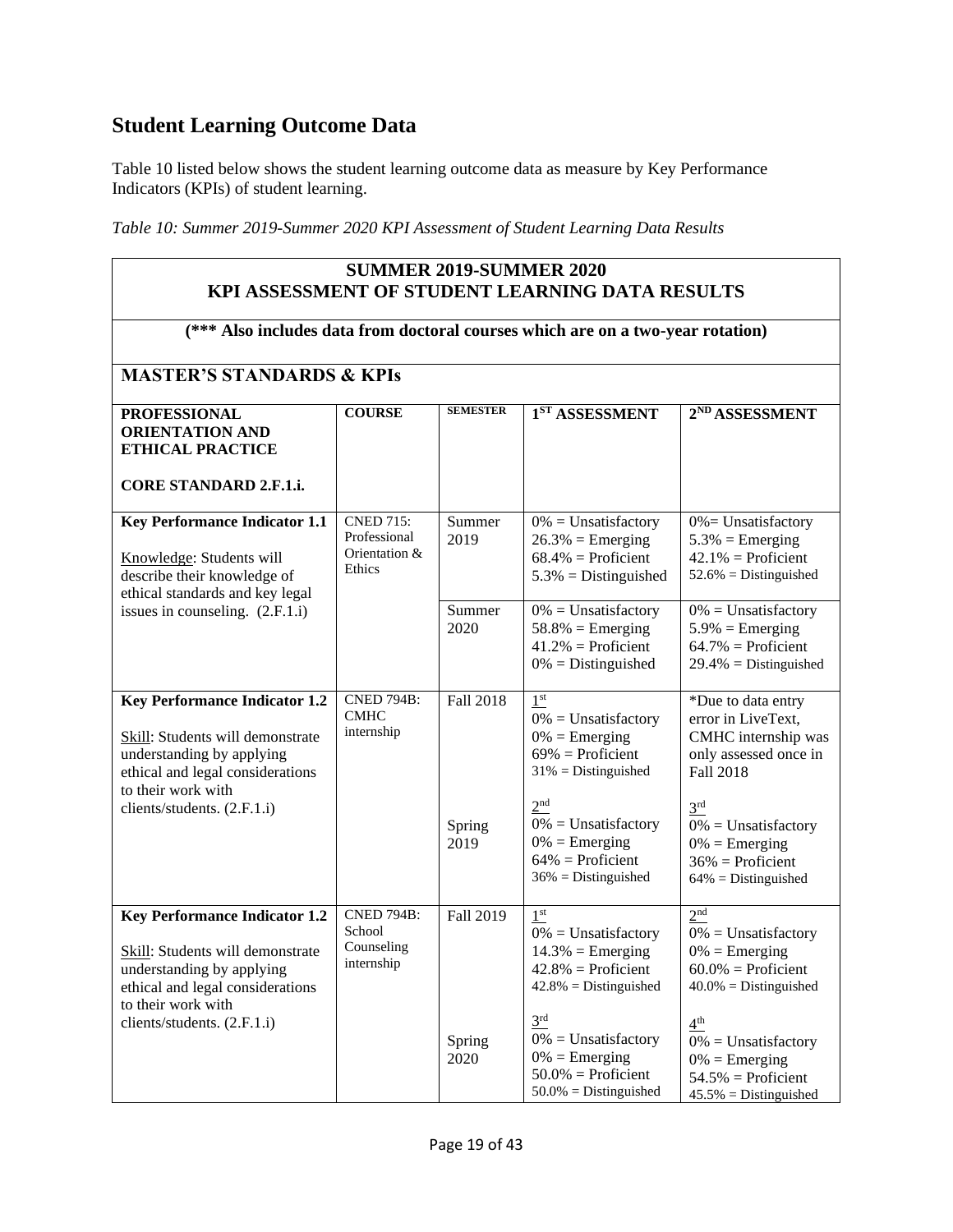| <b>SOCIAL AND CULTURAL</b><br><b>DIVERSITY</b>                                                                                                                                                     | <b>COURSE</b>                                             | <b>SEMESTER</b>  | 1 <sup>ST</sup> ASSESSMENT                                                                                                               | 2 <sup>ND</sup> ASSESSMENT                                                                                                          |
|----------------------------------------------------------------------------------------------------------------------------------------------------------------------------------------------------|-----------------------------------------------------------|------------------|------------------------------------------------------------------------------------------------------------------------------------------|-------------------------------------------------------------------------------------------------------------------------------------|
| <b>CORE STANDARD 2.F.2.b.</b>                                                                                                                                                                      |                                                           |                  |                                                                                                                                          |                                                                                                                                     |
| <b>Key Performance Indicator 2.1</b><br>Knowledge: Students will<br>describe their knowledge of<br>theories and models of<br>multicultural counseling, social<br>justice, and advocacy. (2.F.2.b.) | <b>CNED 716:</b><br>Social $&$<br>Cultural<br>Foundations | Spring<br>2020   | $0\% =$ Unsatisfactory<br>$100\%$ = Emerging<br>$0\%$ = Proficient<br>$0\%$ = Distinguished                                              | $0\% =$ Unsatisfactory<br>$25\%$ = Emerging<br>$66.7\%$ = Proficient<br>$8.3\%$ = Distinguished                                     |
| <b>Key Performance Indicator 2.2</b>                                                                                                                                                               | <b>CNED 794B:</b>                                         | <b>Fall 2018</b> | 1 <sup>st</sup>                                                                                                                          | *Due to data entry                                                                                                                  |
| Skill: Students will demonstrate<br>understanding by applying<br>theories and models of<br>multicultural counseling, social<br>justice, and advocacy to their<br>work with clients/students.       | <b>CMHC</b><br>internship                                 | Spring           | $0\%$ = Unsatisfactory<br>$8\%$ = Emerging<br>$77\%$ = Proficient<br>$15\%$ = Distinguished<br>2 <sup>nd</sup><br>$0\% =$ Unsatisfactory | error in LiveText,<br>CMHC internship was<br>only assessed once in<br><b>Fall 2018</b><br>3 <sup>rd</sup><br>$0\% =$ Unsatisfactory |
| (2.F.2.b.)                                                                                                                                                                                         |                                                           | 2019             | $7\% = \text{Emerging}$<br>$71\%$ = Proficient<br>$21\%$ = Distinguished                                                                 | $0\% =$ Emerging<br>$50\%$ = Proficient<br>$50\%$ = Distinguished                                                                   |
| <b>Key Performance Indicator 2.2</b><br>Skill: Students will demonstrate<br>understanding by applying<br>theories and models of<br>multicultural counseling, social                                | <b>CNED 794B:</b><br>School<br>Counseling<br>internship   | Fall 2019        | $1^\mathrm{st}$<br>$0\% =$ Unsatisfactory<br>$16.7\%$ = Emerging<br>$83.3\%$ = Proficient<br>$0\%$ = Distinguished                       | 2 <sup>nd</sup><br>$0\% =$ Unsatisfactory<br>$0\% =$ Emerging<br>$100\%$ = Proficient<br>$0\% = Distinguished$                      |
| justice, and advocacy to their<br>work with clients/students.<br>(2.F.2.b.)                                                                                                                        |                                                           | Spring<br>2020   | 3 <sup>rd</sup><br>$0\%$ = Unsatisfactory<br>$0\% = \text{Emerging}$<br>$71.4\%$ = Proficient<br>$28.6\%$ = Distinguished                | 4 <sup>th</sup><br>$0\% =$ Unsatisfactory<br>$0\% = \text{Emerging}$<br>$70.0\%$ = Proficient<br>$30.0\%$ = Distinguished           |
|                                                                                                                                                                                                    |                                                           | <b>SEMESTER</b>  |                                                                                                                                          |                                                                                                                                     |
| <b>HUMAN GROWTH AND</b><br><b>DEVELOPMENT</b><br><b>CORE STANDARD 2.F.3.a.</b>                                                                                                                     | <b>COURSE</b>                                             |                  | 1 <sup>ST</sup> ASSESSMENT                                                                                                               | 2 <sup>ND</sup> ASSESSMENT                                                                                                          |
|                                                                                                                                                                                                    |                                                           |                  |                                                                                                                                          |                                                                                                                                     |
| <b>Key Performance Indicator 3.1</b><br>Knowledge: Students will<br>describe their knowledge of<br>development across the lifespan.                                                                | <b>CNED 712:</b><br>Counseling<br>Across the<br>Lifespan  | Summer<br>2019   | $0\%$ = Unsatisfactory<br>$84.2\%$ = Emerging<br>$11.8\%$ = Proficient<br>$0\%$ = Distinguished                                          | $0\%$ = Unsatisfactory<br>$5.9\%$ = Emerging<br>$70.6\%$ = Proficient<br>$23.5\%$ = Distinguished                                   |
| (2.F.3.a.)                                                                                                                                                                                         |                                                           | Summer<br>2020   | $0\% =$ Unsatisfactory<br>$100\%$ = Emerging<br>$0\%$ = Proficient<br>$0\%$ = Distinguished                                              | $0\% =$ Unsatisfactory<br>$7.1\%$ = Emerging<br>$78.6\%$ = Proficient<br>$14.3\%$ = Distinguished                                   |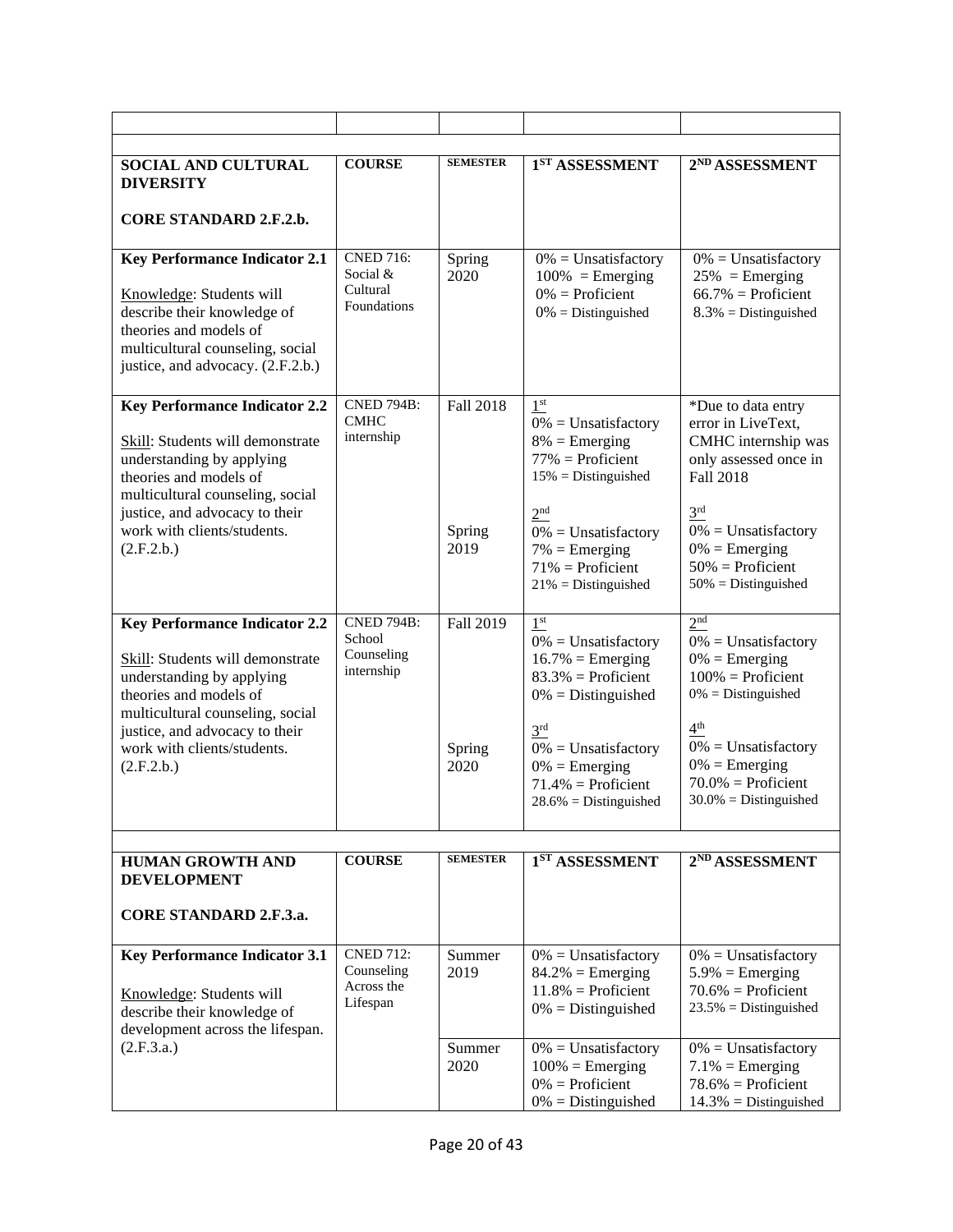| <b>Key Performance Indicator 3.2</b><br>Skill: Students will demonstrate<br>understanding by applying<br>developmental theories to their<br>work with clients/students.<br>(2.F.3.a.)                                              | <b>CNED 794B:</b><br><b>CMHC</b><br>internship          | Fall 2018<br>Spring<br>2019 | 1 <sup>st</sup><br>$0\%$ = Unsatisfactory<br>$8\%$ = Emerging<br>$84\%$ = Proficient<br>$8\%$ = Distinguished<br>2 <sup>nd</sup><br>$0\% =$ Unsatisfactory<br>$0\% = \text{Emerging}$<br>$79\%$ = Proficient<br>$21\%$ = Distinguished             | *Due to data entry<br>error in LiveText,<br>CMHC internship was<br>only assessed once in<br><b>Fall 2018</b><br>3 <sup>rd</sup><br>$0\%$ = Unsatisfactory<br>$0\% = \text{Emerging}$<br>$54\%$ = Proficient<br>$46\%$ = Distinguished                |
|------------------------------------------------------------------------------------------------------------------------------------------------------------------------------------------------------------------------------------|---------------------------------------------------------|-----------------------------|----------------------------------------------------------------------------------------------------------------------------------------------------------------------------------------------------------------------------------------------------|------------------------------------------------------------------------------------------------------------------------------------------------------------------------------------------------------------------------------------------------------|
| <b>Key Performance Indicator 3.2</b><br>Skill: Students will demonstrate<br>understanding by applying<br>developmental theories to their<br>work with clients/students.<br>(2.F.3.a.)                                              | <b>CNED 794B:</b><br>School<br>Counseling<br>internship | Fall 2019<br>Spring<br>2020 | $1^\mathrm{st}$<br>$0\% =$ Unsatisfactory<br>$14.3\%$ = Emerging<br>$57.1\%$ = Proficient<br>$28.6\%$ = Distinguished<br>3 <sup>rd</sup><br>$0\% =$ Unsatisfactory<br>$0\% = \text{Emerging}$<br>$62.5\%$ = Proficient<br>$37.5\%$ = Distinguished | 2 <sup>nd</sup><br>$0\%$ = Unsatisfactory<br>$0\% = \text{Emerging}$<br>$100\%$ = Proficient<br>$0\%$ = Distinguished<br>4 <sup>th</sup><br>$0\%$ = Unsatisfactory<br>$9.0\% = \text{Emerging}$<br>$63.6\%$ = Proficient<br>$27.3\%$ = Distinguished |
| <b>CAREER DEVELOPMENT</b>                                                                                                                                                                                                          | <b>COURSE</b>                                           | <b>SEMESTER</b>             | 1 <sup>ST</sup> ASSESSMENT                                                                                                                                                                                                                         | 2 <sup>ND</sup> ASSESSMENT                                                                                                                                                                                                                           |
| CORE STANDARD 2.F.4.j.                                                                                                                                                                                                             |                                                         |                             |                                                                                                                                                                                                                                                    |                                                                                                                                                                                                                                                      |
| <b>Key Performance Indicator 4.1</b><br>Knowledge: Students will<br>describe their knowledge of<br>ethical and culturally relevant                                                                                                 | <b>CNED 714:</b><br>Career<br>Counseling &<br>Testing   | Summer<br>2019              | $0\%$ = Unsatisfactory<br>$100\%$ = Emerging<br>$0\%$ = Proficient<br>$0\%$ = Distinguished                                                                                                                                                        | $0\%$ = Unsatisfactory<br>$0\% = \text{Emerging}$<br>$92.3\%$ = Proficient<br>$7.7\% = Distinguished$                                                                                                                                                |
| strategies for addressing career<br>development. (2.F.4.j.)                                                                                                                                                                        |                                                         | Summer<br>2020              | $0\% =$ Unsatisfactory<br>$85.7\% = \text{Emerging}$<br>$14.3\%$ = Proficient<br>$0\% = \text{Distinguished}$                                                                                                                                      | $0\% =$ Unsatisfactory<br>$21.4\%$ = Emerging<br>$71.4\%$ = Proficient<br>$7.1\% = Distinguished$                                                                                                                                                    |
| <b>Key Performance Indicator 4.2</b><br>Skill: Students will demonstrate<br>understanding by applying of<br>ethical and culturally relevant<br>career development strategies to<br>their work with clients/students.<br>(2.F.4.j.) | <b>CNED 794B:</b><br><b>CMHC</b><br>internship          | Fall 2018<br>Spring<br>2019 | 1 <sup>st</sup><br>$0\% =$ Unsatisfactory<br>$0\% =$ Emerging<br>$88\%$ = Proficient<br>$12\%$ = Distinguished<br>2 <sup>nd</sup><br>$0\% =$ Unsatisfactory<br>$0\% =$ Emerging<br>$100\%$ = Proficient<br>$0\% = \text{Distinguished}$            | *Due to data entry<br>error in LiveText,<br>CMHC internship was<br>only assessed once in<br><b>Fall 2018</b><br>3 <sup>rd</sup><br>$0\% =$ Unsatisfactory<br>$0\% = \text{Emerging}$<br>$82\%$ = Proficient<br>$18\%$ = Distinguished                |
| <b>Key Performance Indicator 4.2</b>                                                                                                                                                                                               | <b>CNED 794B:</b><br>School                             | Fall 2019                   | 1 <sup>st</sup><br>$0\% =$ Unsatisfactory                                                                                                                                                                                                          | 2 <sup>nd</sup><br>$0\% =$ Unsatisfactory                                                                                                                                                                                                            |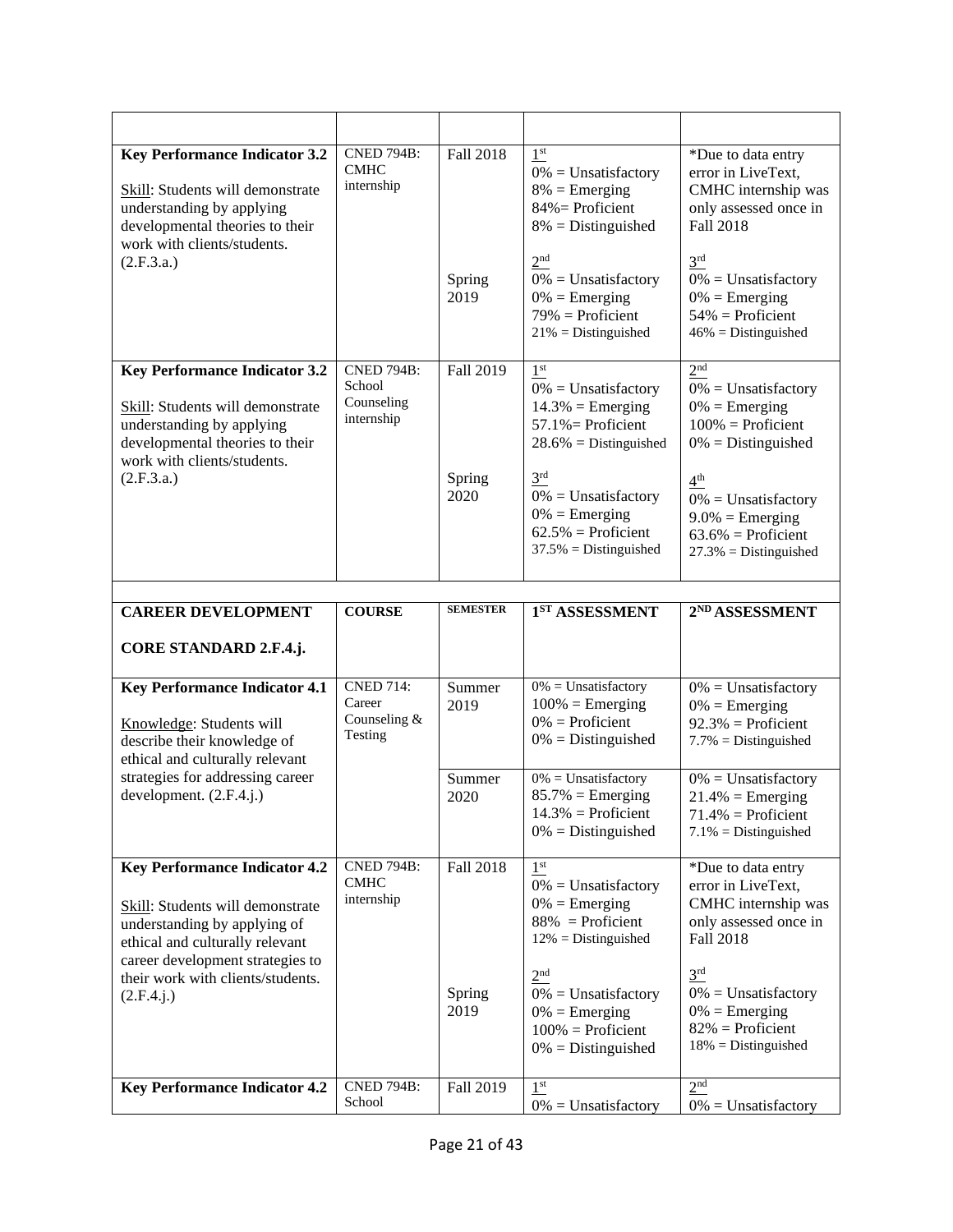| Skill: Students will demonstrate<br>understanding by applying of<br>ethical and culturally relevant<br>career development strategies to<br>their work with clients/students.<br>(2.F.4.i.) | Counseling<br>internship         | Spring<br>2020   | $50.0\%$ = Emerging<br>$50.0\%$ = Proficient<br>$0\%$ = Distinguished<br>3 <sup>rd</sup><br>$0\%$ = Unsatisfactory<br>$25.0\%$ = Emerging<br>$25.0\%$ = Proficient<br>$50.0\%$ = Distinguished | $0\%$ = Emerging<br>$100.0\%$ = Proficient<br>$0\% = \text{Distinguished}$<br>4 <sup>th</sup><br>$0\%$ = Unsatisfactory<br>$0\% = \text{Emerging}$<br>$83.3\%$ = Proficient<br>$16.7\%$ = Distinguished |
|--------------------------------------------------------------------------------------------------------------------------------------------------------------------------------------------|----------------------------------|------------------|------------------------------------------------------------------------------------------------------------------------------------------------------------------------------------------------|---------------------------------------------------------------------------------------------------------------------------------------------------------------------------------------------------------|
| <b>COUNSELING AND</b><br><b>HELPING RELATIONSHIPS</b>                                                                                                                                      | <b>COURSE</b>                    | <b>SEMESTER</b>  | $1ST$ ASSESSMENT                                                                                                                                                                               | 2 <sup>ND</sup> ASSESSMENT                                                                                                                                                                              |
| <b>CORE STANDARD 2.F.5.g.</b>                                                                                                                                                              |                                  |                  |                                                                                                                                                                                                |                                                                                                                                                                                                         |
| <b>Key Performance Indicator 5.1</b>                                                                                                                                                       | <b>CNED 710:</b><br>Counseling   | Fall 2019        | $10.0\%$ = Unsatisfactory<br>$90.0\%$ = Emerging                                                                                                                                               | $5.6\%$ = Unsatisfactory<br>$27.8\%$ = Emerging                                                                                                                                                         |
| Knowledge: Students will<br>describe their knowledge of<br>interviewing, counseling, and<br>case conceptualization skills.<br>(2.F.5.g.)                                                   | Techniques                       |                  | $0\%$ = Proficient<br>$0\%$ = Distinguished                                                                                                                                                    | $44.4\%$ = Proficient<br>$22.2\% = \text{Distinguished}$                                                                                                                                                |
| <b>Key Performance Indicator 5.2</b>                                                                                                                                                       | <b>CNED 794B:</b><br><b>CMHC</b> | <b>Fall 2018</b> | 1 <sup>st</sup><br>$0\%$ = Unsatisfactory                                                                                                                                                      | *Due to data entry<br>error in LiveText,                                                                                                                                                                |
| Skill: Students will demonstrate<br>their understanding of<br>interviewing, counseling, and<br>case conceptualization skills in                                                            | internship                       |                  | $8\%$ = Emerging<br>$77\%$ = Proficient<br>$15\%$ = Distinguished                                                                                                                              | CMHC internship was<br>only assessed once in<br>Fall 2018                                                                                                                                               |
| their work with clients/students.<br>(2.F.5.g.)                                                                                                                                            |                                  | Spring<br>2019   | 2 <sup>nd</sup><br>$0\% =$ Unsatisfactory<br>$0\% = \text{Emerging}$<br>$72\%$ = Proficient<br>$28\%$ = Distinguished                                                                          | 3 <sup>rd</sup><br>$0\%$ = Unsatisfactory<br>$0\% = \text{Emerging}$<br>$14\%$ = Proficient<br>$86\%$ = Distinguished                                                                                   |
| <b>Key Performance Indicator 5.2</b>                                                                                                                                                       | <b>CNED 794B:</b><br>School      | Fall 2019        | $1^\mathrm{st}$<br>$0\%$ = Unsatisfactory                                                                                                                                                      | 2 <sup>nd</sup><br>$0 =$ Unsatisfactory                                                                                                                                                                 |
| Skill: Students will demonstrate<br>their understanding of<br>interviewing, counseling, and<br>case conceptualization skills in                                                            | Counseling<br>internship         |                  | $33.3\%$ = Emerging<br>$50.0\%$ = Proficient<br>$16.7\% = \text{Distinguished}$                                                                                                                | $20.0\%$ = Emerging<br>$60.0\%$ = Proficient<br>$20.0\%$ = Distinguished                                                                                                                                |
| their work with clients/students.<br>(2.F.5.g.)                                                                                                                                            |                                  | Spring<br>2020   | 3 <sup>rd</sup><br>$0\% =$ Unsatisfactory<br>$12.5\%$ = Emerging<br>$50\%$ = Proficient<br>$37.5\%$ = Distinguished                                                                            | 4 <sup>th</sup><br>$0\%$ = Unsatisfactory<br>$0\% = \text{Emerging}$<br>$80.0\%$ = Proficient<br>$20.0\%$ = Distinguished                                                                               |
| <b>GROUP COUNSELING AND</b>                                                                                                                                                                | <b>COURSE</b>                    | <b>SEMESTER</b>  | 1 <sup>ST</sup> ASSESSMENT                                                                                                                                                                     | 2 <sup>ND</sup> ASSESSMENT                                                                                                                                                                              |
| <b>GROUP WORK</b>                                                                                                                                                                          |                                  |                  |                                                                                                                                                                                                |                                                                                                                                                                                                         |
| <b>CORE STANDARD 2.F.6.g.</b>                                                                                                                                                              |                                  |                  |                                                                                                                                                                                                |                                                                                                                                                                                                         |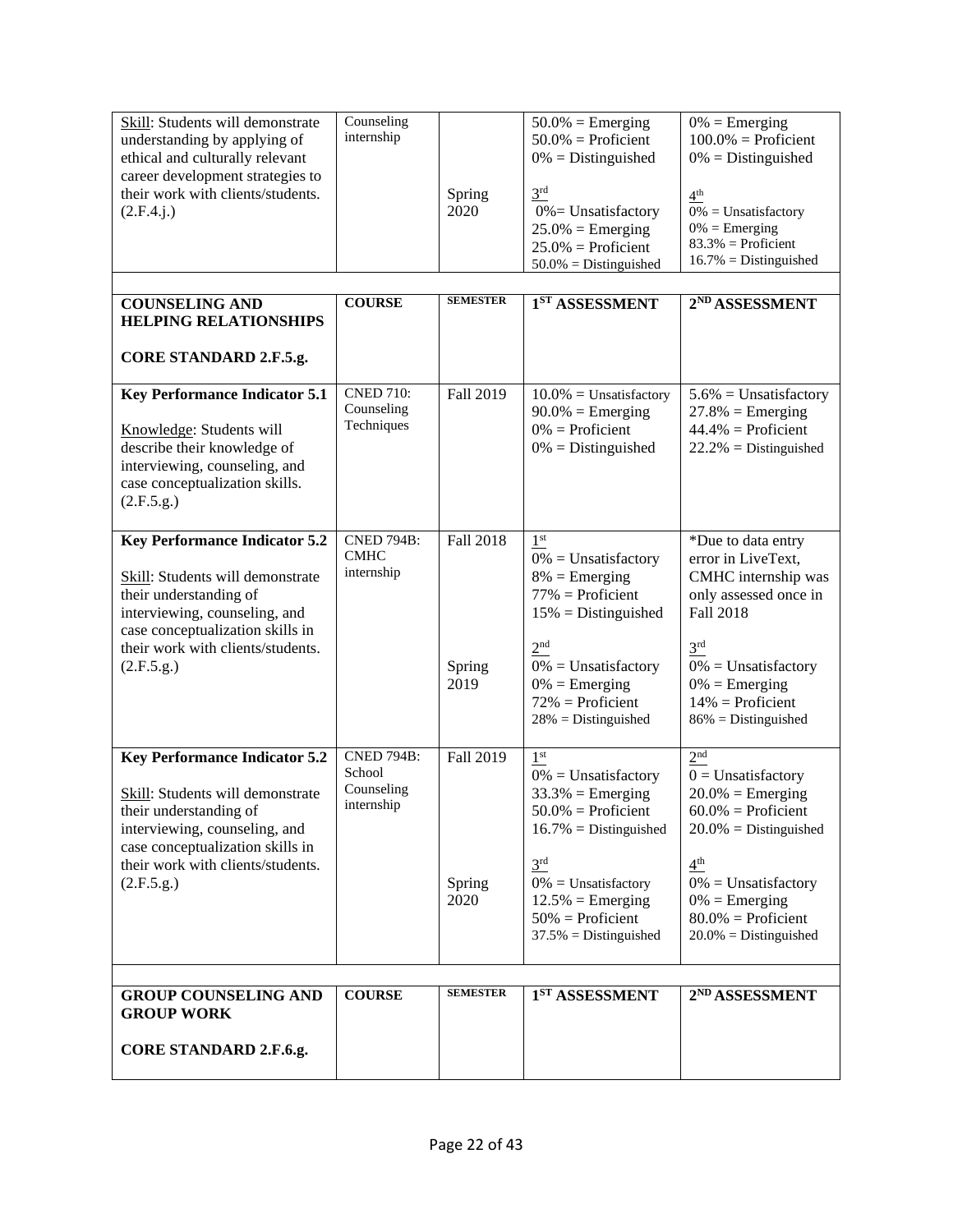| <b>Key Performance Indicator 6.1</b><br>Knowledge: Students will<br>describe their knowledge of<br>ethical and culturally relevant<br>strategies for designing and<br>facilitating groups. (2.F.6.g.)                                             | <b>CNED 720:</b><br>Group<br>Counseling                 | Fall 2018                   | $13\%$ = Unsatisfactory<br>$73\% =$ Emerging<br>$13\%$ = Proficient<br>$0\%$ = Distinguished                                                                                                                                                    | $0\%$ = Unsatisfactory<br>$13\%$ = Emerging<br>$81\%$ = Proficient<br>$6\%$ = Distinguished                                                                                                                                                      |
|---------------------------------------------------------------------------------------------------------------------------------------------------------------------------------------------------------------------------------------------------|---------------------------------------------------------|-----------------------------|-------------------------------------------------------------------------------------------------------------------------------------------------------------------------------------------------------------------------------------------------|--------------------------------------------------------------------------------------------------------------------------------------------------------------------------------------------------------------------------------------------------|
| <b>Key Performance Indicator 6.2</b><br>Skill: Students will demonstrate<br>their understanding by<br>facilitating a group using ethical<br>and culturally relevant strategies.<br>(2.F.6.g.)                                                     | <b>CNED 794B:</b><br><b>CMHC</b><br>internship          | Fall 2018<br>Spring<br>2019 | $1^\mathrm{st}$<br>$0\%$ = Unsatisfactory<br>$13\%$ = Emerging<br>$63\%$ = Proficient<br>$25%$ = Distinguished<br>2 <sup>nd</sup><br>$0\% =$ Unsatisfactory<br>$9\% = \text{Emerging}$<br>$73%$ = Proficient<br>$18\%$ = Distinguished          | *Due to data entry<br>error in LiveText,<br>CMHC internship was<br>only assessed once in<br><b>Fall 2018</b><br>3 <sup>rd</sup><br>$0\%$ = Unsatisfactory<br>$0\%$ = Emerging<br>$45\%$ = Proficient<br>$55\%$ = Distinguished                   |
| <b>Key Performance Indicator 6.2</b><br>Skill: Students will demonstrate<br>their understanding by<br>facilitating a group using ethical<br>and culturally relevant strategies.<br>(2.F.6.g.)                                                     | <b>CNED 794B:</b><br>School<br>Counseling<br>internship | Fall 2019<br>Spring<br>2020 | 1 <sup>st</sup><br>$0\%$ = Unsatisfactory<br>$50.0\%$ = Emerging<br>$50.0\%$ = Proficient<br>$0\%$ = Distinguished<br>3 <sup>rd</sup><br>$0\% =$ Unsatisfactory<br>$0\% = \text{Emerging}$<br>$42.9\%$ = Proficient<br>$57.1\%$ = Distinguished | 2 <sup>nd</sup><br>$0\%$ = Unsatisfactory<br>$0\% = \text{Emerging}$<br>$100.0\%$ = Proficient<br>$0\%$ = Distinguished<br>4 <sup>th</sup><br>$0\% =$ Unsatisfactory<br>$14.3\%$ = Emerging<br>$71.4\%$ = Proficient<br>$14.3\%$ = Distinguished |
| <b>ASSESSMENT AND</b><br><b>TESTING</b><br><b>CORE STANDARD 2.F.7.m.</b>                                                                                                                                                                          | <b>COURSE</b>                                           | <b>SEMESTER</b>             | 1 <sup>ST</sup> ASSESSMENT                                                                                                                                                                                                                      | 2 <sup>ND</sup> ASSESSMENT                                                                                                                                                                                                                       |
| <b>Key Performance Indicator 7.1</b><br>Knowledge: Students will<br>describe their knowledge of<br>ethical and culturally relevant<br>strategies for selecting,<br>administering, and interpreting<br>assessments and test results.<br>(2.F.7.m.) | <b>CNED 713:</b><br>Assessment<br>Techniques            | Spring<br>2019              | $6\%$ = Unsatisfactory<br>$94\%$ = Emerging<br>$0\%$ = Proficient<br>$0\%$ = Distinguished                                                                                                                                                      | $0\% =$ Unsatisfactory<br>$0\% = \text{Emerging}$<br>$79\%$ = Proficient<br>$21\%$ = Distinguished                                                                                                                                               |
| <b>Key Performance Indicator 7.2</b><br>Skill: Students will demonstrate<br>their understanding by selecting,<br>administering, and interpreting<br>assessments and test results in an<br>ethical and culturally relevant                         | <b>CNED 794B:</b><br><b>CMHC</b><br>internship          | Fall 2018                   | 1 <sup>st</sup><br>$0\% =$ Unsatisfactory<br>$10\%$ = Emerging<br>$80\%$ = Proficient<br>$10\%$ = Distinguished                                                                                                                                 | *Due to data entry<br>error in LiveText,<br>CMHC internship was<br>only assessed once in<br><b>Fall 2018</b>                                                                                                                                     |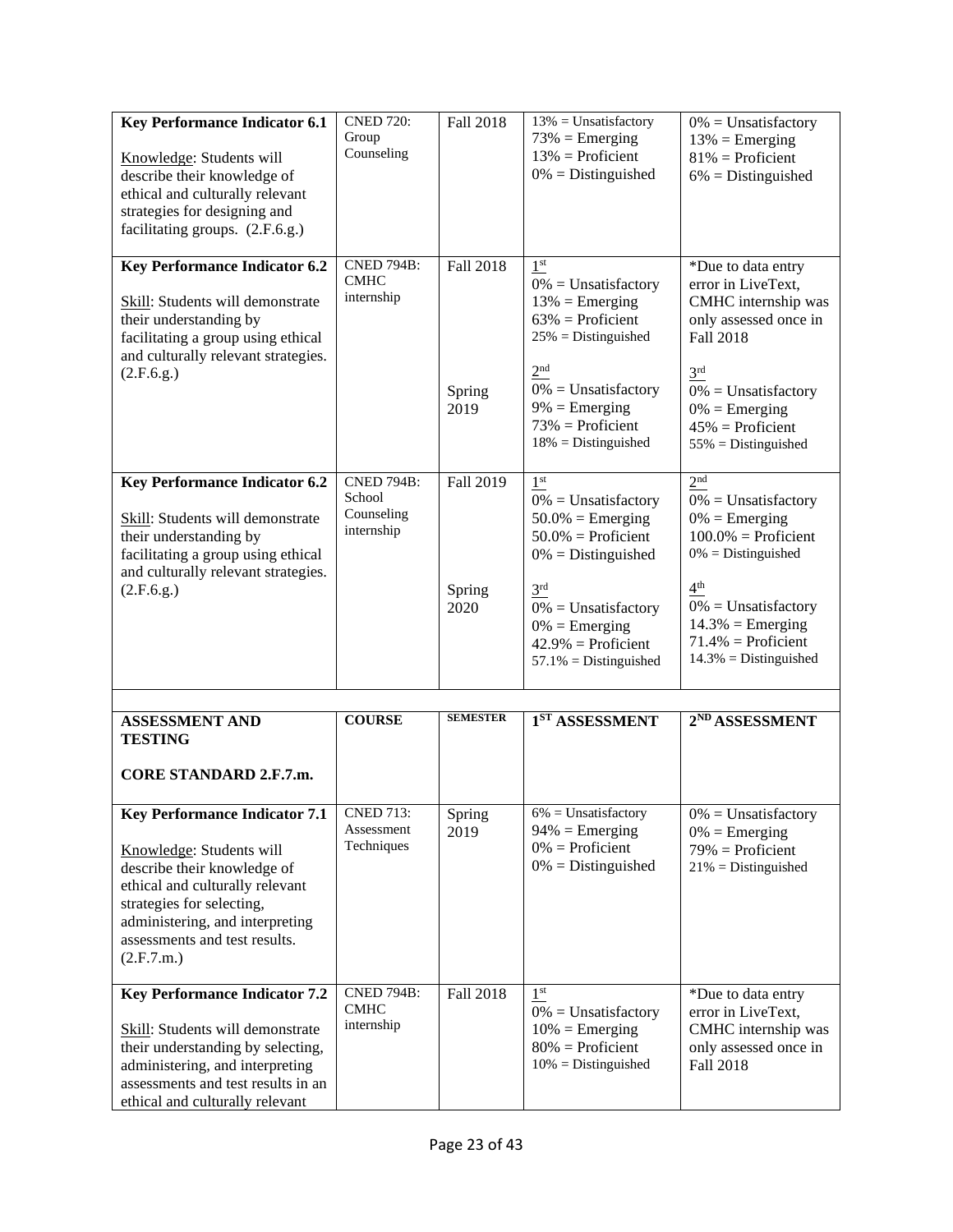| manner with clients/students.<br>(2.F.7.m.)                                                                                                                                                                                                                              |                                                                          | Spring<br>2019              | 2 <sup>nd</sup><br>$0\% =$ Unsatisfactory<br>$8\%$ = Emerging<br>$92\%$ = Proficient<br>$0\%$ = Distinguished                                                                                                                                   | 3 <sup>rd</sup><br>$0\% =$ Unsatisfactory<br>$0\%$ = Emerging<br>$92\%$ = Proficient<br>$8\%$ = Distinguished                                                                                                                              |
|--------------------------------------------------------------------------------------------------------------------------------------------------------------------------------------------------------------------------------------------------------------------------|--------------------------------------------------------------------------|-----------------------------|-------------------------------------------------------------------------------------------------------------------------------------------------------------------------------------------------------------------------------------------------|--------------------------------------------------------------------------------------------------------------------------------------------------------------------------------------------------------------------------------------------|
| <b>Key Performance Indicator 7.2</b><br>Skill: Students will demonstrate<br>their understanding by selecting,<br>administering, and interpreting<br>assessments and test results in an<br>ethical and culturally relevant<br>manner with clients/students.<br>(2.F.7.m.) | <b>CNED 794B:</b><br>School<br>Counseling<br>internship                  | Fall 2019<br>Spring<br>2020 | 1 <sup>st</sup><br>$0\% =$ Unsatisfactory<br>$0\% = \text{Emerging}$<br>$50.0\%$ = Proficient<br>$50.0\%$ = Distinguished<br>3 <sup>rd</sup><br>$0\% =$ Unsatisfactory<br>$33.3\%$ = Emerging<br>$0\%$ = Proficient<br>$66.7\%$ = Distinguished | 2 <sup>nd</sup><br>$0\% =$ Unsatisfactory<br>$50.%$ = Emerging<br>$50.0\%$ = Proficient<br>$0\% = \text{Distinguished}$<br>4 <sup>th</sup><br>$0\% =$ Unsatisfactory<br>$17\%$ = Emerging<br>$67\%$ = Proficient<br>$17\%$ = Distinguished |
| <b>RESEARCH AND</b><br>PROGRAM EVALUATION<br>Core Standard 2.F.8.e.                                                                                                                                                                                                      | <b>COURSE</b>                                                            | <b>SEMESTER</b>             | 1 <sup>ST</sup> ASSESSMENT                                                                                                                                                                                                                      | 2 <sup>ND</sup> ASSESSMENT                                                                                                                                                                                                                 |
| <b>Key Performance Indicator 8.1</b><br>Knowledge: Students will<br>describe knowledge of ways to<br>evaluate counseling                                                                                                                                                 | <b>EDUC 703:</b><br>Research,<br>Measurement,<br>& Program<br>Evaluation | Summer<br>2019              | $0\% =$ Unsatisfactory<br>$21\%$ = Emerging<br>$79\%$ = Proficient<br>$0\% = \text{Distinguished}$                                                                                                                                              | $0\%$ = Unsatisfactory<br>$0\% = \text{Emerging}$<br>$14\%$ = Proficient<br>$86\%$ = Distinguished                                                                                                                                         |
| interventions and programs.<br>(2.F.8.e.)                                                                                                                                                                                                                                |                                                                          | Summer<br>2020              | $0\%$ = Unsatisfactory<br>$70%$ = Emerging<br>$30\%$ = Proficient<br>$0\%$ = Distinguished                                                                                                                                                      | $0\%$ = Unsatisfactory<br>$0\% = \text{Emerging}$<br>$80\%$ = Proficient<br>$20\%$ = Distinguished                                                                                                                                         |
| <b>Key Performance Indicator 8.2</b><br>Skill: Students will demonstrate<br>their understanding by<br>evaluating counseling                                                                                                                                              | <b>EDUC 703:</b><br>Research,<br>Measurement,<br>& Program<br>Evaluation | Summer<br>2019              | $7\%$ = Unsatisfactory<br>$7\%$ = Emerging<br>$79\%$ = Proficient<br>$14\%$ = Distinguished                                                                                                                                                     | $0\%$ = Unsatisfactory<br>$0\% =$ Emerging<br>$14\%$ = Proficient<br>$86\%$ = Distinguished                                                                                                                                                |
| interventions and programs.<br>(2.F.8.e.)                                                                                                                                                                                                                                |                                                                          | Summer<br>2020              | $0\% =$ Unsatisfactory<br>$70%$ = Emerging<br>$30\%$ = Proficient<br>$0\%$ = Distinguished                                                                                                                                                      | $0\% =$ Unsatisfactory<br>$0\% = \text{Emerging}$<br>$14\%$ = Proficient<br>$86\%$ = Distinguished                                                                                                                                         |
| <b>Key Performance Indicator 8.2</b><br>Skill: Students will demonstrate<br>their understanding by<br>evaluating counseling<br>interventions and programs.                                                                                                               | <b>CNED 794B:</b><br><b>CMHC</b><br>internship                           | Fall 2018                   | $1^{\rm{st}}$<br>$0 =$ Unsatisfactory<br>$0 =$ Emerging<br>$100%$ = Proficient<br>$0 = Distinguished$                                                                                                                                           | *Due to data entry<br>error in LiveText,<br>CMHC internship was<br>only assessed once in<br><b>Fall 2018</b>                                                                                                                               |
| (2.F.8.e.)                                                                                                                                                                                                                                                               |                                                                          | Spring<br>2019              | 2 <sup>nd</sup><br>$0 =$ Unsatisfactory<br>$8\%$ = Emerging<br>$75%$ = Proficient<br>$17\%$ = Distinguished                                                                                                                                     | 3 <sup>rd</sup><br>$0 =$ Unsatisfactory<br>$0 =$ Emerging<br>$69\%$ = Proficient<br>$31\%$ = Distinguished                                                                                                                                 |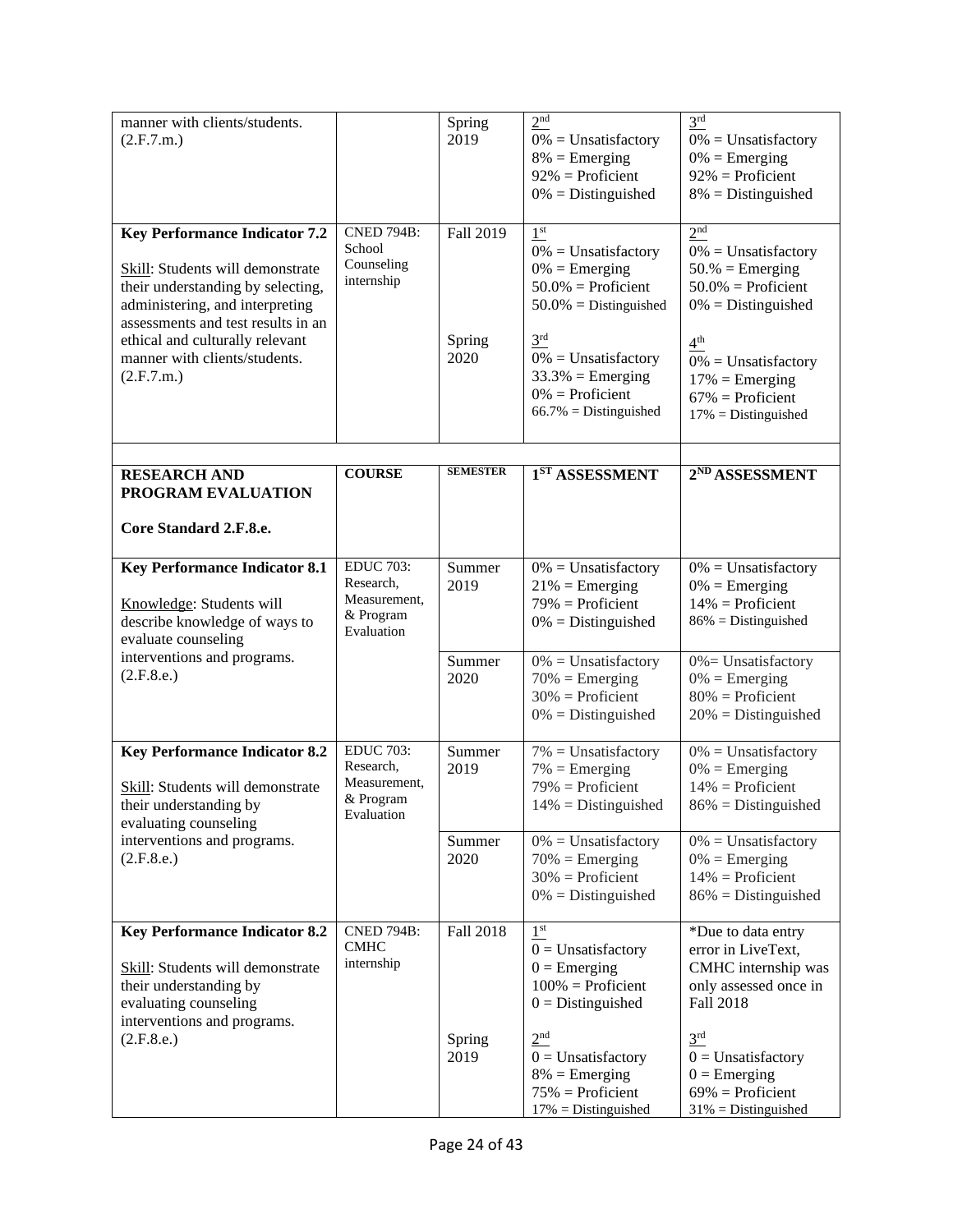| <b>Key Performance Indicator 8.2</b><br>Skill: Students will demonstrate<br>their understanding by<br>evaluating counseling<br>interventions and programs.<br>(2.F.8.e.)                                                                                            | <b>CNED 794B:</b><br>School<br>Counseling<br>internship              | Fall 2019<br>Spring<br>2020 | $1^{\rm{st}}$<br>$0 =$ Unsatisfactory<br>$0\% = \text{Emerging}$<br>$80.0\%$ = Proficient<br>$20.0\%$ = Distinguished<br>3 <sup>rd</sup><br>$0\%$ = Unsatisfactory<br>$14.3\%$ = Emerging<br>$71.4\%$ = Proficient<br>$14.3\%$ = Distinguished | 2 <sup>nd</sup><br>$0 =$ Unsatisfactory<br>$25.0\%$ = Emerging<br>$75.0\%$ = Proficient<br>$0\% = \text{Distinguished}$<br>4 <sup>th</sup><br>$0 =$ Unsatisfactory<br>$22.2\%$ = Emerging<br>$66.7\%$ = Proficient<br>$11.1\%$ = Distinguished |
|---------------------------------------------------------------------------------------------------------------------------------------------------------------------------------------------------------------------------------------------------------------------|----------------------------------------------------------------------|-----------------------------|------------------------------------------------------------------------------------------------------------------------------------------------------------------------------------------------------------------------------------------------|------------------------------------------------------------------------------------------------------------------------------------------------------------------------------------------------------------------------------------------------|
| <b>CLINICAL MENTAL</b><br><b>HEALTH COUNSELING</b><br><b>STANDARD</b><br>CMHC Standard 5.C.1.c.                                                                                                                                                                     | <b>COURSE</b>                                                        | <b>SEMESTER</b>             | 1ST ASSESSMENT                                                                                                                                                                                                                                 | 2 <sup>ND</sup> ASSESSMENT                                                                                                                                                                                                                     |
| <b>Key Performance Indicator 9.1</b><br>Knowledge: Students will<br>describe knowledge of<br>principles, models, and<br>documentation formats of<br>biopsychosocial case<br>conceptualization and treatment<br>planning. $(5.C.1.c.)$                               | <b>CNED 723:</b><br>Psychopathology<br>& Diagnosis<br>for Counselors | Spring<br>2020              | $0\%$ = Unsatisfactory<br>$100\%$ = Emerging<br>$0\%$ = Proficient<br>$0\%$ = Distinguished                                                                                                                                                    | $0\%$ = Unsatisfactory<br>$0\% = \text{Emerging}$<br>$95%$ = Proficient<br>$5\%$ = Distinguished                                                                                                                                               |
| <b>Key Performance Indicator 9.2</b><br>Skill: Students will demonstrate<br>understanding of principles,<br>models, and documentation<br>formats of biopsychosocial case<br>conceptualization and treatment<br>planning in their work with<br>clients. $(5.C.1.c.)$ | <b>CNED 794B:</b><br><b>CMHC</b><br>internship                       | <b>Fall 2018</b>            | $0 =$ Unsatisfactory<br>$43\%$ = Emerging<br>$50\%$ = Proficient<br>$7\%$ = Distinguished                                                                                                                                                      | $0 =$ Unsatisfactory<br>$0 =$ Emerging<br>$64\%$ = Proficient<br>$36\%$ = Distinguished                                                                                                                                                        |
| <b>SCHOOL COUNSELING</b><br><b>STANDARD</b><br><b>School Counseling Standard</b><br>$5 - G.1.b.$                                                                                                                                                                    | <b>COURSE</b>                                                        | <b>SEMESTER</b>             | 1 <sup>ST</sup> ASSESSMENT                                                                                                                                                                                                                     | 2 <sup>ND</sup> ASSESSMENT                                                                                                                                                                                                                     |
| <b>Key Performance Indicator 10.1</b><br>Knowledge: Students will<br>describe knowledge of models of<br>school counseling programs.<br>(5.G.1.b.)                                                                                                                   | <b>CNED 728:</b><br>Guidance<br>Admin. &<br>Consulting               | Fall 2019                   | $0\%$ = Unsatisfactory<br>$55.6\%$ = Emerging<br>$44.4\%$ = Proficient<br>$0\%$ = Distinguished                                                                                                                                                | $0 =$ Unsatisfactory<br>$11.1\%$ = Emerging<br>$77.8\%$ = Proficient<br>$11.1\%$ = Distinguished                                                                                                                                               |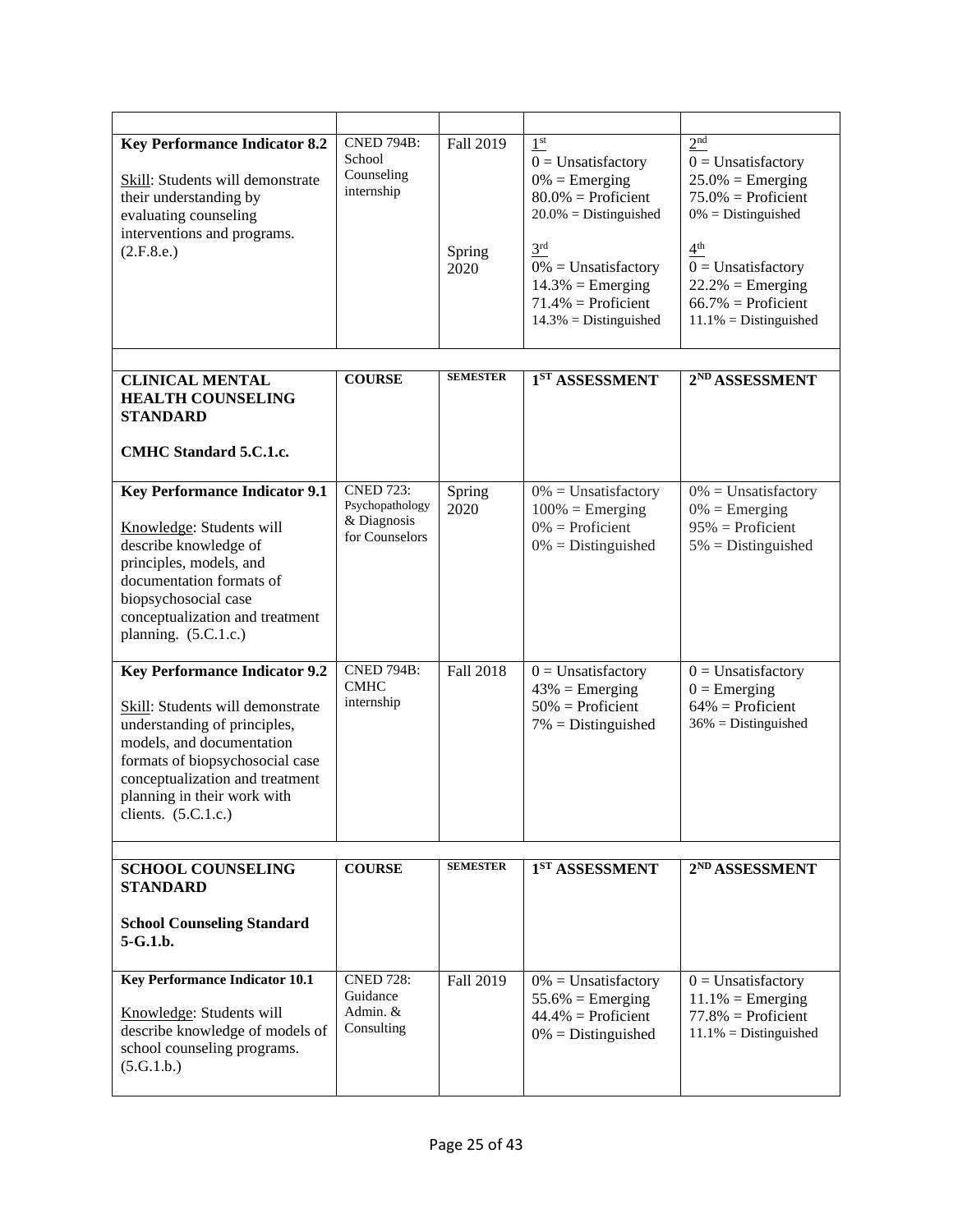| <b>CNED 794B:</b><br><b>Key Performance Indicator 10.2</b><br>School<br>Counseling<br>Skill: Students will demonstrate<br>internship<br>their understanding by applying<br>models of school counseling<br>programs to their work with<br>students. $(5.G.1.b.)$ | Fall 2019<br>Spring<br>2020 | 1 <sup>st</sup><br>$0\% =$ Unsatisfactory<br>$16.7\%$ = Emerging<br>$83.3\%$ = Proficient<br>$0\% = \text{Distinguished}$<br>3 <sup>rd</sup><br>$0 =$ Unsatisfactory<br>$12.5\%$ = Emerging<br>$62.5\%$ Proficient<br>$25.0\% = \text{Distinguished}$ | 2 <sup>nd</sup><br>$0\% =$ Unsatisfactory<br>$16\%$ = Emerging<br>$100.0\%$ = Proficient<br>$0\% = \text{Distinguished}$<br>$\frac{4^{\text{th}}}{\ }$<br>$0 =$ Unsatisfactory<br>$0\% =$ Emerging<br>$54.5\%$ Proficient<br>$45.5\%$ = Distinguished |
|-----------------------------------------------------------------------------------------------------------------------------------------------------------------------------------------------------------------------------------------------------------------|-----------------------------|-------------------------------------------------------------------------------------------------------------------------------------------------------------------------------------------------------------------------------------------------------|-------------------------------------------------------------------------------------------------------------------------------------------------------------------------------------------------------------------------------------------------------|
|                                                                                                                                                                                                                                                                 |                             |                                                                                                                                                                                                                                                       |                                                                                                                                                                                                                                                       |

# **DOCTORAL CURRICULUM STANDARDS & KPIs**

| <b>1. COUNSELING</b>                                                                                                                            | <b>COURSE</b>                   | <b>SEMESTER</b>  | 1 <sup>ST</sup> ASSESSMENT                                                                                | 2 <sup>nd</sup> ASSESSMENT                                                                           |
|-------------------------------------------------------------------------------------------------------------------------------------------------|---------------------------------|------------------|-----------------------------------------------------------------------------------------------------------|------------------------------------------------------------------------------------------------------|
| Doctoral Standard 6.B.1.f.                                                                                                                      |                                 |                  |                                                                                                           |                                                                                                      |
| <b>Key Performance Indicator 11.1</b><br>Knowledge: Students will<br>describe their knowledge of<br>ethical and culturally relevant             | <b>CNED 894C:</b><br>Practicum  | Fall 2018        | $0\% =$ Unsatisfactory<br>$0\% = \text{Emerging}$<br>$100\%$ = Proficient<br>$0\% = \text{Distinguished}$ | $0\%$ = Unsatisfactory<br>$0\% = \text{Emerging}$<br>$0\% =$ Proficient<br>$100\%$ = Distinguished   |
| counseling in multiple settings.<br>(6.B.1.f.)                                                                                                  |                                 | Spring<br>2019   | $0\% =$ Unsatisfactory<br>$50\%$ = Emerging<br>$50\%$ = Proficient<br>$0\% = \text{Distinguished}$        | $0\% =$ Unsatisfactory<br>$0\% = \text{Emerging}$<br>$50\%$ = Proficient<br>$50\%$ = Distinguished   |
| <b>Key Performance Indicator 11.2</b><br>Skill: Students will demonstrate<br>their understanding by applying<br>ethical and culturally relevant | <b>CNED 894D:</b><br>Internship | Summer<br>2019   | $*$ = Unsatisfactory<br>$* =$ Emerging<br>$*$ = Proficient<br>$*$ = Distinguished                         | $0\% =$ Unsatisfactory<br>$0\% = \text{Emerging}$<br>$33.3\%$ Proficient<br>$66.7\%$ = Distinguished |
| counseling strategies to their<br>work with clients/students in at<br>least one setting. (6.B.1.f.)                                             |                                 | <b>Fall 2019</b> | $0\% =$ Unsatisfactory<br>$0\% = \text{Emerging}$<br>$100\%$ = Proficient<br>$0\% = \text{Distinguished}$ | $0\% =$ Unsatisfactory<br>$0\% = \text{Emerging}$<br>$0\%$ = Proficient<br>$100\%$ = Distinguished   |
|                                                                                                                                                 |                                 |                  |                                                                                                           |                                                                                                      |
| <b>2. SUPERVISION</b>                                                                                                                           | <b>COURSE</b>                   | <b>SEMESTER</b>  | 1 <sup>ST</sup> ASSESSMENT                                                                                | 2 <sup>ND</sup> ASSESSMENT                                                                           |
| Doctoral Standard 6 R 2 h                                                                                                                       |                                 |                  |                                                                                                           |                                                                                                      |

| Doctoral Standard 6.B.2.b.                                                                                                                                                      |                                              |           |                                                                                                        |                                                                                                    |
|---------------------------------------------------------------------------------------------------------------------------------------------------------------------------------|----------------------------------------------|-----------|--------------------------------------------------------------------------------------------------------|----------------------------------------------------------------------------------------------------|
| <b>Key Performance Indicator 12.1</b><br>Knowledge: Students will<br>describe their knowledge of<br>theoretical frameworks and<br>models of clinical supervision.<br>(6.B.2.b.) | <b>CNED 870:</b><br>Counselor<br>Supervision | Fall 2019 | $0\% =$ Unsatisfactory<br>$85.7\%$ = Emerging<br>$14.3\%$ = Proficient<br>$0\% = \text{Distinguished}$ | $0\% =$ Unsatisfactory<br>$33.3\%$ = Emerging<br>$50.0\%$ = Proficient<br>$16.7\% = Distinguished$ |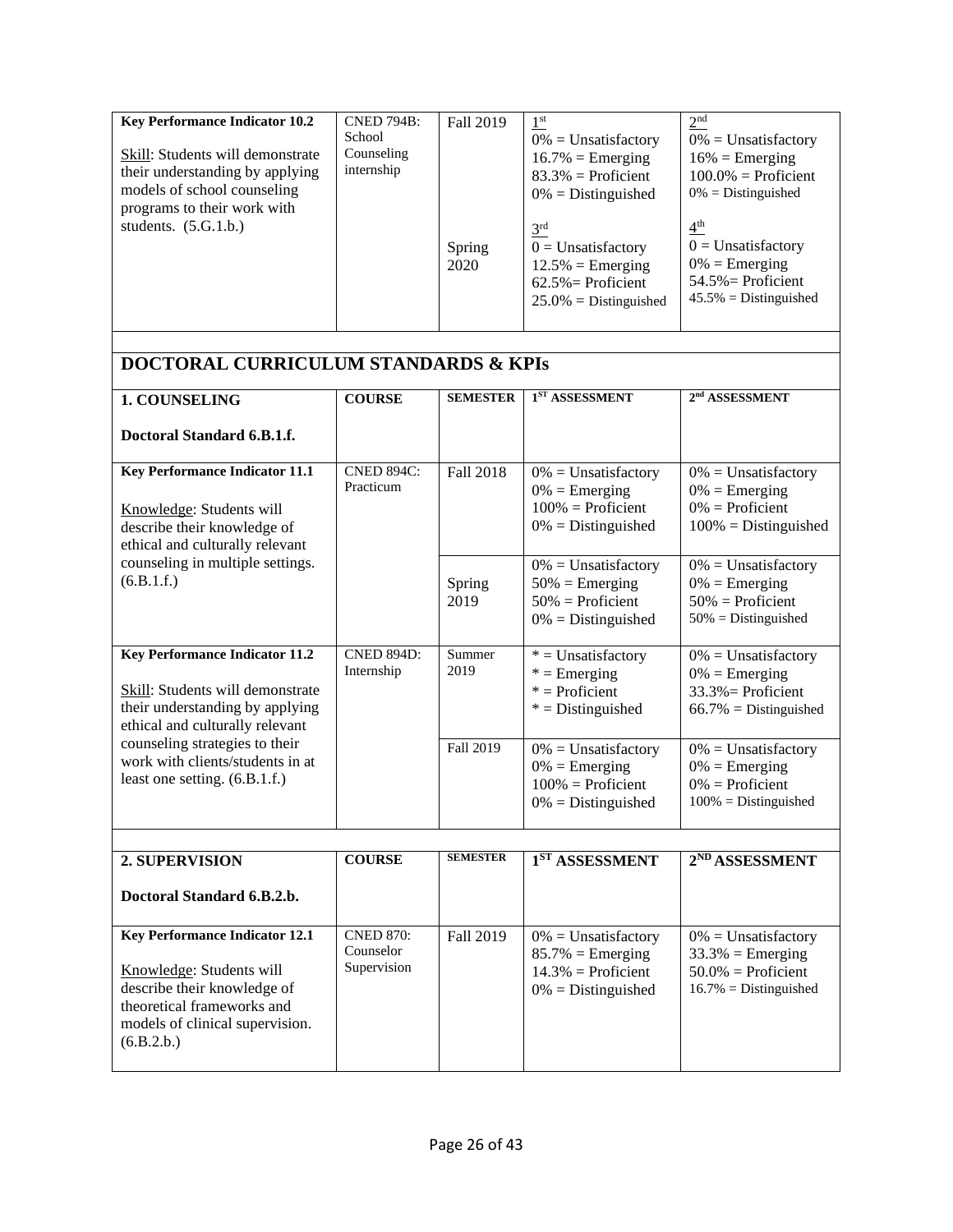| <b>Key Performance Indicator 12.2</b><br>Skill: Students will demonstrate<br>their understanding by applying<br>theoretical frameworks and | <b>CNED 894D:</b><br>Internship | Summer<br>2019 | $*$ = Unsatisfactory<br>$* =$ Emerging<br>$*$ = Proficient<br>$*$ = Distinguished                  | $*$ = Unsatisfactory<br>$* =$ Emerging<br>$*$ = Proficient<br>$*$ = Distinguished           |
|--------------------------------------------------------------------------------------------------------------------------------------------|---------------------------------|----------------|----------------------------------------------------------------------------------------------------|---------------------------------------------------------------------------------------------|
| models of clinical supervision in<br>their work with supervisees.<br>(6.B.2.b.)                                                            |                                 | Fall 2019      | $0\% =$ Unsatisfactory<br>$0\% = \text{Emerging}$<br>$100\%$ = Proficient<br>$0\% = Distinguished$ | $0\% =$ Unsatisfactory<br>$0\% =$ Emerging<br>$0\% =$ Proficient<br>$100\% = Distinguished$ |

 $\mathsf{I}$ 

| 3. TEACHING                                                                                                                                                                         | <b>COURSE</b>                                                                                               | <b>SEMESTER</b> | 1 <sup>ST</sup> ASSESSMENT                                                                                | 2 <sup>ND</sup> ASSESSMENT                                                                                |
|-------------------------------------------------------------------------------------------------------------------------------------------------------------------------------------|-------------------------------------------------------------------------------------------------------------|-----------------|-----------------------------------------------------------------------------------------------------------|-----------------------------------------------------------------------------------------------------------|
| Doctoral Standard 6.B.3.b.                                                                                                                                                          |                                                                                                             |                 |                                                                                                           |                                                                                                           |
| <b>Key Performance Indicator 13.1</b><br>Knowledge: Students will<br>describe their knowledge of<br>pedagogy and teaching methods<br>relevant to counselor education.<br>(6.B.3.b.) | <b>CNED 869:</b><br>Instructional<br>Theory $&$<br>Practice in<br>Counselor<br>Education and<br>Supervision | Fall 2018       | $0\% =$ Unsatisfactory<br>$100\%$ = Emerging<br>$0\% =$ Proficient<br>$0\% = \text{Distinguished}$        | $0\% =$ Unsatisfactory<br>$0\% = \text{Emerging}$<br>$100\%$ = Proficient<br>$0\% = \text{Distinguished}$ |
| <b>Key Performance Indicator 13.2</b><br>Skill: Students will demonstrate<br>their understanding by applying<br>relevant pedagogical methods to                                     | <b>CNED 894D:</b><br>Internship                                                                             | Summer<br>2019  | $*$ = Unsatisfactory<br>$* =$ Emerging<br>$*$ = Proficient<br>$*$ = Distinguished                         | $0\% =$ Unsatisfactory<br>$0\% = \text{Emerging}$<br>$100\%$ = Proficient<br>$0\% = \text{Distinguished}$ |
| their work in the classroom.<br>(6.B.3.b.)                                                                                                                                          |                                                                                                             | Fall 2019       | $0\% =$ Unsatisfactory<br>$0\% = \text{Emerging}$<br>$100\%$ = Proficient<br>$0\% = \text{Distinguished}$ | $0\% =$ Unsatisfactory<br>$0\% =$ Emerging<br>$0\% =$ Proficient<br>$100\%$ = Distinguished               |

| <b>4. RESEARCH AND</b><br><b>SCHOLARSHIP</b><br>Doctoral Standard 6.B.4.g.                                                                                                                     | <b>COURSE</b>                                                                        | <b>SEMESTER</b> | $1ST$ ASSESSMENT                                                                             | 2 <sup>ND</sup> ASSESSMENT                                                                          |
|------------------------------------------------------------------------------------------------------------------------------------------------------------------------------------------------|--------------------------------------------------------------------------------------|-----------------|----------------------------------------------------------------------------------------------|-----------------------------------------------------------------------------------------------------|
| <b>Key Performance Indicator 14.1</b><br>Knowledge: Students will<br>describe their knowledge of<br>types of questions appropriate<br>for professional research and<br>publication. (6.B.4.g.) | <b>CNED 876:</b><br><i><b>Oualitative</b></i><br>Research &<br>Program<br>Evaluation | Spring<br>2019  | $10\% =$ Unsatisfactory<br>$70\% =$ Emerging<br>$20\%$ = Proficient<br>$0\% = Distinguished$ | $0\% =$ Unsatisfactory<br>$30\% =$ Emerging<br>$50\%$ = Proficient<br>$20\% = \text{Distinguished}$ |
| <b>Key Performance Indicator 14.1</b><br>Knowledge: Students will<br>describe their knowledge of                                                                                               | <b>CNED 879:</b><br>Quantitative<br>and Survey<br>Research                           | Spring<br>2018  | $0\% =$ Unsatisfactory<br>$75\%$ = Emerging<br>$25\%$ = Proficient<br>$0\% = Distinguished$  | $0\% =$ Unsatisfactory<br>$0\% = \text{Emerging}$<br>$0\% =$ Proficient<br>$100\% = Distinguished$  |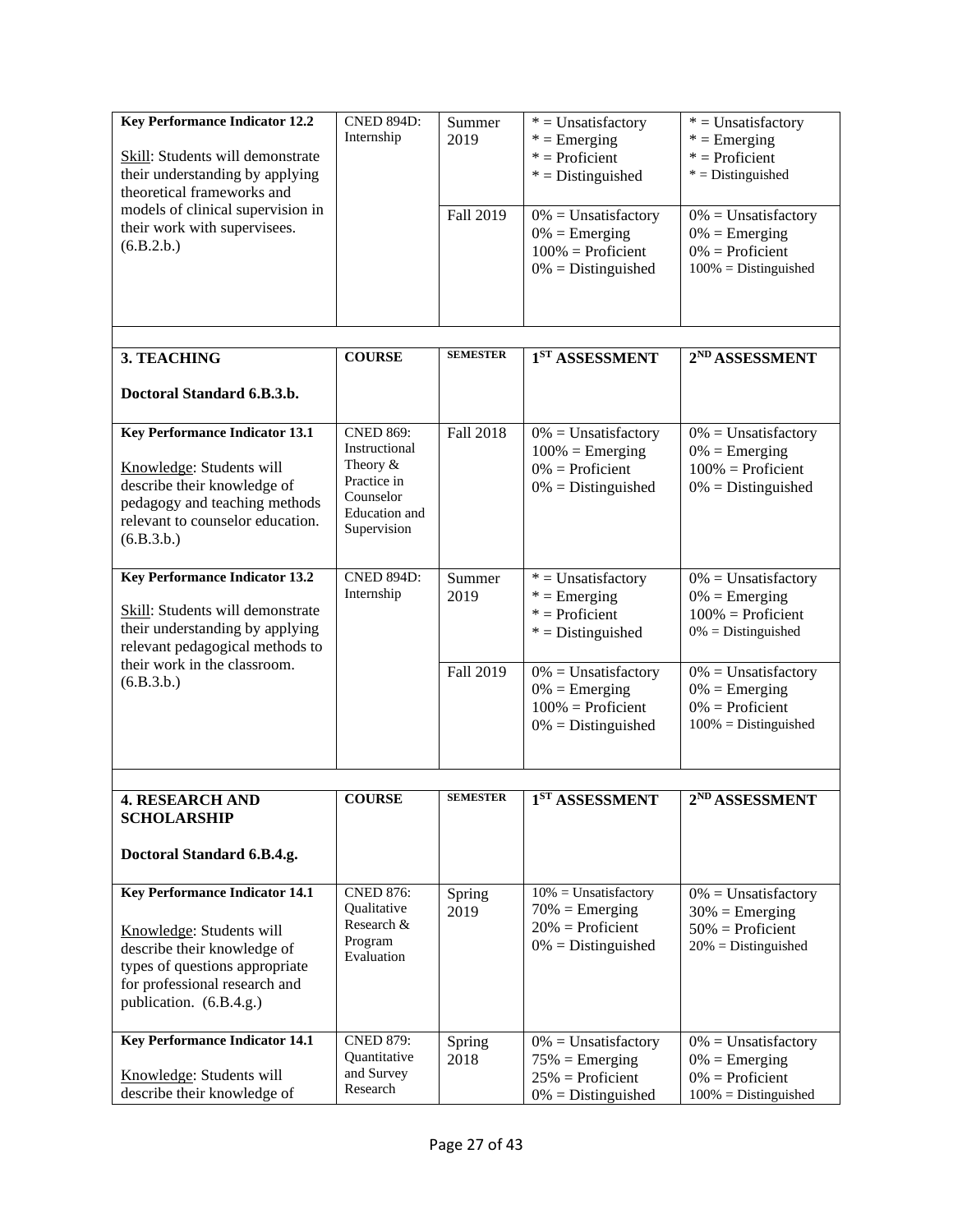| types of questions appropriate<br>for professional research and<br>publication. (6.B.4.g.)                                                                                                        |                                                                                                               |                 |                                                                                                    |                                                                                                    |
|---------------------------------------------------------------------------------------------------------------------------------------------------------------------------------------------------|---------------------------------------------------------------------------------------------------------------|-----------------|----------------------------------------------------------------------------------------------------|----------------------------------------------------------------------------------------------------|
| <b>Key Performance Indicator 14.2</b><br>Skill: Students will demonstrate<br>their understanding by designing<br>appropriate research questions<br>and utilizing them for research                | <b>CNED 894D:</b><br>Internship                                                                               | Summer<br>2019  | $*$ = Unsatisfactory<br>$* =$ Emerging<br>$*$ = Proficient<br>$*$ = Distinguished                  | $0\% =$ Unsatisfactory<br>$0\% = \text{Emerging}$<br>$100\%$ = Proficient<br>$0\%$ = Distinguished |
| and publication. (6.B.4.g.)                                                                                                                                                                       |                                                                                                               | Fall 2019       | $0\%$ = Unsatisfactory<br>$0\% =$ Emerging<br>$100\%$ = Proficient<br>$0\%$ = Distinguished        | $0\% =$ Unsatisfactory<br>$0\% =$ Emerging<br>$0\% = \text{Profit}$<br>$100\%$ = Distinguished     |
|                                                                                                                                                                                                   |                                                                                                               | <b>SEMESTER</b> |                                                                                                    |                                                                                                    |
| 5. LEADERSHIP AND<br><b>ADVOCACY</b>                                                                                                                                                              | <b>COURSE</b>                                                                                                 |                 | 1 <sup>ST</sup> ASSESSMENT                                                                         | 2 <sup>ND</sup> ASSESSMENT                                                                         |
| Doctoral Standard 6.B.5.a.                                                                                                                                                                        |                                                                                                               |                 |                                                                                                    |                                                                                                    |
| <b>Key Performance Indicator 15.1</b><br>Knowledge: Students will<br>describe their knowledge of<br>theories and skills of leadership.<br>(6.B.5.a.)                                              | <b>CNED 887:</b><br>Professional<br>Issues:<br>Professional<br>Development,<br>Consultation,<br>& Publication | Spring<br>2020  | $0\%$ = Unsatisfactory<br>$66.7\%$ = Emerging<br>$33.3\%$ = Proficient<br>$0\%$ = Distinguished    | $0\% =$ Unsatisfactory<br>$0\%$ = Emerging<br>$66.7\%$ = Proficient<br>$33.3\%$ = Distinguished    |
| <b>Key Performance Indicator 15.2</b><br>Skill: Students will demonstrate<br>their understanding by applying<br>theories and skills of leadership<br>to their internship endeavors.<br>(6.B.5.a.) | <b>CNED 894D:</b><br>Internship                                                                               | Summer<br>2019  | $*$ = Unsatisfactory<br>$* =$ Emerging<br>$*$ = Proficient<br>$*$ = Distinguished                  | $0\% =$ Unsatisfactory<br>$0\% =$ Emerging<br>$33.3\%$ = Proficient<br>$66.7\%$ = Distinguished    |
|                                                                                                                                                                                                   |                                                                                                               | Fall 2019       | $0\%$ = Unsatisfactory<br>$0\% = \text{Emerging}$<br>$100\%$ = Proficient<br>$0\%$ = Distinguished | $0\% =$ Unsatisfactory<br>$0\% =$ Emerging<br>$0\%$ = Proficient<br>$100\%$ = Distinguished        |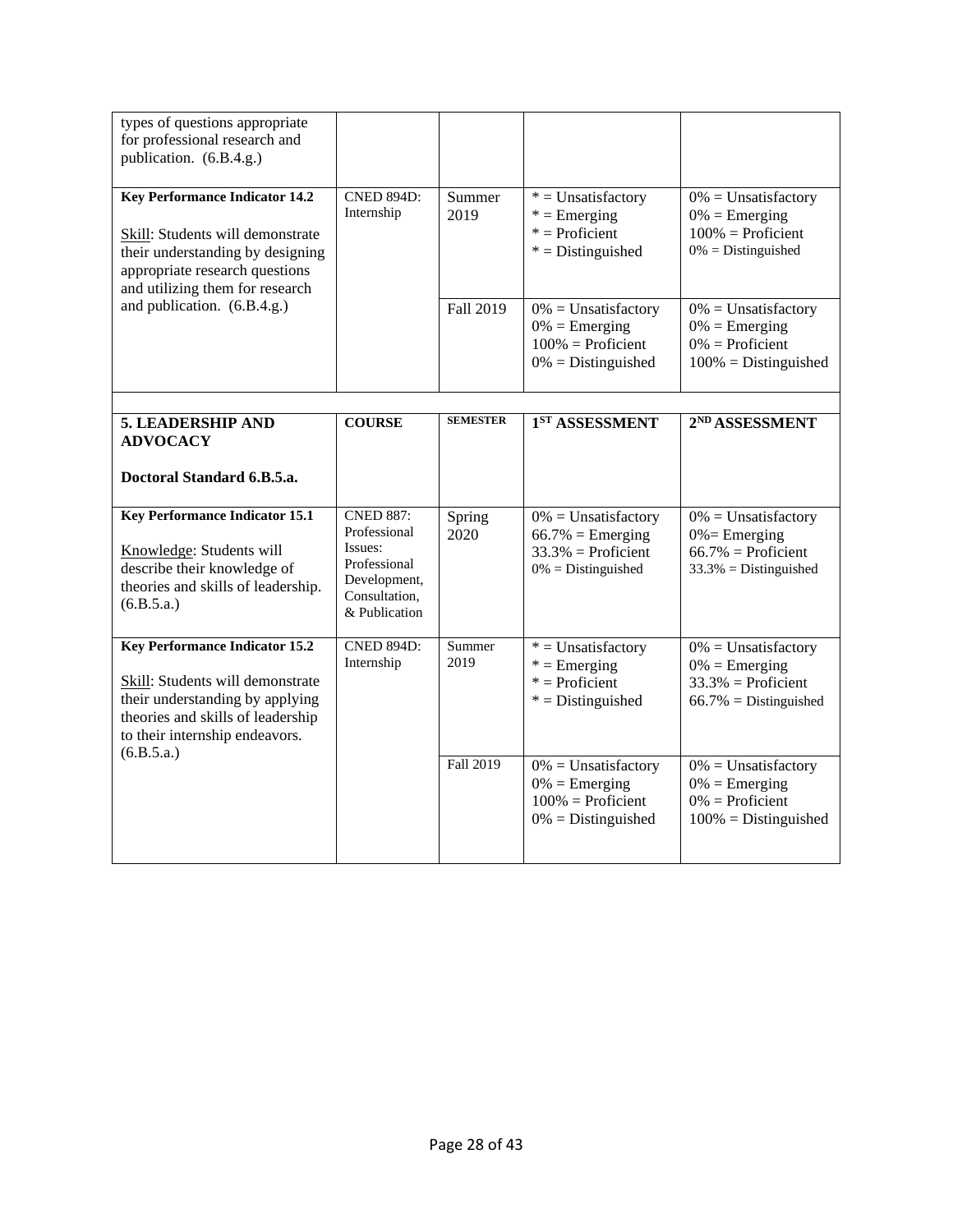# <span id="page-28-0"></span>**NDSU Counselor Education Master's Degree Students' Counselor Preparation Comprehensive Exam (CPCE) Scores**

NDSU mean scores were above the national mean in all 8 content areas. In addition, NDSU's mean score was over 1 standard deviation above the national mean.

*Table 11. NDSU Counselor Education Students' Counselor Preparation Comprehensive Exam (CPCE) Scores*

#### **NDSU COUNSELOR EDUCATION STUDENTS' COUNSELOR PREPARATION COMPREHENSIVE EXAM (CPCE) SCORES**

| October 2019                           |                               |                           |  |  |  |
|----------------------------------------|-------------------------------|---------------------------|--|--|--|
| <b>CONTENT AREA</b>                    | <b>National Mean (and SD)</b> | <b>NDSU Mean (and SD)</b> |  |  |  |
| Human Growth and<br>Development        | 11.7(2.6)                     | 13.9 $(1.1)$              |  |  |  |
| Social and Cultural<br>Foundations     | 10.0(2.4)                     | 11.4 $(2.2)$              |  |  |  |
| <b>Helping Relationships</b>           | 9.4(2.4)                      | 11.4 $(2.1)$              |  |  |  |
| Group Work                             | 11.2(2.6)                     | 13.3 $(2.0)$              |  |  |  |
| Career and Life Development            | 10.2(2.5)                     | 11.9 $(1.7)$              |  |  |  |
| Assessment                             | 9.1(2.2)                      | 11.1 $(.9)$               |  |  |  |
| Research and Program<br>Evaluation     | 9.9(2.6)                      | 12.7 $(2.4)$              |  |  |  |
| Professional Orientation and<br>Ethics | 11.0(2.2)                     | 12.7(2.0)                 |  |  |  |
| Total                                  | 82.6 (13.7)                   | 98.4(6.9)                 |  |  |  |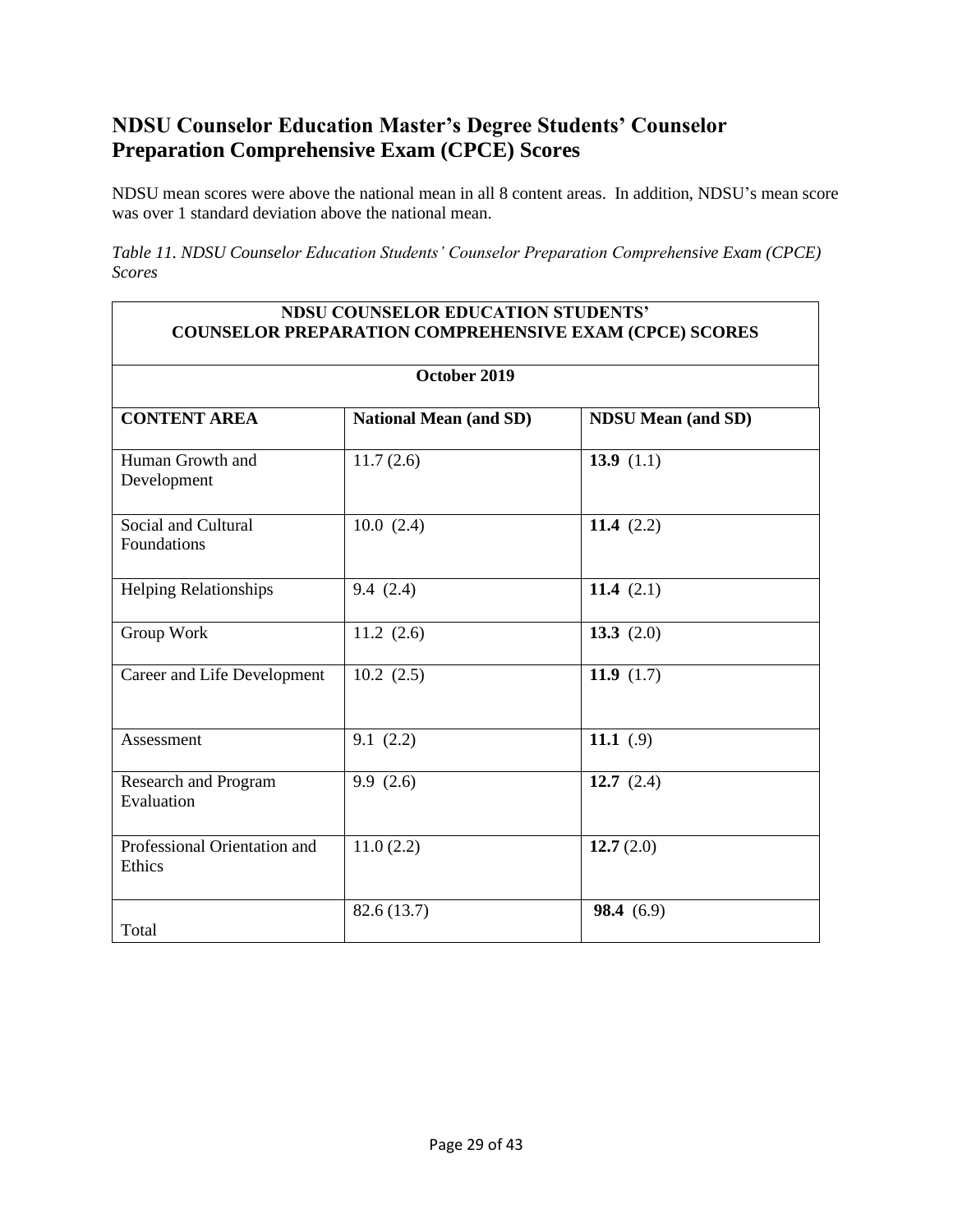# <span id="page-29-0"></span>**PROGRAM EVALUATION DATA**

Stakeholders, including students currently in the program, program faculty, institutional administrators, advisory council members, and personnel in cooperating agencies (e.g., employers, sites supervisors), are involved in the program evaluation process. Below are results from surveys that were sent to program alumni, site supervisors, and employers of program graduates.

### **Alumni Survey Results**

### **Master's Program Alumni (2015-2018) Survey Results Summary**

Table 12 provides a summary of survey results from 2015-2018 master's program alumni.

#### *Table 12. Master's Program Alumni (2015-2018) Survey Results Summary*

| Master's Program Alumni (2015-2018) Survey Results Summary<br>$(n = 34)$                                                                         |                                                  |  |  |  |  |
|--------------------------------------------------------------------------------------------------------------------------------------------------|--------------------------------------------------|--|--|--|--|
| <b>QUESTION/PROMPT</b>                                                                                                                           | <b>RESPONSE SUMMARY</b>                          |  |  |  |  |
| What year did you graduate from the NDSU Counselor Education master's program?                                                                   | 2015-38%<br>2016-15%<br>2017-29%<br>2018-18%     |  |  |  |  |
| Are you currently employed?                                                                                                                      | 100% employed in counseling-<br>related position |  |  |  |  |
| Please rate the OVERALL QUALITY OF INSTRUCTION provided by faculty in<br>the NDSU Counselor Education program.                                   | 100% "Excellent" or "Very good"                  |  |  |  |  |
| Please rate the QUALITY OF STUDENT ADVISEMENT provided by faculty in the<br>NDSU Counselor Education program.                                    | 97% "Excellent" or "Very good"                   |  |  |  |  |
| Please rate the QUALITY OF FACULTY-STUDENT INTERACTIONS in the<br>NDSU Counselor Education program.                                              | 100% "Excellent" or "Very good"                  |  |  |  |  |
| Please rate the QUALITY OF SUPERVISED PRACTICUM EXPERIENCES in the<br>NDSU Counselor Education program.                                          | 90% "Excellent" or "Very good"                   |  |  |  |  |
| Please rate the QUALITY OF SUPERVISED INTERNSHIP EXPERIENCES in the<br>NDSU Counselor Education program.                                         | 97% "Excellent" or "Very good"                   |  |  |  |  |
| Please rate the LEVEL OF PREPAREDNESS for an entry level counseling position<br>after your graduation from the NDSU Counselor Education program. | 100% "Excellent" or "Very good"                  |  |  |  |  |
| Please rate the QUALITY OF THE PHYSICAL FACILITIES used in the NDSU<br>Counselor Education program.                                              | 81% "Excellent" or "Very good"                   |  |  |  |  |
| Please rate the QUALITY OF THE LIBRARY RESOURCES available at NDSU.                                                                              | 72% "Excellent" or "Very good"                   |  |  |  |  |
| Please rate the quality of the NDSU Counselor Education program's ADMISSION<br><b>CRITERIA &amp; PROCEDURES.</b>                                 | 94% "Excellent" or "Very good"                   |  |  |  |  |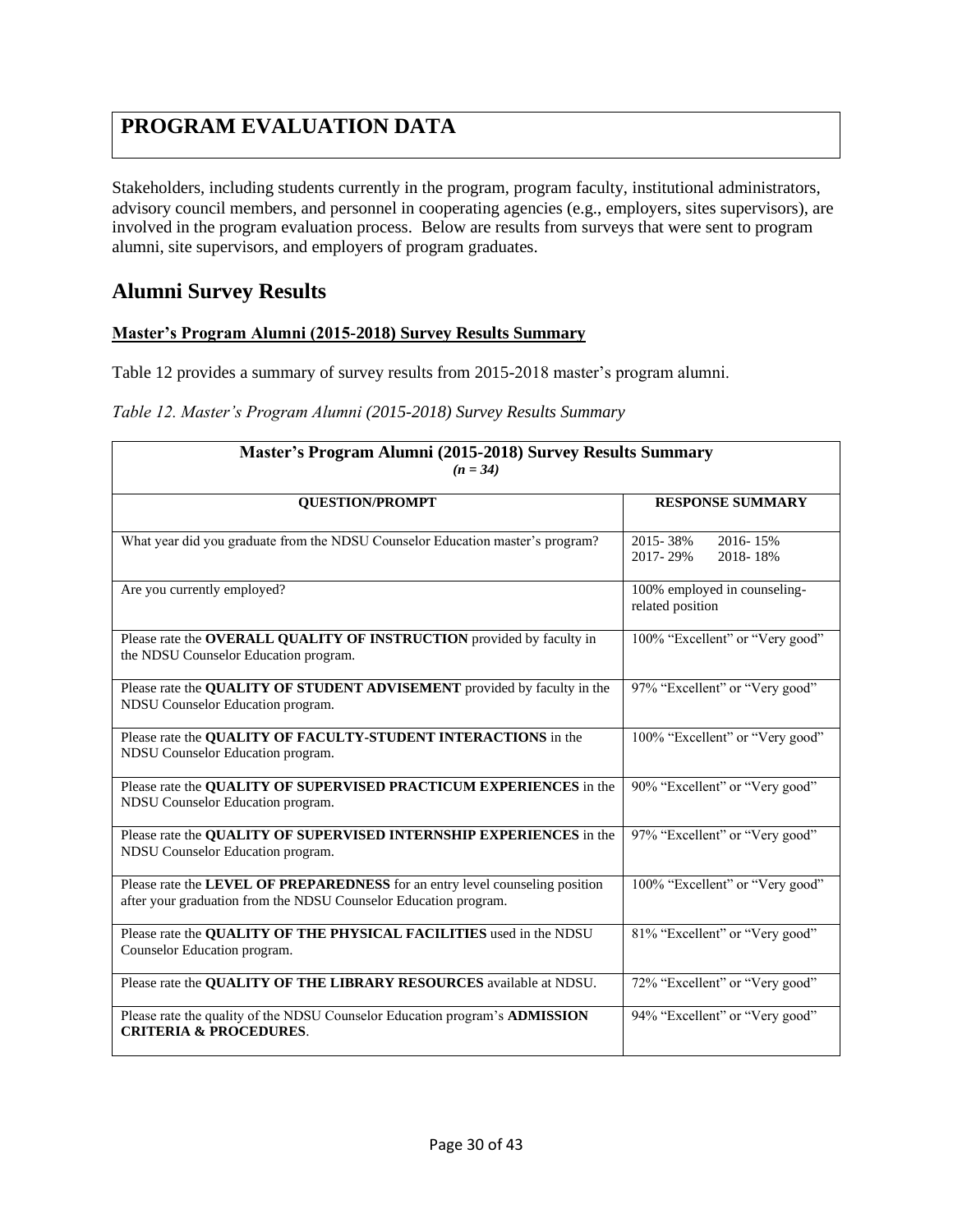### **Summary of Findings from Master's Program Alumni Surveys**

#### *Strengths:*

- Overall quality of instruction
- Quality of student advisement
- Quality of Faculty-student interactions
- Quality of Supervised practicum experiences
- Quality of Supervised internship experiences
- Level of preparedness
- Quality of physical facilities
- Quality of admission criteria and procedures

*Identified areas for improvement (below 75% "Excellent" or "Very good"):*

• Quality of library resources

### *Recommendations:*

Overall master's program alumni respondents appear to be satisfied with the quality of the program and provide several very positive comments about their experience working with NDSU Counselor Education faculty members and being students in the program. Below are some recommendations that master's program alumni listed when given the writing prompt: "*Please describe any strengths and/or areas of improvement you perceive in the NDSU Counselor Education program*."

- More clinically applicable course options (i.e., Motivational Interviewing, couples counseling, etc.)
- More discussion and education regarding trauma.
- More practical classes for school counselors.
- More experience in the schools for school counseling students.
- More information about MTSS, IEPs, and 504 plans for school counseling students.

### **Doctoral Program Alumni (2016-2018) Survey Results Summary**

Table 13 provides a summary of survey results from 2016-2018 doctoral program alumni.

### *Table 13. Doctoral Program Alumni (2016-2018) Survey Results Summary*

| Doctoral Program Alumni (2016-2018) Survey Results Summary<br>$(n = 3)$                                                                  |                                                                        |
|------------------------------------------------------------------------------------------------------------------------------------------|------------------------------------------------------------------------|
| <b>OUESTION/PROMPT</b>                                                                                                                   | <b>RESPONSE SUMMARY</b>                                                |
| What year did you graduate from the NDSU Counselor Education master's<br>program?                                                        | 1-2017 33%<br>2-2018 67%                                               |
| Are you currently employed?                                                                                                              | 100% employed as either<br>a professor/college instructor or counselor |
| Please rate the OVERALL QUALITY OF INSTRUCTION provided by<br>faculty in the NDSU Counselor Education & Supervision Ph.D. program.       | 100% "Excellent" or "Very good"                                        |
| Please rate the <b>QUALITY OF STUDENT ADVISEMENT</b> provided by<br>faculty in the NDSU Counselor Education & Supervision Ph.D. program. | 67% "Excellent" or "Very good"                                         |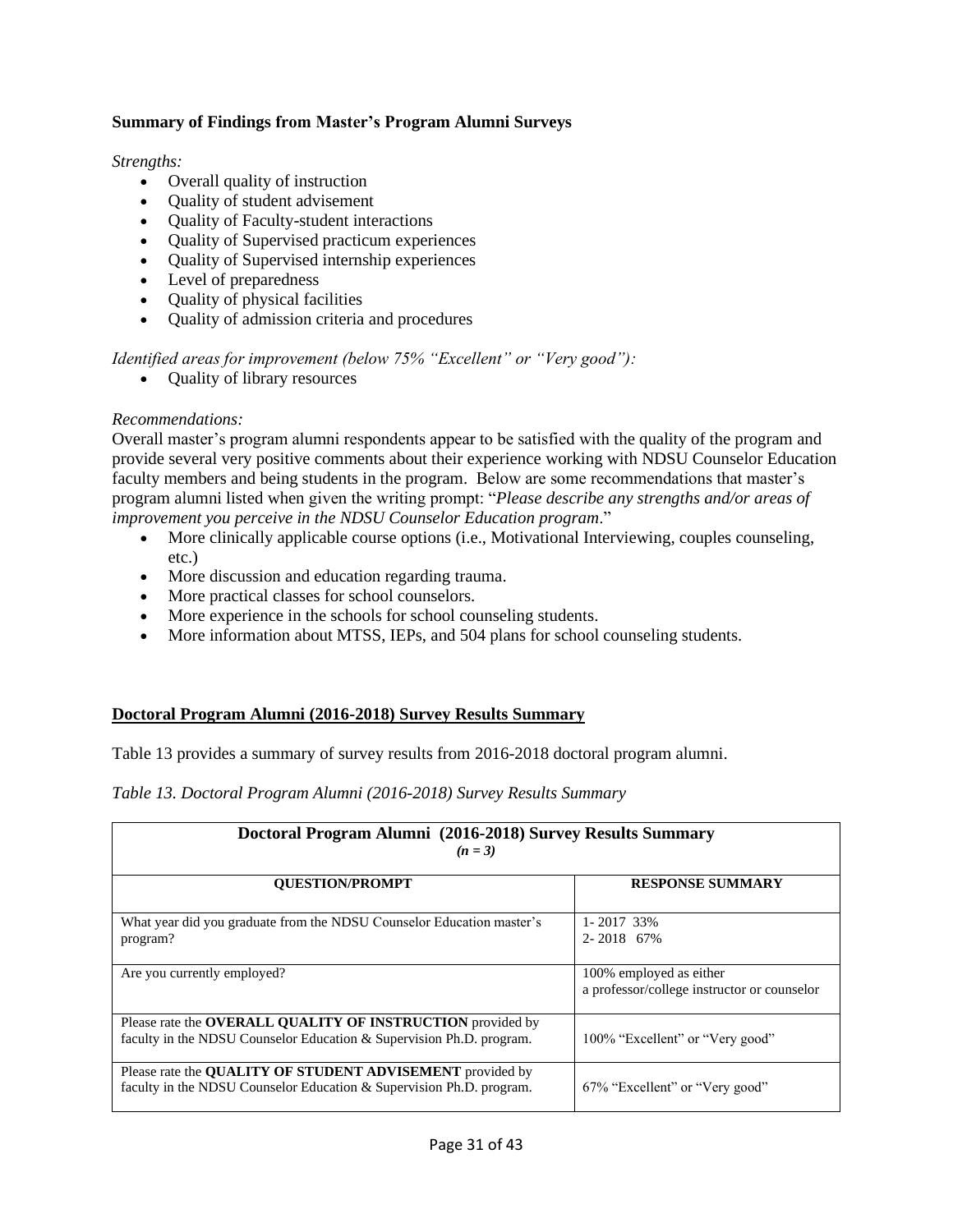| Please rate the QUALITY OF FACULTY-STUDENT INTERACTIONS in                  |                                 |
|-----------------------------------------------------------------------------|---------------------------------|
| the NDSU Counselor Education & Supervision Ph.D. program.                   | 100% "Excellent" or "Very good" |
| Please rate the QUALITY OF SUPERVISED PRACTICUM                             |                                 |
| <b>EXPERIENCES</b> in the NDSU Counselor Education & Supervision Ph.D.      | 100% "Excellent" or "Very good" |
| program.                                                                    |                                 |
| Please rate the QUALITY OF SUPERVISED INTERNSHIP                            |                                 |
| <b>EXPERIENCES</b> in the NDSU Counselor Education & Supervision Ph.D.      | 100% "Excellent" or "Very good" |
| program.                                                                    |                                 |
| Please rate the LEVEL OF PREPAREDNESS for a professional position           |                                 |
| after your graduation from the NDSU Counselor Education & Supervision       | 67% "Excellent" or "Very good"  |
| Ph.D. program.                                                              |                                 |
| Please rate the QUALITY OF THE COMPREHENSIVE EXAMINATION                    |                                 |
| <b>PROCESS</b> in the NDSU Counselor Education & Supervision Ph.D. program. | 67% "Excellent" or "Very good"  |
|                                                                             |                                 |
| Please rate the overall PH.D. COURSE SEQUENCING in the NDSU                 |                                 |
| Counselor Education & Supervision Ph.D. program.                            | 100% "Excellent" or "Very good" |
| Please rate the <b>OUALITY OF THE PHYSICAL FACILITIES</b> used in the       |                                 |
| NDSU Counselor Education & Supervision Ph.D. program.                       | 67% "Excellent" or "Very good"  |
|                                                                             |                                 |
| Please rate the QUALITY OF THE LIBRARY RESOURCES available at<br>NDSU.      | 100% "Excellent" or "Very good" |
|                                                                             |                                 |
| Please rate the quality of the NDSU Counselor Education & Supervision Ph.D. |                                 |
| program's ADMISSION CRITERIA & PROCEDURES.                                  | 67% "Excellent" or "Very good"  |
|                                                                             |                                 |

### **Summary of Findings from Doctoral Program Alumni Surveys**

#### *Strengths:*

- Overall quality of instruction
- Quality of faculty-student interactions
- Quality of supervised practicum experiences
- Quality of supervised internship experiences
- Quality of library resources
- Overall Ph.D. course sequencing

#### *Identified areas for improvement (below 75% "Excellent" or "Very good"):*

- Quality of program advisement
- level of preparedness
- Quality of comprehensive examination process
- Quality of physical facilities
- Quality of admission criteria and procedures

#### *Recommendations:*

Doctoral program alumni commented about the program faculty being relational and supportive, and having expertise and diverse skill sets. One respondent commented that there is an over identification with being "student centered" and felt the program lacked focus. It is recommended that the program faculty examine this comment and look for possible ways to improve the doctoral program.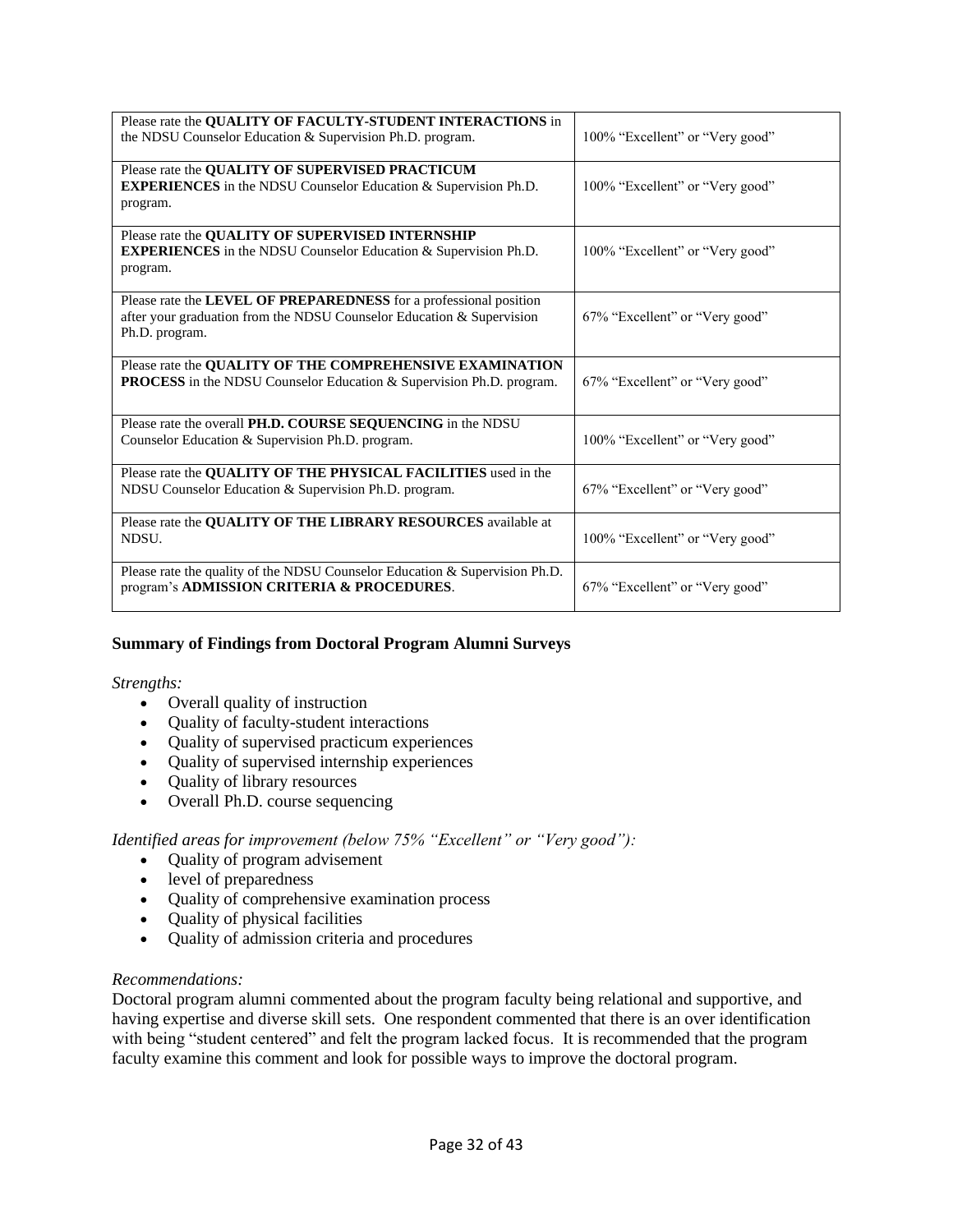# <span id="page-32-0"></span>**Site Supervisor Survey Results**

Table 14 provides a summary of survey results from 2016-2019 site supervisors.

### *Table 14. Site Supervisor (2016-2019) Survey Results Summary*

| Site Supervisor (2016-2019) Survey Results Summary<br>$(n = 18)$                                                                                                                     |                                                                                                                 |
|--------------------------------------------------------------------------------------------------------------------------------------------------------------------------------------|-----------------------------------------------------------------------------------------------------------------|
| <b>QUESTION/PROMPT</b>                                                                                                                                                               | <b>RESPONSE SUMMARY</b>                                                                                         |
| What is your employment setting?                                                                                                                                                     | Survey respondents from:<br>72% K-12 school settings<br>22% University counseling center<br>6% Hospital setting |
| How prepared was the NDSU Counselor Education intern(s) you supervised IN<br><b>COMPARISION</b> to interns from other universities' counseling programs that you<br>have supervised? | 93% "More prepared" or "As prepared"                                                                            |
| Please rate your degree of satisfaction with NDSU's educational preparation of<br>counseling interns to provide INDIVIDUAL COUNSELING.                                               | 83% "Very satisfied" or "Satisfied"                                                                             |
| Please rate your degree of satisfaction with NDSU's educational preparation of<br>counseling interns to provide GROUP COUNSELING.                                                    | 87% "Very satisfied" or "Satisfied"                                                                             |
| Please rate your degree of satisfaction with NDSU's educational preparation of<br>counseling interns to provide CAREER COUNSELING.                                                   | 62% "Very satisfied" or "Satisfied"                                                                             |
| Please rate your degree of satisfaction with NDSU's education preparation of<br>counseling interns to provide FAMILY/COUPLES COUNSELING.                                             | 60% "Very satisfied" or "Satisfied"                                                                             |
| Please rate your degree of satisfaction with NDSU's education preparation of<br>counseling interns in MULTICULTURAL SENSITIVITY.                                                     | 89% "Very satisfied" or "Satisfied"                                                                             |
| Please rate your degree of satisfaction with NDSU's educational preparation of<br>counseling interns in COUNSELING THEORIES AND TECHNIQUES.                                          | 83% "Very satisfied" or "Satisfied"                                                                             |
| Please rate your degree of satisfaction with NDSU's educational preparation of<br>counseling interns in CONSULTATION.                                                                | 83% "Very satisfied" or "Satisfied"                                                                             |
| Please rate your degree of satisfaction with NDSU's educational preparation of<br>counseling interns in TREATMENT PLANNING.                                                          | 75% "Very satisfied" or "Satisfied"                                                                             |
| Please rate your degree of satisfaction with NDSU's educational preparation of<br>counseling interns in CLIENT ADVOCACY.                                                             | 81% "Very satisfied" or "Satisfied"                                                                             |
| Please rate your degree of satisfaction with NDSU's educational preparation of<br>counseling interns in PROFESSIONAL ETHICAL & LEGAL ISSUES.                                         | 94% "Very satisfied" or "Satisfied"                                                                             |
| Please rate your degree of satisfaction with NDSU's educational preparation of<br>counseling interns in PROGRAM EVALUATION.                                                          | 67% "Very satisfied" or "Satisfied"                                                                             |
| Please rate your degree of satisfaction with NDSU's educational preparation of<br>counseling interns in CRISIS RESPONSE & INTERVENTION.                                              | 88% "Very satisfied" or "Satisfied"                                                                             |
| Please rate your degree of satisfaction with NDSU's educational preparation of<br>counseling interns in CASE MANAGEMENT.                                                             | 92% "Very satisfied" or "Satisfied"                                                                             |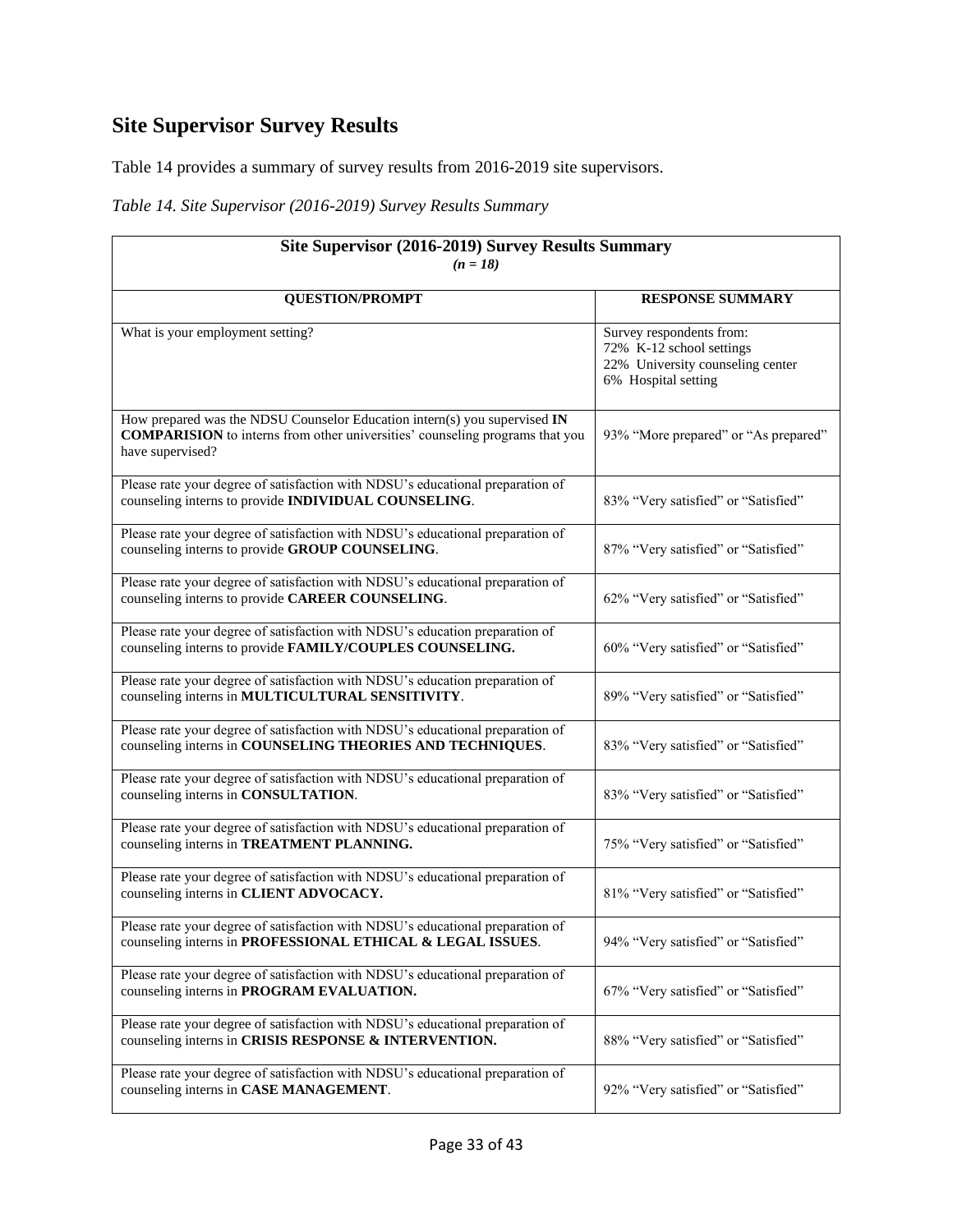| Please rate your degree of satisfaction with NDSU's educational preparation of<br>counseling interns in ASSESSMENT. | 50% "Very satisfied" or "Satisfied" |
|---------------------------------------------------------------------------------------------------------------------|-------------------------------------|
| How would you rate your NDSU intern's <b>OVERALL SKILLS</b> ?                                                       | 78% "Excellent" or "Very good"      |

#### **Summary of Findings from Site Supervisor Surveys**

*Strengths of Intern's Education Preparation:*

- Individual counseling
- Group counseling
- Multicultural sensitivity
- Counseling theories and techniques
- Consultation
- Treatment planning
- Client advocacy
- Professional ethical & legal issues
- Crisis response & intervention
- Case management

#### *Identified areas for improvement (below 75% "Excellent" or "Very good"):*

- Career counseling
- Family/couples counseling
- Program evaluation
- Assessment

#### *Recommendations:*

Below are some recommendations that site supervisors listed when given the writing prompt: *"Please describe any elements of the NDSU Counselor Education program that you believe could be enhanced to better prepare future counselors."*

- More training and practice with group and couples counseling.
- More communication and consultation between the internship site supervisor and the NDSU internship instructor.
- More crisis response preparation (e.g., assessing for suicide risk or when to hospitalize a client).
- More working knowledge of diagnosis.
- More school specific experiences before internship.
- More career counseling components (ranging from tests to resources).
- More practice delivering classroom counseling lessons.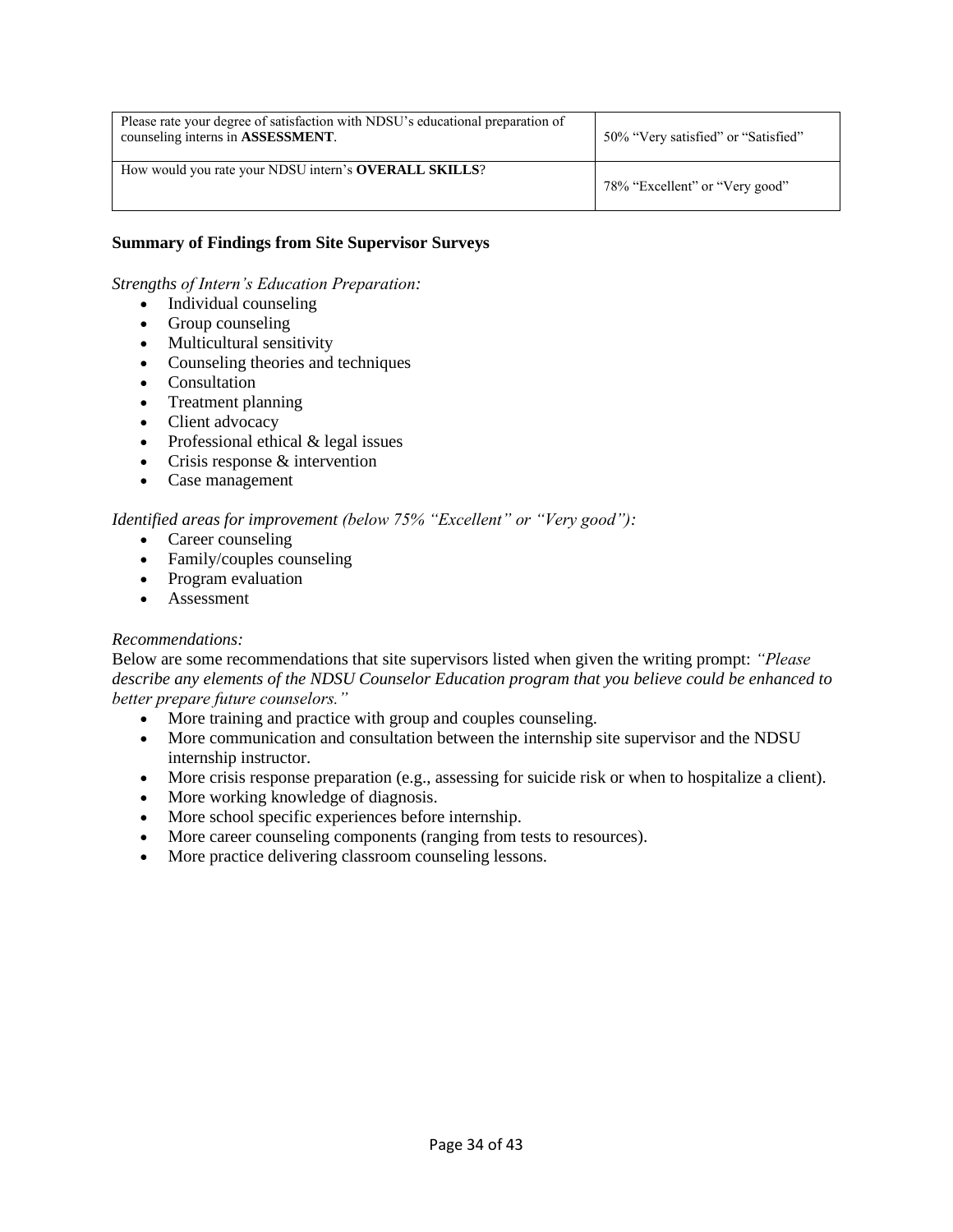# <span id="page-34-0"></span>**Employers of Program Graduates Survey Results**

### **Employers of Master's Program Graduates (2016-2018) Survey Results Summary**

Table 15 provides a summary of survey results from employers of 2016-2018 master's program graduates.

*Table 15. Employers of Master's Program Graduates (2016-2018) Survey Results Summary*

| <b>Employers of Master's Program Graduates (2016-2018) Survey Results Summary</b><br>$(n = 10)$                                                                             |                                                                                                  |
|-----------------------------------------------------------------------------------------------------------------------------------------------------------------------------|--------------------------------------------------------------------------------------------------|
| <b>QUESTION/PROMPT</b>                                                                                                                                                      | <b>RESPONSE SUMMARY</b>                                                                          |
| What is your employment setting?                                                                                                                                            | Survey respondents from:<br>10% Community mental health center/agency<br>90% K-12 School Setting |
| HOW PREPARED is the NDSU counseling graduate you supervised IN<br><b>COMPARISON</b> to counselors from other universities' counseling<br>programs that you have supervised? | 100% "More prepared" or "As prepared"                                                            |
| Please rate your degree of satisfaction with the NDSU counseling graduate's<br>MULTICULTURAL SENSITIVITY.                                                                   | 100% "Very satisfied" or "Satisfied"                                                             |
| Please rate your degree of satisfaction with the NDSU counseling graduate's<br><b>INDIVIDUAL COUNSELING SKILLS.</b>                                                         | 90% "Very satisfied" or "Satisfied"                                                              |
| Please rate your degree of satisfaction with the NDSU counseling graduate's<br><b>GROUP COUNSELING SKILLS.</b>                                                              | 100% "Very satisfied" or "Satisfied"                                                             |
| Please rate your degree of satisfaction with the NDSU counseling graduate's<br><b>CAREER COUNSELING SKILLS.</b>                                                             | 78% "Very satisfied" or "Satisfied"                                                              |
| Please rate your degree of satisfaction with the NDSU counseling graduate's<br>FAMILY/COUPLES COUNSELING SKILLS.                                                            | 100% "Very satisfied" or "Satisfied"                                                             |
| Please rate your degree of satisfaction with the NDSU counseling graduate's<br><b>CONSULTATION SKILLS.</b>                                                                  | 100% "Very satisfied" or "Satisfied"                                                             |
| Please rate your degree of satisfaction with the NDSU counseling graduate's<br>understanding of PROFESSIONAL ETHICAL & LEGAL ISSUES.                                        | 100% "Very satisfied" or "Satisfied"                                                             |
| Please rate your degree of satisfaction with the NDSU's educational<br>preparation of counseling interns in COUNSELING THEORIES AND<br><b>TECHNIQUES.</b>                   | 88% "Very satisfied" or "Satisfied"                                                              |
| Please rate your degree of satisfaction with the NDSU counseling graduate's<br>ability to ADVOCATE FOR CLIENTS and/or STUDENTS.                                             | 90% "Very satisfied" or "Satisfied"                                                              |
| Please rate your degree of satisfaction with the NDSU counseling graduate's<br>understanding of PROGRAM EVALUATION.                                                         | 50% "Very satisfied" or "Satisfied"                                                              |
| Please rate your degree of satisfaction with the NDSU counseling graduate's<br>understanding of CRISIS RESPONSE & INTERVENTION.                                             | 88% "Very satisfied" or "Satisfied"                                                              |
| Please rate your degree of satisfaction with the NDSU counseling graduate's<br><b>CASE MANAGEMENT SKILLS.</b>                                                               | 100% "Very satisfied" or "Satisfied"                                                             |
| Please rate your degree of satisfaction with the NDSU counseling graduate's<br>TREATMENT PLANNING SKILLS.                                                                   | 60% "Very satisfied" or "Satisfied"                                                              |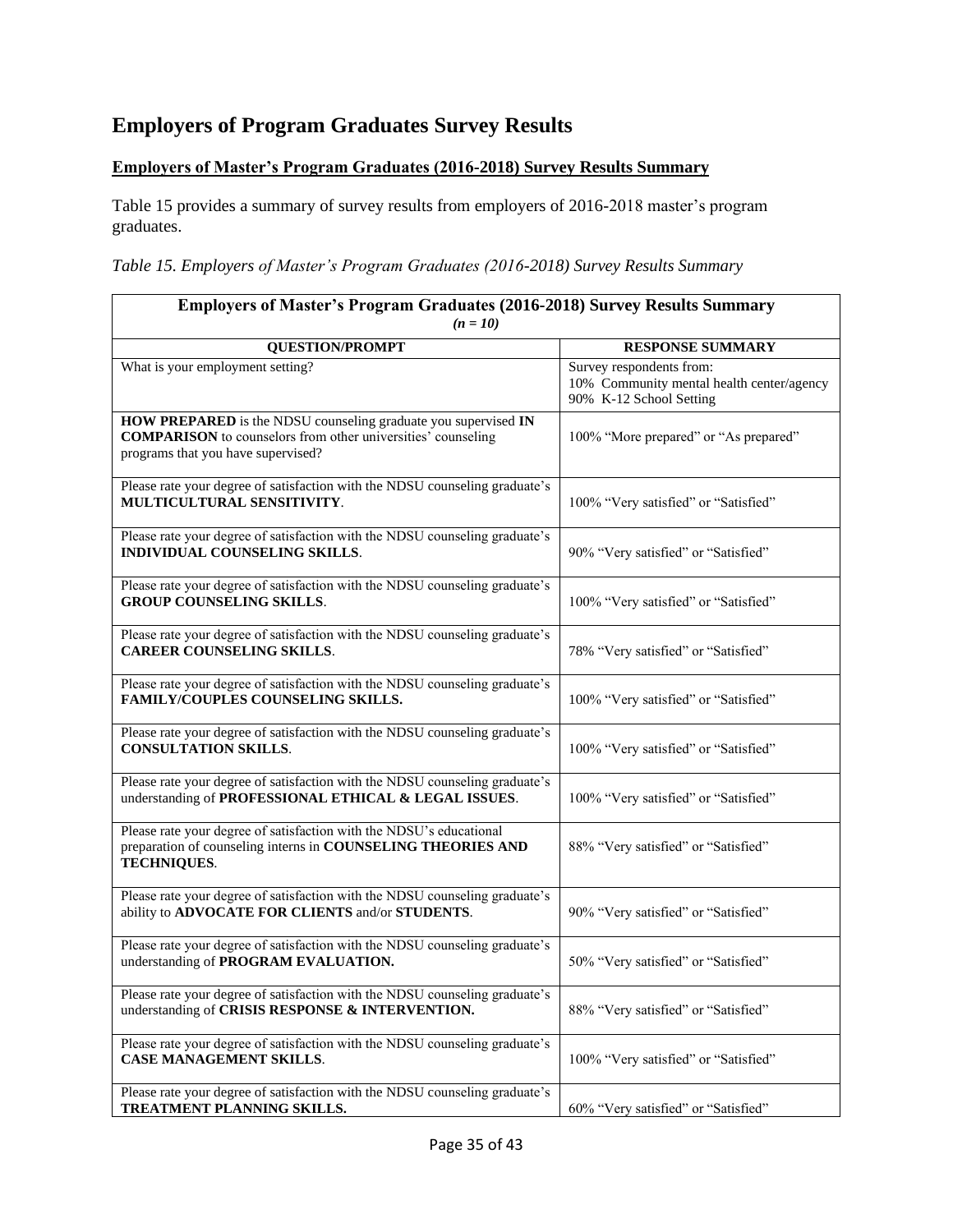| Please rate your degree of satisfaction with the NDSU counseling graduate's<br><b>ASSESSMENT SKILLS.</b> | 100% "Very satisfied" or "Satisfied" |
|----------------------------------------------------------------------------------------------------------|--------------------------------------|
| How would you rate the NDSU counseling graduate's <b>OVERALL</b><br><b>SKILLS?</b>                       | 90% "Excellent" or "Very good"       |

#### **Summary of Findings from Employers of Master's Program Graduates**

#### *Strengths:*

- Graduates' multicultural sensitivity
- Graduates' individual counseling skills
- Graduates' group counseling skills
- Graduates' career counseling skills
- Graduates' family/couples counseling skills
- Graduates' consultation skills
- Graduates' understanding of professional ethical and legal issues
- Graduates' preparation in counseling theories and techniques
- Graduates' ability to advocate for clients and/or students
- Graduates; understanding of crisis response and intervention
- Graduates' case management skills
- Graduates' assessment skills
- Graduates' overall skills

#### *Identified areas for improvement (below 75% "Excellent" or "Very good"):*

- Graduates' understanding of program evaluation
- Graduates' treatment planning skills

#### *Recommendations:*

The only comment/recommendation that was provided in the survey was results pertained to school counselor job responsibilities. One survey respondent mentioned that it is important to tell students that they will have a multi-faceted portfolio and will need to do non-counseling duties such as scheduling. In addition, the graduates must be able to collaborate and communicate.

#### **Employers of Doctoral Program Graduates (2016-2018) Survey Results Summary**

Only one person responded to the Employer of Doctoral Program Graduates survey. The survey responses were very positive. This quote from the survey respondent provides a good summary for the responses:

"*The Ph.D. graduate of NDSU has a very strong teaching, clinical and supervision background. She has been demonstrating significant effort and commitment to promote teaching, research and services at both university and program level in our counseling program. We are very fortunate to have her in our counseling program*."

### **NDSU Counselor Education Advisory Council Feedback**

2020 NDSU Counselor Education Advisory Council meeting feedback will be included in an upcoming revised report.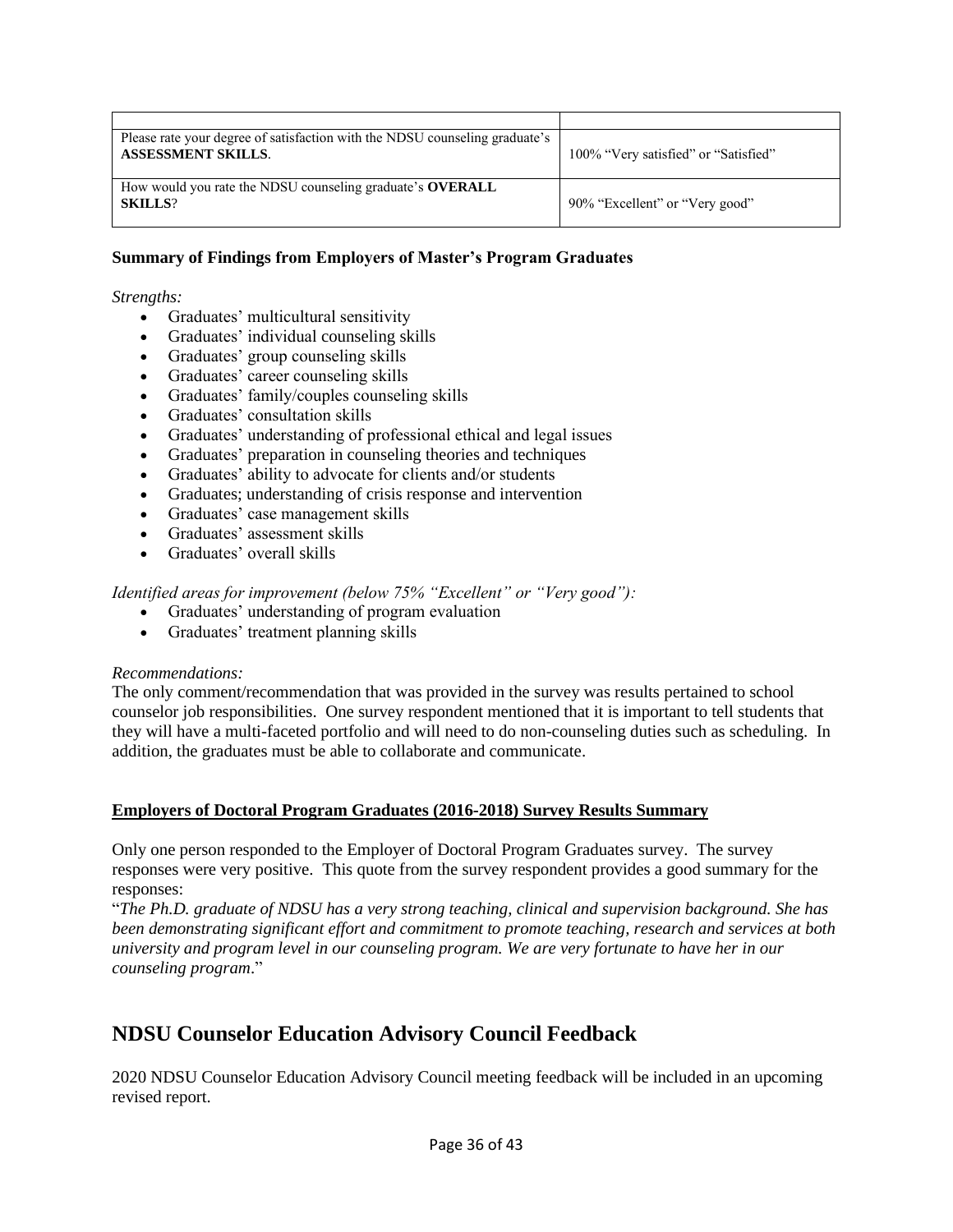# <span id="page-36-0"></span>**SUBSEQUENT PROGRAM MODIFICATIONS**

### **Use of Findings to Inform Program Modifications (CACREP Standards 4.B., 4.C., 4.D., 4.F., & 4.G.)**

After reviewing and analyzing program and student learning outcomes data that was collected, program faculty made decisions to implement the following program and course modifications which are listed below in Table 16.

*Table 16. Subsequent Program and Course Modifications*

#### **SUBSEQUENT PROGRAM AND COURSE MODIFICATIONS** *(CACREP Standards 4.B., 4.C., 4.D., 4.F., & 4.G.)*

#### **PROGRAM OBJECTIVE 1. To provide students with the appropriate academic preparation, clinical experiences, and personal growth opportunities that they can then apply in their work as professional counselors, educators, and supervisors.**

Below is a description of data collected and used to assess Program Objective 1. In addition, programmatic recommendations & changes based on the data are included.

| <b>Data</b>                                                                                                                                                                                                                                                                                                                                                                                                                                                                                                                                                                                                                            | Program & Course                                                                                                                                                                                                                                                                                                                                                                                                                                                                                                                                                                                                                                                                                                                      |
|----------------------------------------------------------------------------------------------------------------------------------------------------------------------------------------------------------------------------------------------------------------------------------------------------------------------------------------------------------------------------------------------------------------------------------------------------------------------------------------------------------------------------------------------------------------------------------------------------------------------------------------|---------------------------------------------------------------------------------------------------------------------------------------------------------------------------------------------------------------------------------------------------------------------------------------------------------------------------------------------------------------------------------------------------------------------------------------------------------------------------------------------------------------------------------------------------------------------------------------------------------------------------------------------------------------------------------------------------------------------------------------|
|                                                                                                                                                                                                                                                                                                                                                                                                                                                                                                                                                                                                                                        | <b>Recommendations &amp; Changes</b>                                                                                                                                                                                                                                                                                                                                                                                                                                                                                                                                                                                                                                                                                                  |
| We use multiple assessment measures to determine<br>if our program is providing students will an<br>appropriate educational experience which includes<br>didactic coursework, clinical experiences, and<br>personal growth opportunities so that our students<br>become successful professional counselors,<br>educators, and supervisors after they graduate<br>from our program. Each semester we gather<br>assessment data pertaining to students'<br>professional dispositions.                                                                                                                                                    | Based on the data collected over the past few years,<br>students' professional dispositions have been the area of<br>our program's greatest concern. Taking this information<br>into consideration, the NDSU Counselor Education<br>(CNED) faculty made the decision to create new<br>disposition forms and procedures for working with students<br>who need remediation in this area. We continuously<br>monitor student dispositions and discuss any student<br>concerns during each CNED faculty meeting.                                                                                                                                                                                                                          |
| We also review data pertaining to student<br>knowledge and skills including the KPIs. Based<br>on the data collected, few students in our program<br>have struggled academically. Most students have<br>done well academically in their courses. In<br>addition, all of our master's degree students have<br>passed the CPCE since we began using this exam<br>(with the exception of 1 student in September<br>2020). We also review job placement rates for our<br>graduates. Program graduates have consistently<br>found employment shortly after graduation.<br>Typically, all 3 programs have 100% placement<br>rates each year. | We recently made the decision to require two courses<br>(CNED 732: Family Counseling course and a CNED 731:<br>Counseling Children and Adolescents course) for all<br>master's degree students. This decision was made after<br>reviewing feedback from our stakeholders including our<br>program's advisory board and reviewing recent program<br>graduates' places of employment (Other characteristics<br>data).<br>In addition, we are creating a new creating a new course<br>titled Leadership and Advocacy for our doctoral students<br>so that students have the opportunity to focus even more of<br>their educational experiences on these two important areas<br>in the counseling profession. This decision was also made |
| Feedback from stakeholders such as program<br>alumni, site supervisors, and employers of                                                                                                                                                                                                                                                                                                                                                                                                                                                                                                                                               | after reviewing student demographic data which highlights<br>the fact that we have admitted over the last 5 years some                                                                                                                                                                                                                                                                                                                                                                                                                                                                                                                                                                                                                |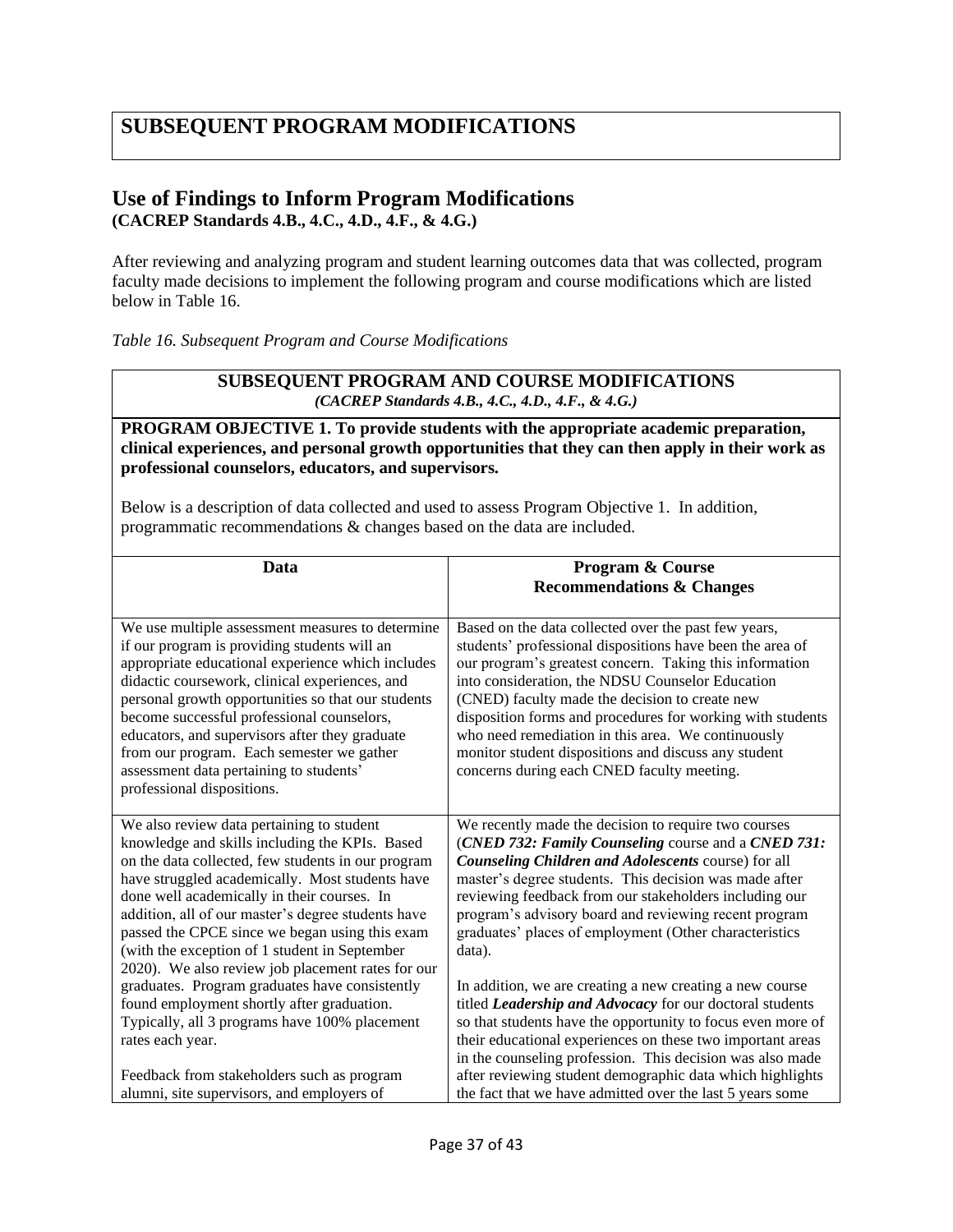| graduates have been used to make<br>recommendations for curricular changes. In<br>addition, applicant, student, and graduate<br>demographic and other characteristics data were<br>assessed and used to make program<br>recommendations.                                                                                                                                                                                                                                                                                                                                                                                         | doctoral students who enrolled in our doctoral program<br>right after they graduated from their master's degree<br>programs. Since these students had limited professional<br>experience coming into the doctoral program, they needed<br>additional support in developing their leadership and<br>advocacy skills.                                                                                                                                                                                                                                                                                                                                                                                                                                                                                                                                                                                             |
|----------------------------------------------------------------------------------------------------------------------------------------------------------------------------------------------------------------------------------------------------------------------------------------------------------------------------------------------------------------------------------------------------------------------------------------------------------------------------------------------------------------------------------------------------------------------------------------------------------------------------------|-----------------------------------------------------------------------------------------------------------------------------------------------------------------------------------------------------------------------------------------------------------------------------------------------------------------------------------------------------------------------------------------------------------------------------------------------------------------------------------------------------------------------------------------------------------------------------------------------------------------------------------------------------------------------------------------------------------------------------------------------------------------------------------------------------------------------------------------------------------------------------------------------------------------|
| Over the last 5 years, there has been an increase in<br>the number of students who started their NDSU<br>master's degree program in School Counseling<br>track and later switch to the dual track program (a<br>combined track for School & Clinical Mental<br>Health Counseling) (applicant, student, and<br>graduate demographic and other characteristics<br>data).                                                                                                                                                                                                                                                           | Taking this data into consideration, the faculty made the<br>decision to require CNED 732: Family Counseling course<br>and a CNED 731: Counseling Children and Adolescents<br>course for all master's degree students. The faculty believe<br>these courses can help better prepare students for their<br>clinical experiences and for their work as professional<br>counselors.                                                                                                                                                                                                                                                                                                                                                                                                                                                                                                                                |
|                                                                                                                                                                                                                                                                                                                                                                                                                                                                                                                                                                                                                                  | In addition, the faculty have made changes to the course<br>sequencing that would work better to support the academic<br>preparation of students who choose to complete the dual<br>track.                                                                                                                                                                                                                                                                                                                                                                                                                                                                                                                                                                                                                                                                                                                      |
| Over the last 10 years, there has been a significant<br>decrease in the number of School Counseling<br>applicants and enrolled students who have a<br>Teacher Education undergraduate degree<br>(applicant, student, and graduate demographic and<br>other characteristics data).<br>If a person wants to become a credentialed school<br>counselor in North Dakota but has not completed a<br>Teacher Education undergraduate degree, the<br>person must not only complete a master's degree<br>in School Counselor but they also must complete 4<br>required Teacher Education courses and pass<br>Praxis I & Praxis II exams. | In order to provide appropriate academic, clinical<br>experiences, and professional growth opportunities to<br>enrolled School Counseling students who do not have a<br>Teacher Education undergraduate degree, the CNED<br>faculty have helped identify and create courses that meet<br>North Dakota school counselor credentialing requirements.<br>In addition, an advising handout was created for students<br>without a Teacher Education background.<br>In addition, the School Counseling Coordinator and the<br>CNED faculty advisors inform applicants about these<br>requirements and provide extensive advising to accepted<br>students so that they can meet these state requirements. If a<br>student is interested in being employed outside of North<br>Dakota, they also work with the School Counseling<br>Coordinator and their academic advisors to determine out-<br>of-state requirements. |
| Number of students interested in the addiction<br>field and applying to the consortium in<br>Fargo/Moorhead for additional training in the<br>addictions field (applicant, student, and graduate<br>demographic and other characteristics data)                                                                                                                                                                                                                                                                                                                                                                                  | Curricular changes have been made to help accommodate<br>students interested in the addiction field and who want to<br>apply to the consortium in Fargo/Moorhead for additional<br>training. These curricular changes include adding addiction<br>content in the CNED 712: Counseling Through the<br>Lifespan course, and adding the addictions code of ethics in<br>the CNED 715: Professional Orientation and Ethics course.                                                                                                                                                                                                                                                                                                                                                                                                                                                                                  |
| Most of our enrolled doctoral students work either<br>full-time or part-time. Some of them travel to<br>campus from communities outside of the Fargo-<br>Moorhead area (applicant, student, and graduate<br>demographic and other characteristics data).                                                                                                                                                                                                                                                                                                                                                                         | Based on this demographic and other characteristics data,<br>we made changes to the doctoral course schedule so that we<br>could reduce the number of times doctoral students had to<br>come to campus for class. To accomplish this, we made<br>sure that the doctoral courses were taught on no more than<br>two days a week and were back-to-back days (i.e.,<br>Wednesdays & Thursdays). This change made students'<br>courses, clinical experiences, and personal growth<br>opportunities more accessible to the doctoral students.                                                                                                                                                                                                                                                                                                                                                                        |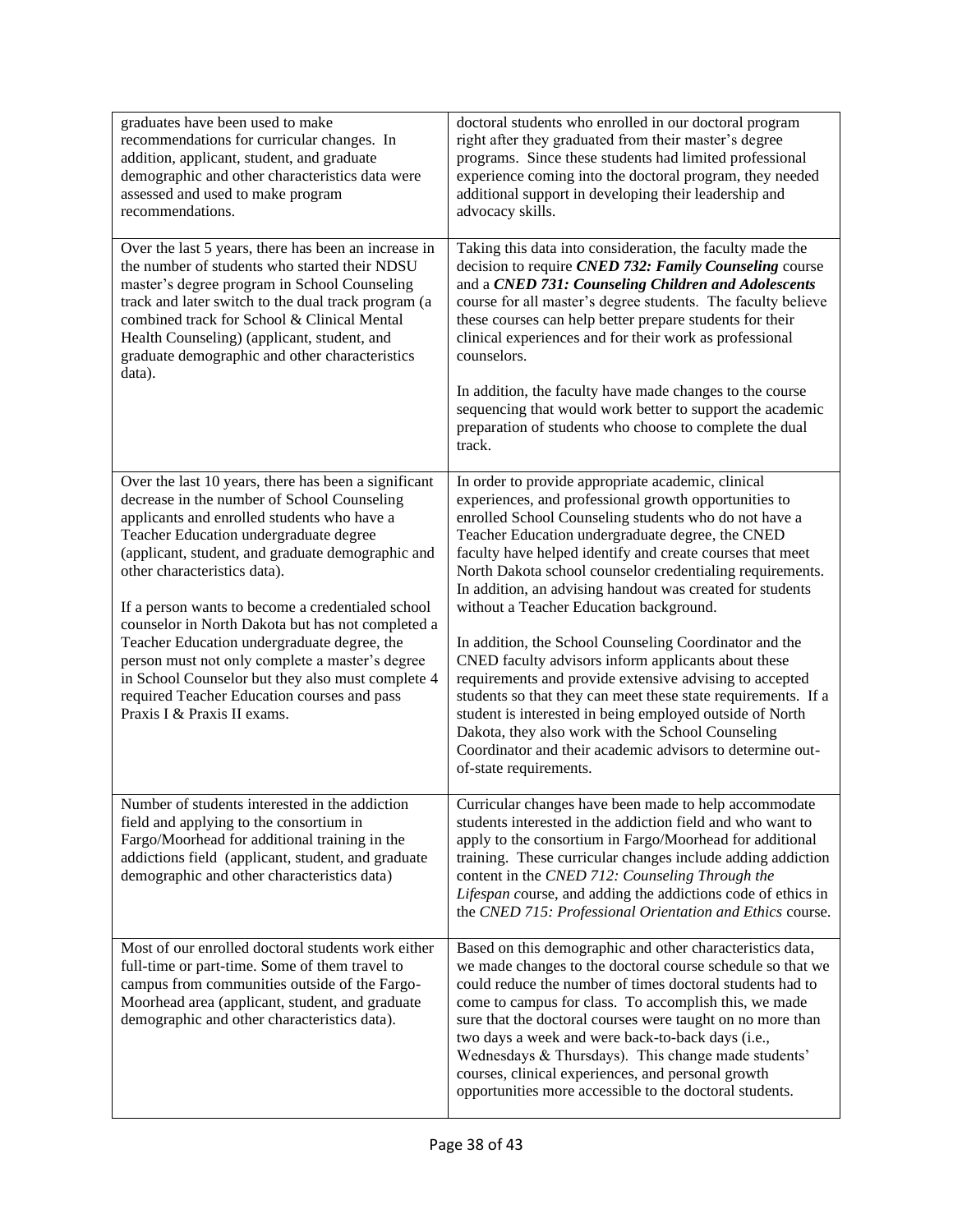| Based on feedback from site supervisors, current  | Trauma-sensitive information has already been infused into   |
|---------------------------------------------------|--------------------------------------------------------------|
| students, and alumni, it was determined that more | several counseling courses. There is also a plan to continue |
| information about trauma-sensitive approaches and | to enhance and market the School Counseling program as a     |
| techniques be added to counseling courses.        | "trauma-sensitive school counseling program" and work        |
|                                                   | toward placing interns in trauma-sensitive trained schools.  |

### **PROGRAM OBJECTIVE 2. To prepare students to work in an increasingly diverse world.**

Below is a description of data collected and used to assess Program Objective 2. In addition, programmatic recommendations & changes based on the data are included.

| Data                                                                                                                                                                                                                                                                                                                                                                                  | <b>Program Recommendations &amp; Changes</b>                                                                                                                                                                                                                                                                                                                           |
|---------------------------------------------------------------------------------------------------------------------------------------------------------------------------------------------------------------------------------------------------------------------------------------------------------------------------------------------------------------------------------------|------------------------------------------------------------------------------------------------------------------------------------------------------------------------------------------------------------------------------------------------------------------------------------------------------------------------------------------------------------------------|
|                                                                                                                                                                                                                                                                                                                                                                                       |                                                                                                                                                                                                                                                                                                                                                                        |
| The NDSU Counselor Education program<br>continually seeks to attract and retain diverse<br>applicants, students, and graduates in order to meet<br>the above program objective. Each year the<br>faculty review program demographic and other<br>characteristics data, and have discussions about<br>identifying methods for recruiting students from a<br>wide range of backgrounds. | The NDSU Counselor Education faculty have discussed<br>developing virtual open house events so that we can<br>connect with prospective students throughout the US and<br>the world.<br>In addition, the faculty are exploring the idea of using<br>student ambassadors to help with recruitment activities so<br>that we can help recruit a more diverse student body. |
| NDSU Counselor Education faculty believe that<br>having a more diverse student body would create a<br>learning environment which could help better<br>prepare students to work in our diverse world.                                                                                                                                                                                  |                                                                                                                                                                                                                                                                                                                                                                        |
| On a regular basis, the faculty also look for ways<br>to improve course content and learning<br>experiences in order to better prepare our students<br>to work in a diverse environment.                                                                                                                                                                                              | In the CNED 714: Career Counseling and Testing course,<br>there is now more course content and a great focus on<br>career counseling with diverse populations (e.g.,<br>simulations, videos on poverty, diverse case studies).                                                                                                                                         |
| After reviewing student learning outcome data, it<br>was determined that some students were not<br>attending to diversity in the case<br>conceptualization. They needed to develop a<br>greater awareness of diversity as it pertains to<br>career counseling.                                                                                                                        |                                                                                                                                                                                                                                                                                                                                                                        |
| Current students and program graduates (Other<br>Characteristics data) have expressed an interest in<br>having short-term study abroad opportunities so<br>that they can enhance their understanding and<br>awareness of cultures that are different from their<br>own.                                                                                                               | Two short-term study abroad courses have been developed<br>since the last CACREP site visit. One course focused on an<br>educational experience in Jamaica and the other course was<br>focused on an educational experience in England.                                                                                                                                |

### **PROGRAM OBJECTIVE 3. To help student recognize the vast needs of a multicultural society and to respect issues related to all people.**

Below is a description of data collected and used to assess Program Objective 3. In addition, programmatic recommendations & changes based on the data are included.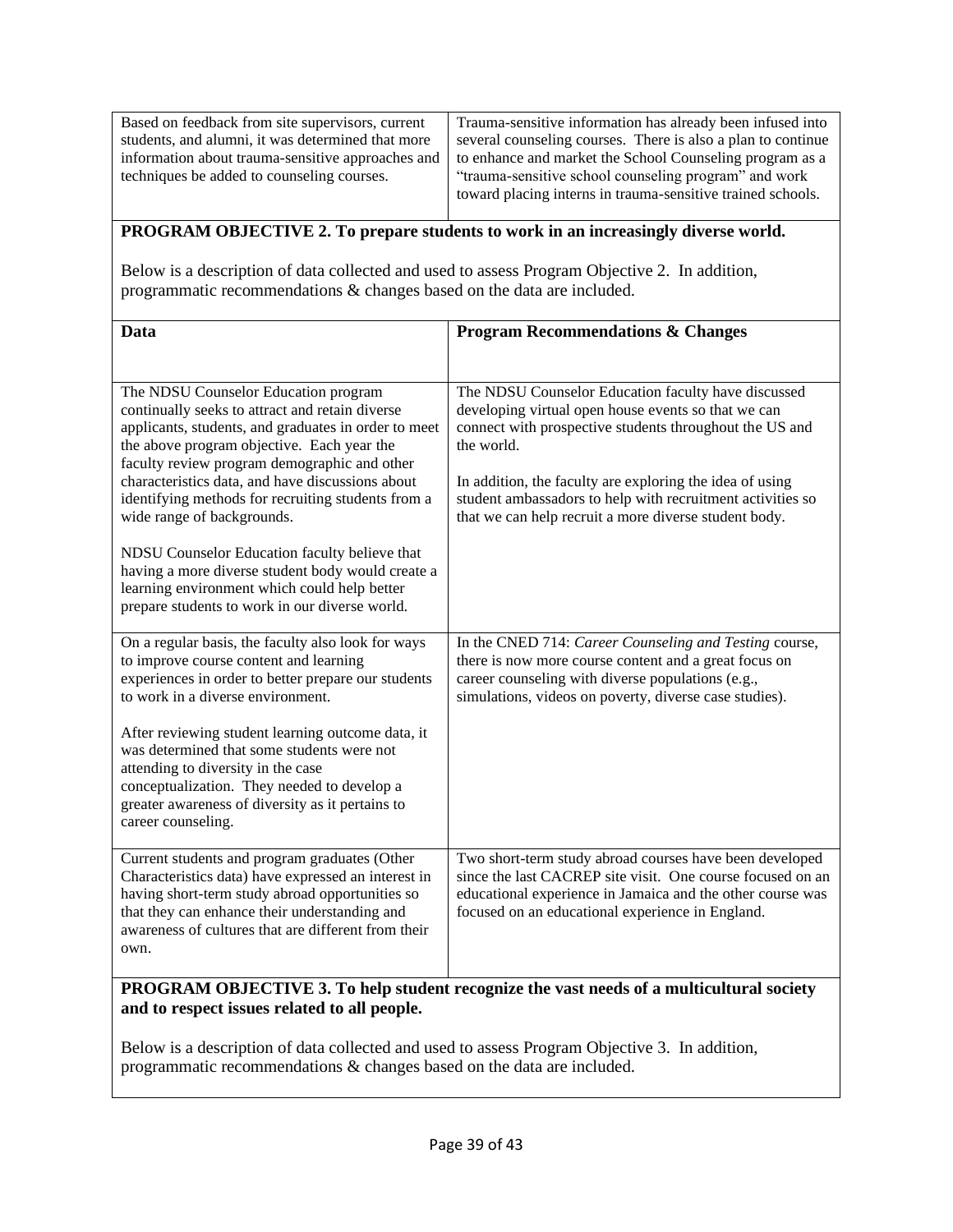| Data                                                                                                                                                                                                                                                                                                                                         | <b>Program Recommendations &amp; Changes</b>                                                                                                                                                                                                                                                                                                                |
|----------------------------------------------------------------------------------------------------------------------------------------------------------------------------------------------------------------------------------------------------------------------------------------------------------------------------------------------|-------------------------------------------------------------------------------------------------------------------------------------------------------------------------------------------------------------------------------------------------------------------------------------------------------------------------------------------------------------|
| One way that we assess this program objective is<br>by reviewing the results of student professional<br>disposition evaluation. In addition, we examine<br>the feedback from practicum and internship<br>supervisors in regards to students' sensitivity to<br>multicultural issues and their ability to work in a<br>multicultural society. | Faculty have used data collected from the student<br>professional dispositions evaluation and taken actions such<br>as scheduling community meetings with all CNED<br>graduates students so that issues can be addressed as a<br>group. Furthermore, individual meetings have been held<br>with students when there has been a concern about this<br>issue. |
| This program objective is also assessed with the<br>CNED program's professional dispositions<br>performance evaluation which includes 12<br>standards such as "attention and sensitivity to<br>diversity issues".                                                                                                                            |                                                                                                                                                                                                                                                                                                                                                             |
| Since our student body (demographic and other<br>characteristics data) may not be as diverse as some<br>other programs in the US, the faculty continue to<br>look for new ways to provide effective<br>multicultural training opportunities throughout the<br>program.                                                                       | Curricular changes have been made to help support this<br>program objective. For example, the instructor of CNED<br>714: Career Counseling and Testing has developed more<br>lessons which are focused on career counseling for diverse<br>populations (e.g., simulations, videos on poverty, diverse<br>case studies, etc.).                               |
| Feedback from site supervisors and employers of<br>program alumni indicate that students and<br>graduates from our program demonstrate<br>multicultural sensitivity when working with<br>clients.                                                                                                                                            | The NDSU Counselor faculty members continue to support<br>current educational experiences with help students develop<br>greater multicultural sensitivity while exploring new and<br>innovative methods for preparing students to work in a<br>diverse world.                                                                                               |
| Current students and program graduates (Other<br>Characteristics data) have expressed an interest in<br>having short-term study abroad opportunities so<br>that they can enhance their understanding and<br>awareness of cultures that are different from their<br>own.                                                                      | Two short-term study abroad courses have been developed<br>since the last CACREP site visit. One course focused on an<br>educational experience in Jamaica and the other course was<br>focused on an educational experience in England.                                                                                                                     |

### **PROGRAM OBJECTIVE 4. To assist students in research projects which reflect their interests and the needs of the counseling profession.**

Below is a description of data collected and used to assess Program Objective 4. In addition, programmatic recommendations & changes based on the data are included.

| Data                                                                                                                                                                                                                      | <b>Program Recommendations &amp; Changes</b>                                                                                                                                                                                                                                                                                                                                                                                                                             |
|---------------------------------------------------------------------------------------------------------------------------------------------------------------------------------------------------------------------------|--------------------------------------------------------------------------------------------------------------------------------------------------------------------------------------------------------------------------------------------------------------------------------------------------------------------------------------------------------------------------------------------------------------------------------------------------------------------------|
| The faculty also gather data about how many<br>students are engaged in research-related activities<br>such as publishing articles/books, presenting at<br>conferences, and participating in professional<br>organizations | The NDSU Counselor Education faculty continue to look<br>for new ways to get students more involved in professional<br>organizations and research-related activities. In addition, a<br>Ph.D. Orientation course is required for all new Ph.D.<br>students during their first semester in the program. One of<br>the goals in this class is to encourage new Ph.D. students to<br>get involved in professional counseling activities early in<br>their academic studies. |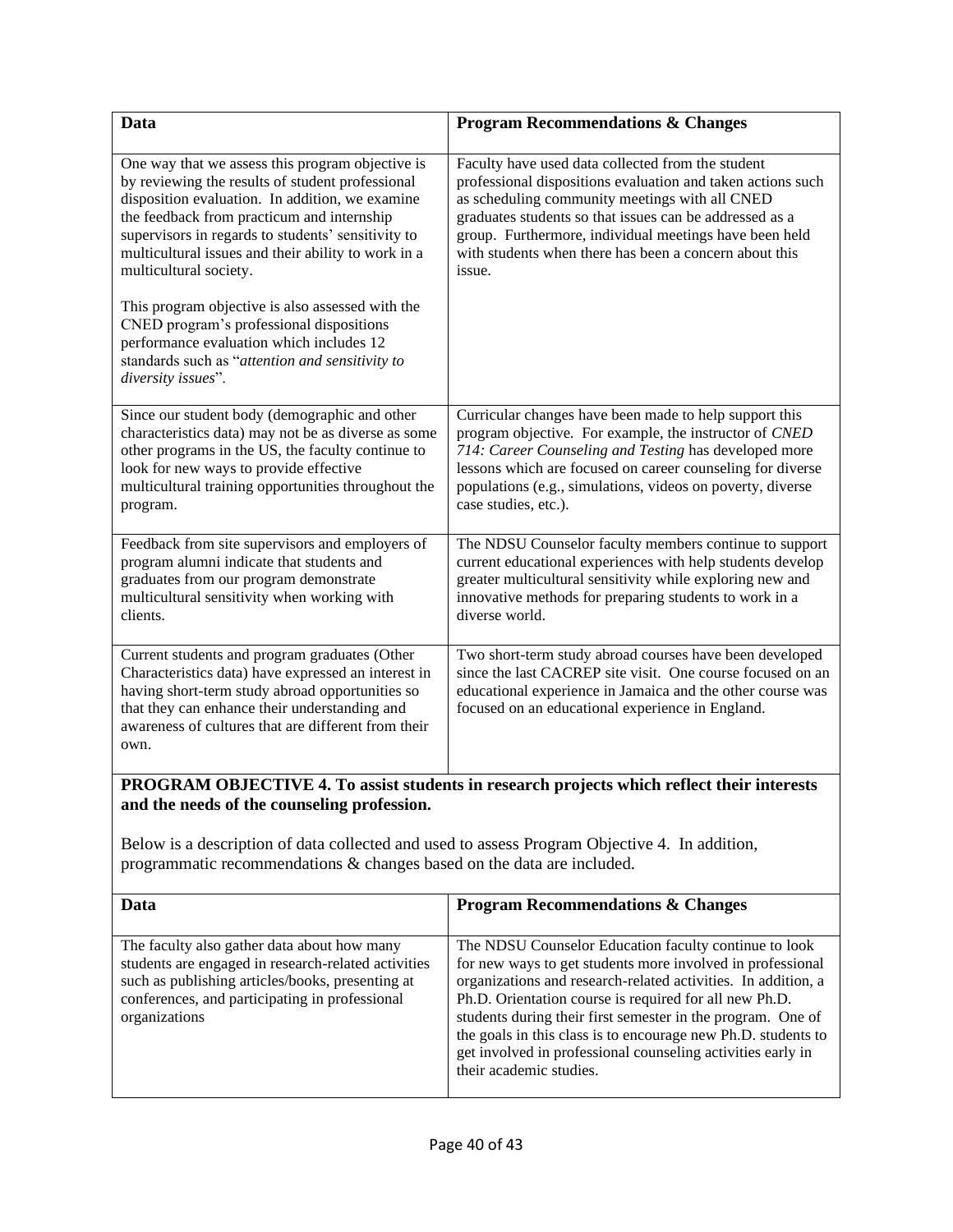| Based on informal student feedback, it was<br>determined that there was some confusion around<br>the process and requirements for writing a<br>dissertation. | As a result of this feedback, a Dissertation Guidelines<br>manual was created for the NDSU Counselor Education<br>program.                                                                                                                                                                                                                                                                                                                                                                                                                              |
|--------------------------------------------------------------------------------------------------------------------------------------------------------------|---------------------------------------------------------------------------------------------------------------------------------------------------------------------------------------------------------------------------------------------------------------------------------------------------------------------------------------------------------------------------------------------------------------------------------------------------------------------------------------------------------------------------------------------------------|
| Faculty collect data regarding the number of<br>students participated in research-related activities.                                                        | During the admission process into our program (master's<br>and doctoral), prospective students are informed that NDSU<br>Counselor Education faculty will support the students'<br>research interests and that students are not expected to<br>follow their advisors' research agendas. Instead, students<br>admitted into our program are encouraged to explore their<br>own research interests and identify research needs for the<br>counseling profession. This research exploration takes<br>place in several master's and doctoral-level courses. |

#### **PROGRAM OBJECTIVE 5. To promote student participation in professional counseling organizations and encourage licensure, certification, and/or credentialing.**

| Data                                                                                                                                                                                                                                                                                                                                                                 | <b>Program Recommendations &amp; Changes</b>                                                                                                                                                                                                                                                                                                                                                                                                                                                                                                                                                                                                                                                                                                                                                                                                                                                                                                                                                     |
|----------------------------------------------------------------------------------------------------------------------------------------------------------------------------------------------------------------------------------------------------------------------------------------------------------------------------------------------------------------------|--------------------------------------------------------------------------------------------------------------------------------------------------------------------------------------------------------------------------------------------------------------------------------------------------------------------------------------------------------------------------------------------------------------------------------------------------------------------------------------------------------------------------------------------------------------------------------------------------------------------------------------------------------------------------------------------------------------------------------------------------------------------------------------------------------------------------------------------------------------------------------------------------------------------------------------------------------------------------------------------------|
| Program faculty monitor student participation<br>levels in professional counseling organizations.<br>Feedback from current and former students<br>indicated that that lack of financial resources is a<br>major barrier to attending professional conferences<br>as a graduate student.                                                                              | Using the data collected, faculty determine methods of<br>increasing student involvement in counseling-related<br>activities. In addition, the faculty ask students to help<br>identify barriers that might prevent students from becoming<br>more active in these activities (such as class schedule<br>conflicts, lack of funding, lack of knowledge about<br>organizations, etc.) and they work to find solutions to<br>overcome these barriers. For example, program faculty<br>have worked at finding funding for transportation to<br>professional conferences. Furthermore, the faculty have<br>made strong effort to encourage students to present at<br>conference by offering to co-present with the students, etc.<br>We recently saw a significant increase in the number of<br>students who were accepted to present at a regional<br>professional conference. One of our goals is to continue to<br>work at increasing our students' participation in counseling<br>organizations. |
| NDSU Counselor Education students have been<br>very successful obtaining licensure, certifications,<br>and/or credentialing. For example, master's and<br>doctoral program graduates in 2018-2019 had a<br>100% placement rate in counseling-related<br>positions.                                                                                                   | The program faculty continue to look for additional<br>methods for supporting students during their<br>licensure/certification/credentialing process. In addition,<br>the faculty update licensure/certification/credentialing<br>information as needed.                                                                                                                                                                                                                                                                                                                                                                                                                                                                                                                                                                                                                                                                                                                                         |
| In addition, we provide extensive advising to our<br>students on how to prepare for licensure,<br>certification, and/or credentialing. Our students<br>have been very successful in passing licensure<br>exams (most recent was 100% passing rate for<br>NCE), and 100% of the students have been<br>prepared to meet state licensure/certification<br>requirements. |                                                                                                                                                                                                                                                                                                                                                                                                                                                                                                                                                                                                                                                                                                                                                                                                                                                                                                                                                                                                  |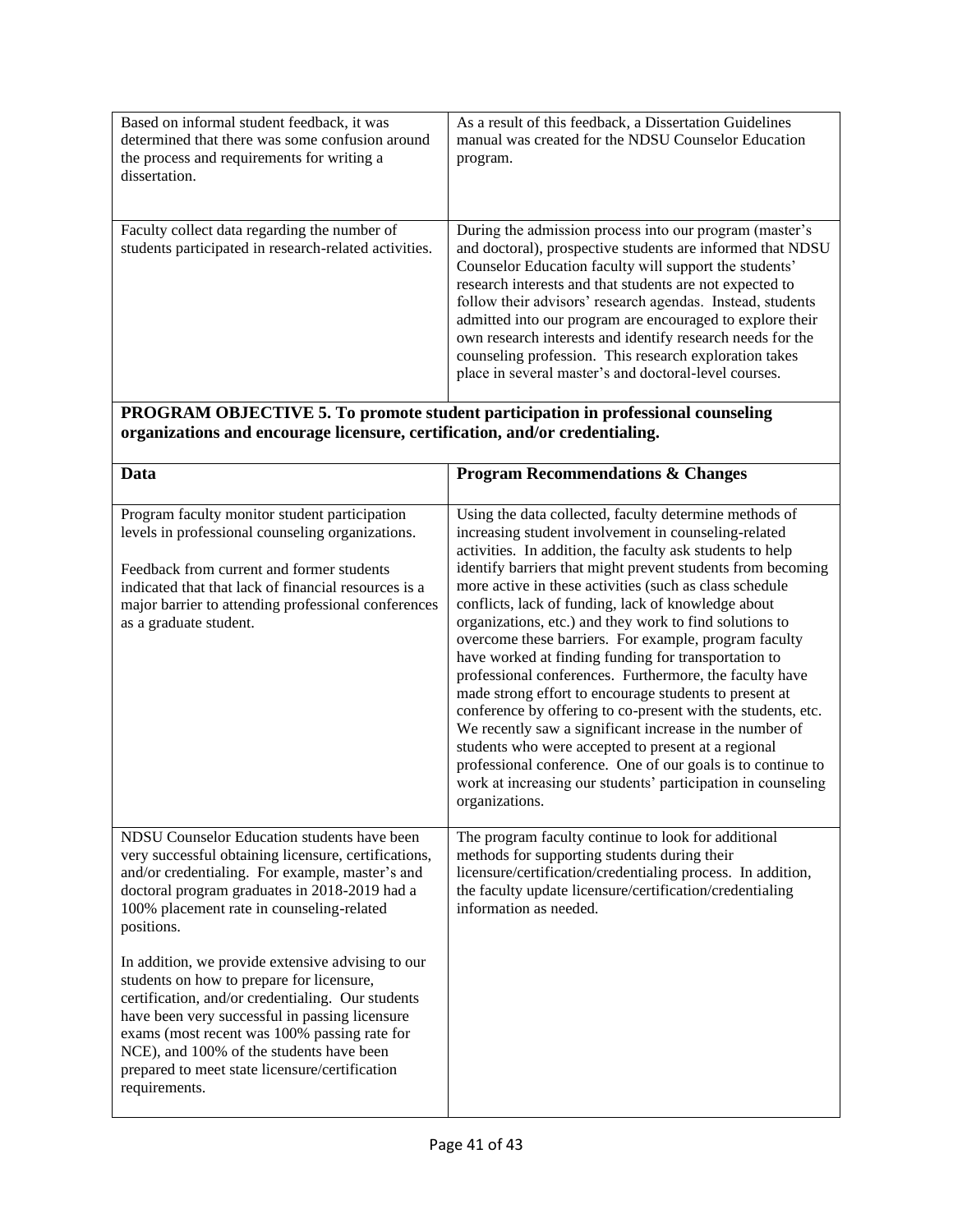### **PROGRAM OBJECTIVE 6. To encourage self-awareness and self-reflection to help students become better counselors.**

| Data                                                                                                 | <b>Program Recommendations &amp; Changes</b>                    |  |
|------------------------------------------------------------------------------------------------------|-----------------------------------------------------------------|--|
|                                                                                                      |                                                                 |  |
| NDSU Counselor Education faculty gather                                                              | Faculty have used this data to help identify students who       |  |
| professional disposition data each semester. The                                                     | need remediation or some other type of support. Students        |  |
| faculty use this dispositional form to help assess                                                   | are also required to engage in self-reflection activities while |  |
| students' level of self-awareness and their ability<br>to self-reflect.                              | completing their coursework in the program.                     |  |
|                                                                                                      | After reviewing student professional disposition data, the      |  |
| Interns are also asked to complete the <i>Supervisor</i>                                             | NDSU Counselor Education faculty members determined             |  |
| Education of Practicum (SEPC) form as a method                                                       | that changes needed to be made to the dispositions review       |  |
| for them to self-evaluate their work with clients.                                                   | process by adding a new dispositions evaluation to the          |  |
|                                                                                                      | Practicum courses. A new professional dispositions              |  |
|                                                                                                      | evaluation was designed for CNED 794A: Practicum and            |  |
|                                                                                                      | CNED 894C: Practicum.                                           |  |
|                                                                                                      |                                                                 |  |
|                                                                                                      | In addition, more reflection papers have been added in the      |  |
|                                                                                                      | required courses.                                               |  |
|                                                                                                      |                                                                 |  |
| $DDOCD$ AM $ODIPCPTVIF$ $\pi$ $T_2$ such a kigh level of nucleosianal and othical hological thuorral |                                                                 |  |

#### **PROGRAM OBJECTIVE 7. To seek a high level of professional and ethical behavior through supervision, self-assessment, and feedback from clients.**

| <b>Data</b>                                                                                                                                                                                                                                                           | <b>Program Recommendations &amp; Changes</b>                                                                                                                                                                                                                                                                                                                                                            |
|-----------------------------------------------------------------------------------------------------------------------------------------------------------------------------------------------------------------------------------------------------------------------|---------------------------------------------------------------------------------------------------------------------------------------------------------------------------------------------------------------------------------------------------------------------------------------------------------------------------------------------------------------------------------------------------------|
| During practicum, practicum students solicit<br>feedback from their clients who receive counseling<br>in the NDSU Community Counseling Services<br>(CCS) clinic. Clients complete this feedback form<br>at the end of each counseling session.                        | The practicum instructor uses the information gathered<br>from the completed client feedback forms during<br>supervision sessions with their practicum students. This<br>information is shared with the practicum student in a timely<br>manner so that the student has the opportunity to make any<br>needed changes to the counseling they are providing their<br>clients.                            |
| NDSU Counselor Education faculty gather<br>professional disposition data each semester. The<br>faculty use this dispositional form to help assess<br>students' "Attention to ethical and legal<br>considerations" and "Professionalism and<br>Professional Identity". | The NDSU Counselor Education faculty developed a new<br>professional dispositions form and a new incident report<br>which includes evaluating students' professional and ethical<br>behavior while completing the program.                                                                                                                                                                              |
| In addition, the CNED faculty continually stress<br>the importance that students participate in self-<br>assessment activities especially during practicum<br>and internship learning experiences.                                                                    | During supervision sessions (individual, triadic, and/or<br>group supervision), students discuss their self-reflection<br>experiences. Based on this information, students may<br>receive additional support from their supervisors, etc.<br>Interns are also asked to complete the Supervisor Education<br>of Practicum (SEPC) form as a method for them to self-<br>evaluate their work with clients. |
| Site supervisors and employers of program alumni<br>have provided positive feedback overall in regards<br>to NDSU Counselor Education students and<br>graduates' professional and ethical behavior.                                                                   | Program faculty will continue to look for ways to assist<br>students in developing professional and ethical behaviors.<br>In addition, NDSU counseling practicum students have an<br>average received positive feedback from their clients in the<br>NDSU CCS clinic.                                                                                                                                   |